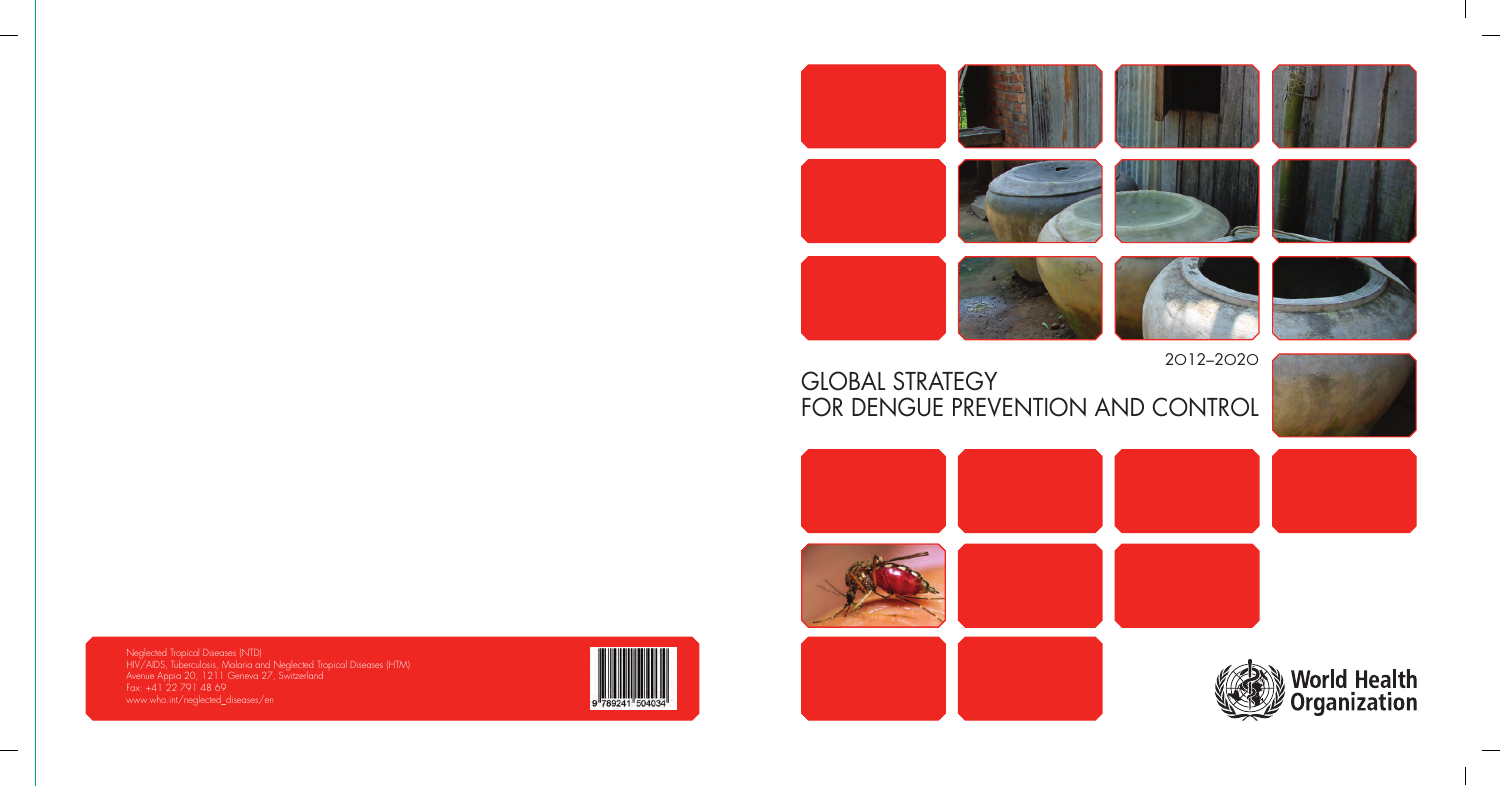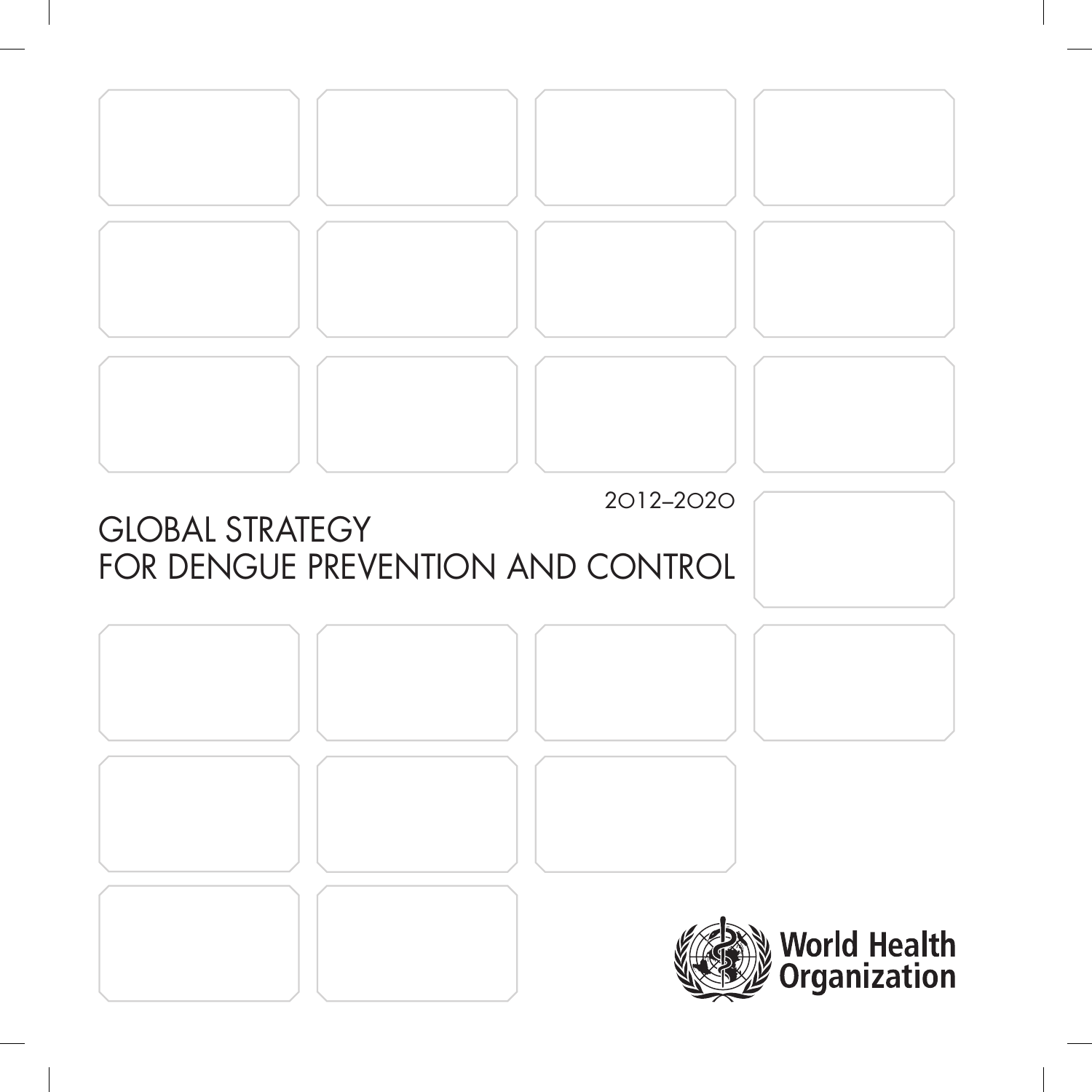#### WHO Library Cataloguing-in-Publication Data

Global strategy for dengue prevention and control 2012-2020.

1.Dengue – prevention and control. 2.Dengue – epidemiology. 3.Endemic diseases – prevention and control. 4.Disease outbreaks – prevention and control. 5.Mosquito control. 6.Health planning. I.World Health Organization.

ISBN 978 92 4 150403 4 (NLM classification: WC 528)

#### **© World Health Organization 2012**

All rights reserved. Publications of the World Health Organization are available on the WHO web site (www.who.int) or can be purchased from WHO Press, World Health Organization, 20 Avenue Appia, 1211 Geneva 27, Switzerland (tel.: +41 22 791 3264; fax: +41 22 791 4857; e-mail: bookorders@who.int).

Requests for permission to reproduce or translate WHO publications – whether for sale or for noncommercial distribution – should be addressed to WHO Press through the WHO web site (http://www.who.int/about/licensing/copyright\_form/en/index.html). The designations employed and the presentation of the material in this publication do not imply the expression of any opinion whatsoever on the part of the World Health Organization concerning the legal status of any country, territory, city or area or of its authorities, or concerning the delimitation of its frontiers or boundaries. Dotted lines on maps represent approximate border lines for which there may not yet be full agreement.

The mention of specific companies or of certain manufacturers' products does not imply that they are endorsed or recommended by the World Health Organization in preference to others of a similar nature that are not mentioned. Errors and omissions excepted, the names of proprietary products are distinguished by initial capital letters.

All reasonable precautions have been taken by the World Health Organization to verify the information contained in this publication. However, the published material is being distributed without warranty of any kind, either expressed or implied. The responsibility for the interpretation and use of the material lies with the reader. In no event shall the World Health Organization be liable for damages arising from its use.

Printed in France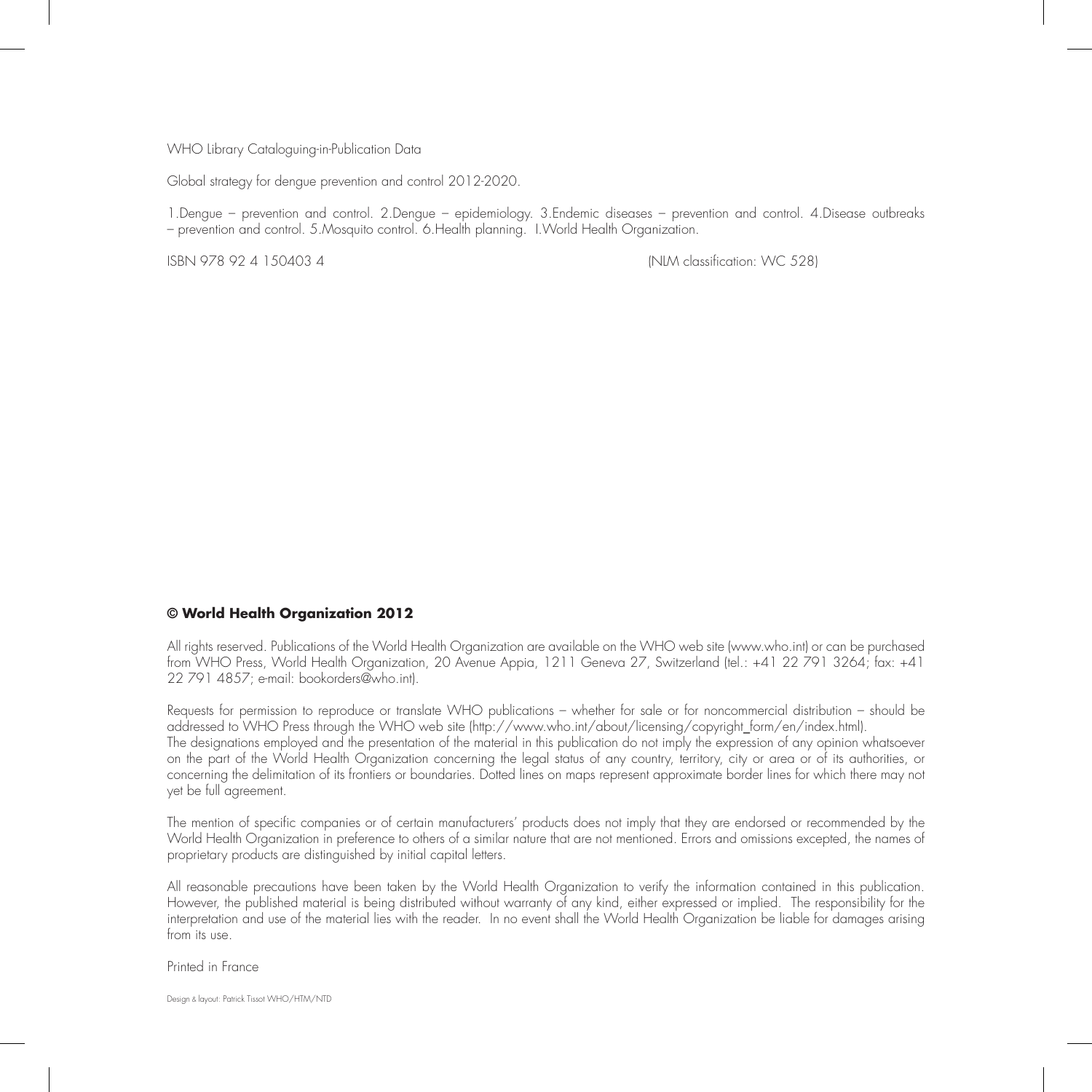# **CONTENTS**

|  | 1.1<br>1.2     |                                                                                                       |  |  |
|--|----------------|-------------------------------------------------------------------------------------------------------|--|--|
|  | 1.3            |                                                                                                       |  |  |
|  |                |                                                                                                       |  |  |
|  | 2.1            |                                                                                                       |  |  |
|  | 2.2            |                                                                                                       |  |  |
|  |                |                                                                                                       |  |  |
|  | 3.1            |                                                                                                       |  |  |
|  | 3.2            |                                                                                                       |  |  |
|  |                | 3.2.1                                                                                                 |  |  |
|  | 3.3            |                                                                                                       |  |  |
|  | 3.4            |                                                                                                       |  |  |
|  | 3.5            |                                                                                                       |  |  |
|  |                |                                                                                                       |  |  |
|  | 4.1            |                                                                                                       |  |  |
|  | 4.2            |                                                                                                       |  |  |
|  | 4.3            |                                                                                                       |  |  |
|  |                |                                                                                                       |  |  |
|  | 4.4            | Capacity-building<br>4.4.1 Strengthening local management capabilities for informed decision-making23 |  |  |
|  | 4.5            |                                                                                                       |  |  |
|  |                |                                                                                                       |  |  |
|  |                |                                                                                                       |  |  |
|  | <b>ANNEXES</b> |                                                                                                       |  |  |
|  |                |                                                                                                       |  |  |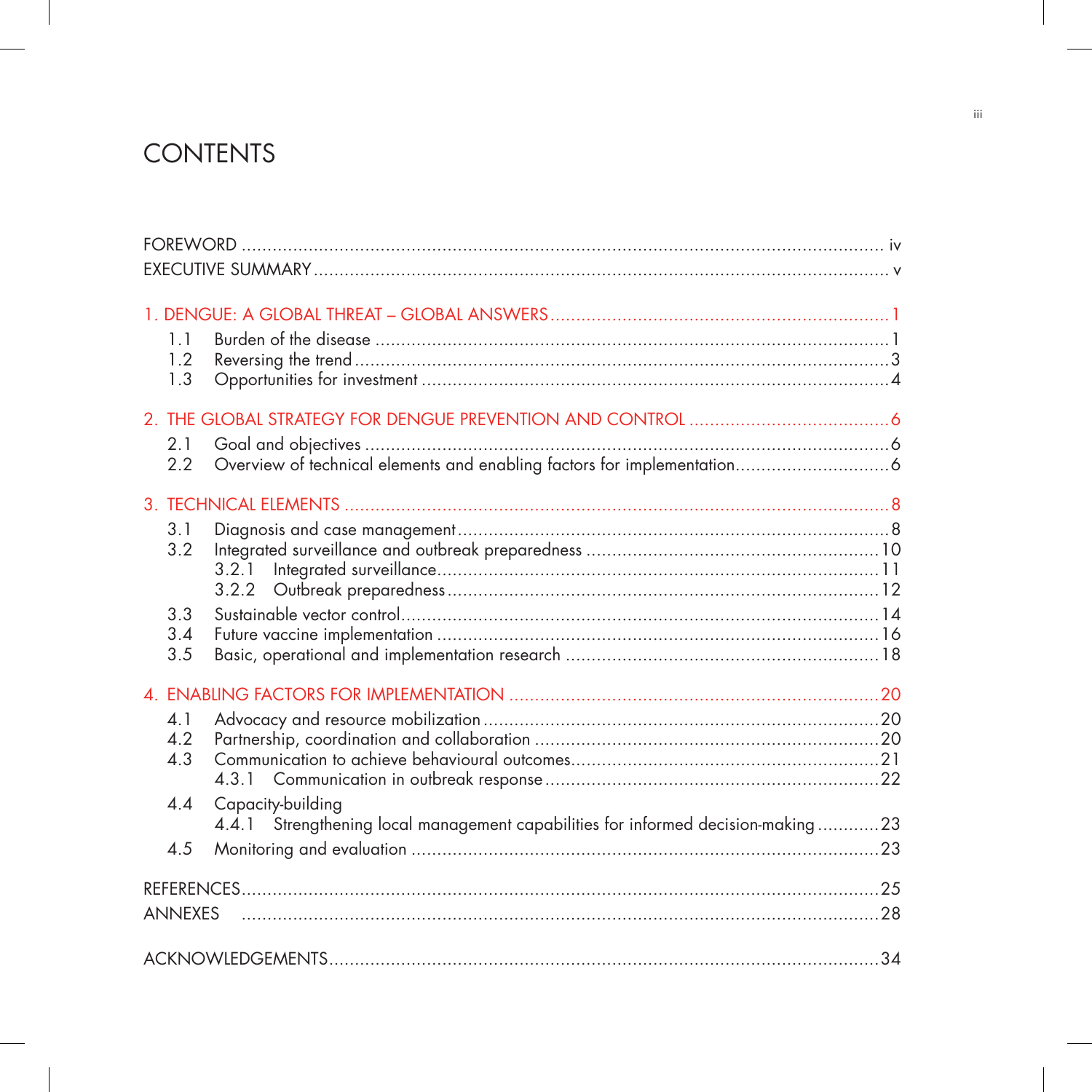## FOREWORD

In just the past decade, the significance of dengue as a threat to health and a burden on health services and economies has increased substantially. Compared with the situation 50 years ago, the worldwide incidence of dengue has risen 30-fold. More countries are reporting their first outbreaks. More outbreaks are explosive in ways that severely disrupt societies and drain economies. Today, dengue ranks as the most important mosquito-borne viral disease in the world. Everywhere, the human and economic costs are staggering.

In a sense, this neglected tropical disease has taken the world by surprise, with few coherent and coordinated efforts, at national or international levels, undertaken to hold dengue at bay and reverse these alarming trends. The Global strategy for dengue prevention and control, 2012–2020, aims to correct this situation. It answers requests, by multiple WHO Member States, for advice on how to move from a reactive response to an emergency situation to proactive risk assessment, early warning systems, and preventive measures, guided by entomological as well as epidemiological surveillance.

Above all, the Global strategy emphasizes the many new opportunities, opened by country experiences and recent research, also on vaccines, that can be seized to reduce morbidity and mortality, rationalize the disease response, and build capacities that increase resilience to future outbreaks. To this end, the document also serves as an investment case, spelling out the steps that can be taken to improve risk assessment and mapping, stockpiling and logistics, surveillance and diagnostic capacity, behavioural and social interventions, and risk communication.

A complex disease like dengue demands a multipronged response that engages government ministries well beyond the health sector. The Global strategy promotes coordinated action among multisectoral partners, an integrated approach to vector management, and sustained control measures at all levels. Its guiding principle is to harmonize prevention,



entomological and epidemiological surveillance, and case management with existing health systems, ensuring that efforts are coherent, sustainable, cost-effective and ecologically sound.

This is a global strategy for a global threat. As we have learned, dengue and its vectors travel well internationally. I challenge all partners to study the strategy, define their role, and engage with a fully justified sense of urgency. As the strategy demonstrates, doing so will be highly rewarding. The overall message is upbeat and encouraging. Despite the complex clinical manifestations of this disease, its management is relatively simple, inexpensive and highly effective in saving lives, provided correct and timely interventions are instituted. When these interventions are in place, mortality from dengue can be reduced to zero. Let us make this our overarching – and broadly shared – goal.

hilehan

Dr Margaret Chan Director-General World Health Organization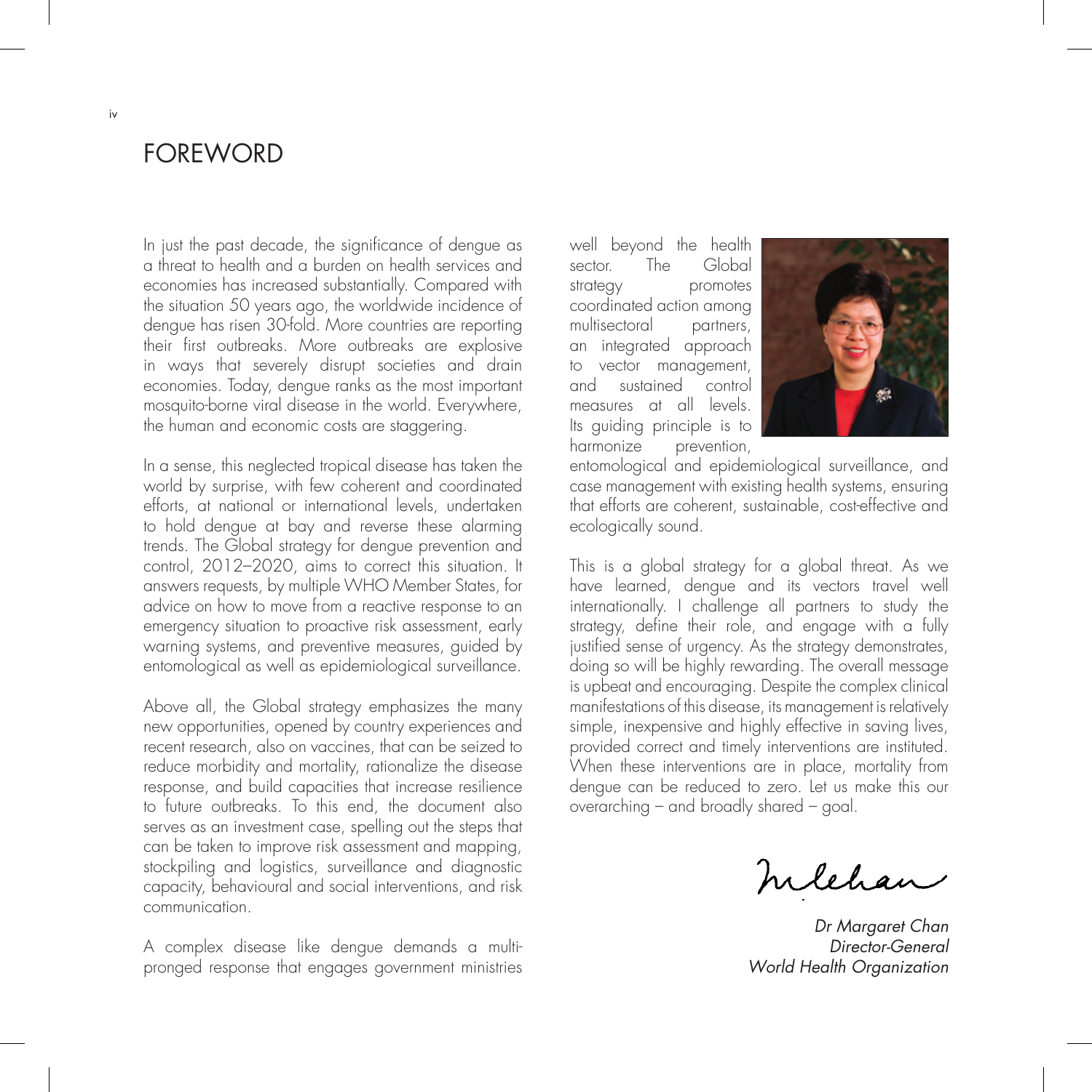## EXECUTIVE SUMMARY

Dengue is a major public-health concern throughout tropical and sub-tropical regions of the world. It is the most rapidly spreading mosquito-borne viral disease, with a 30-fold increase in global incidence over the past 50 years. The World Health Organization (WHO) estimates that 50–100 million dengue infections occur each year and that almost half the world's population lives in countries where dengue is endemic. While dengue is a global concern, with a steady increase in the number of countries reporting the disease, currently close to 75% of the global population exposed to dengue are in the Asia-Pacific region.

Epidemics of dengue result in human suffering, strained health services and massive economic losses. In some countries, the burden of dengue is comparable to that of tuberculosis and other communicable diseases with high disease burdens; unexpected surges in cases and the challenge to health systems of triaging thousands of cases without knowing which severe cases will require hospital care are additional challenges. There has not, however, been concerted action against dengue, and the 1995 WHO strategy<sup>1</sup> warrants revision in the light of new advances. This Global strategy for dengue prevention and control, 2012–2020 aims to address this need.

The goal of the global strategy is to reduce the burden of dengue. The specific objectives are to reduce mortality and morbidity from dengue by 2020 by at least 50% and 25% respectively (using 2010 as the baseline). These objectives can be achieved by applying existing knowledge.

Dengue mortality can be reduced by implementing early case detection and appropriate management of severe cases; reorienting health services to identify early cases and manage dengue outbreaks effectively;

and training health personnel, along with appropriate referral systems, at primary health-care levels.

Dengue morbidity can be reduced by implementing improved outbreak prediction and detection through coordinated epidemiological and entomological surveillance; promoting the principles of integrated vector management and deploying locally-adapted vector control measures including effective urban and household water management. Effective communication can achieve behavioural outcomes that augment prevention programmes.

Research will continue to play an important role in reversing the trend in dengue, a neglected tropical disease, by improving methods and systems for surveillance, prevention and control.

Reversing the trend requires commitments and obligations from partners, organizations and countries, as well as leadership by WHO and increased funding. Fund-raising is probably best addressed by a combined effort, with consideration for dengue as a public health problem in countries with substantial local and national funding resources that must be effectively channelled through sound technical support. Dengue prevention and management can now exploit opportunities presented by promising advances in vector control technology interventions, diagnostics, prognostic systems for triage, evidence-based clinical interventions and candidate vaccine developments. In order to realize these opportunities, we need to ensure they are implemented, coordinated and adequately resourced.

<sup>1</sup> WHO (1996). Report of the consultation on key issues in dengue vector control towards the operationalization of a global strategy, WHO, Geneva, 6–10 June 1995. Geneva, World Health Organization (CTD/FIL(DEN)/IC/96.1).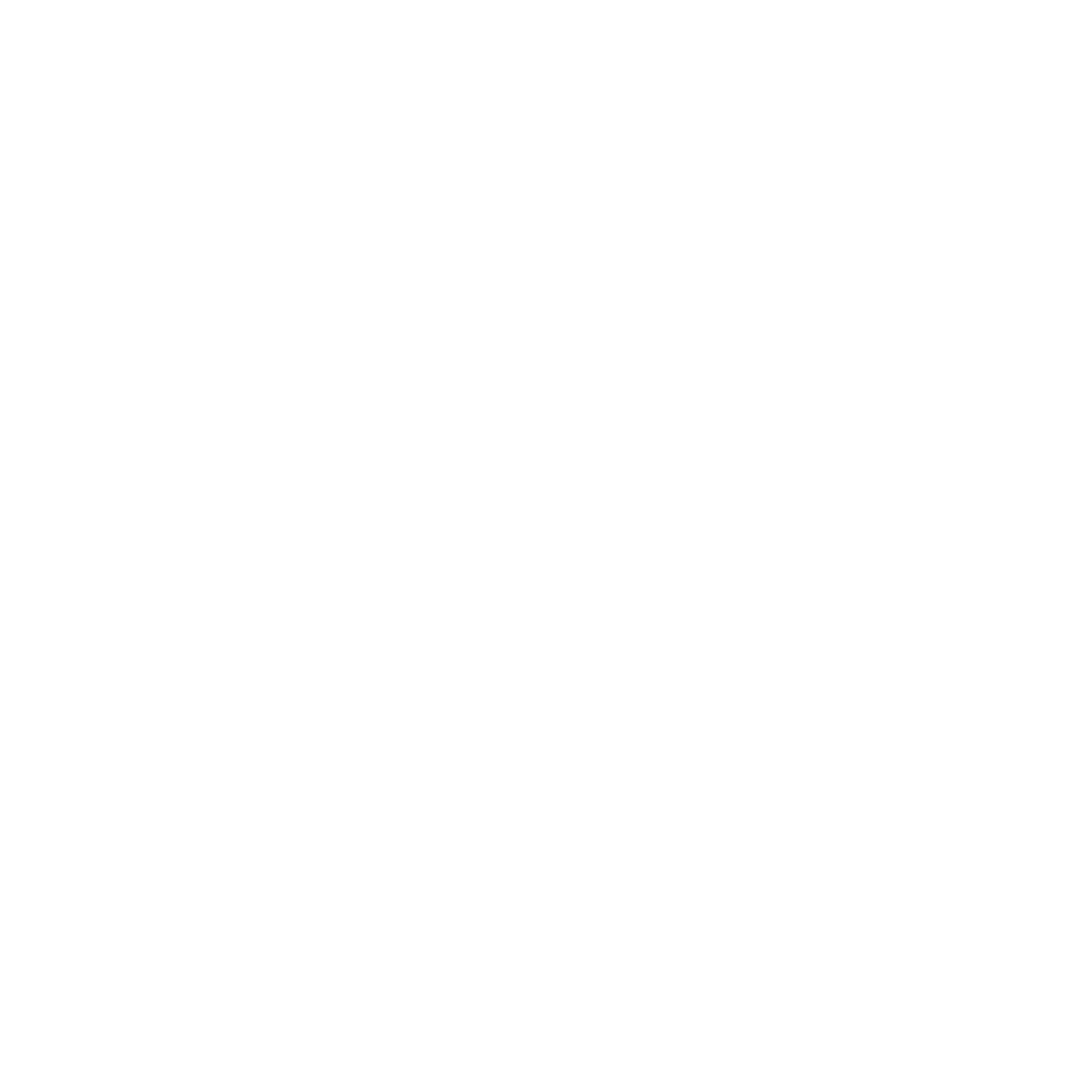# 1. DENGUE: A GLOBAL THREAT – GLOBAL ANSWERS

#### 1.1 BURDEN OF THE DISEASE

In 2012, dengue ranks as the most important mosquitoborne viral disease in the world. Outbreaks exert a huge burden on populations, health systems and economies in most tropical countries of the world. The emergence and spread of all four dengue viruses ("serotypes") from Asia to the Americas, Africa and the Eastern Mediterranean regions represent a global pandemic threat. Although the full global burden of the disease is still uncertain, the patterns are alarming for both human health and the economy.

During the past five decades, the incidence of dengue has increased 30-fold (Figure 1). Some 50-100 million new infections are estimated to occur annually in more than 100 endemic countries (WHO, 2012a; Figure 2), with a documented further spread to previously unaffected areas (CDC, 2010; La Ruche G et al, 2010); every year hundreds of thousands of severe cases arise, including 20 000 deaths (Gubler DJ, Meltzer MI, 1999); 264 disability-adjusted life years per million population per year are lost (Cattand P et al, 2006), at an estimated cost for ambulatory and hospitalized cases of US\$ 514–1394 (Suaya J et al, 2009), often affecting very poor populations. The true numbers are probably far worse, since severe underreporting and misclassification of dengue cases have been documented (Suaya J et al., 2007; Beatty ME et al. 2011).

Compared with other diseases and their respective burdens, dengue can cause as much or greater human suffering than other communicable diseases in some of the most affected regions. In Latin America and the Caribbean, for example, by the 1990s dengue was causing a similar burden of disease as meningitis, hepatitis, malaria, the childhood cluster of diseases (polio, measles, pertussis, diphtheria and tetanus) or tuberculosis (Meltzer et al., 1998). For South-East Asia, the burden of the disease was comparable with that of meningitis, having twice the burden of hepatitis and one third of the burden of HIV/AIDS (Shepard DS et al, 2004). For Africa, there are insufficient data from endemic countries to make even rough estimates of burden. In a recent publication 22 countries in Africa have reported sporadic cases or outbreaks of dengue from 1960-2010 (Amarasinghe A et al, 2011).

For individual countries, the importance of dengue as disease and public health problem cannot be overestimated, as seen in the recent explosive outbreaks of dengue in Brazil and Pakistan. In 2008, in Rio de Janeiro State alone, an outbreak caused more than 158 000 reported cases, over 9000 hospital admissions and 230 deaths between January and April (Barreto, 2008). This situation led to the military being deployed to help in the massive response, mostly involving improved health-care and vector control operations. A call for international aid was later formulated (Lancet editorial, 2008) – although it is estimated that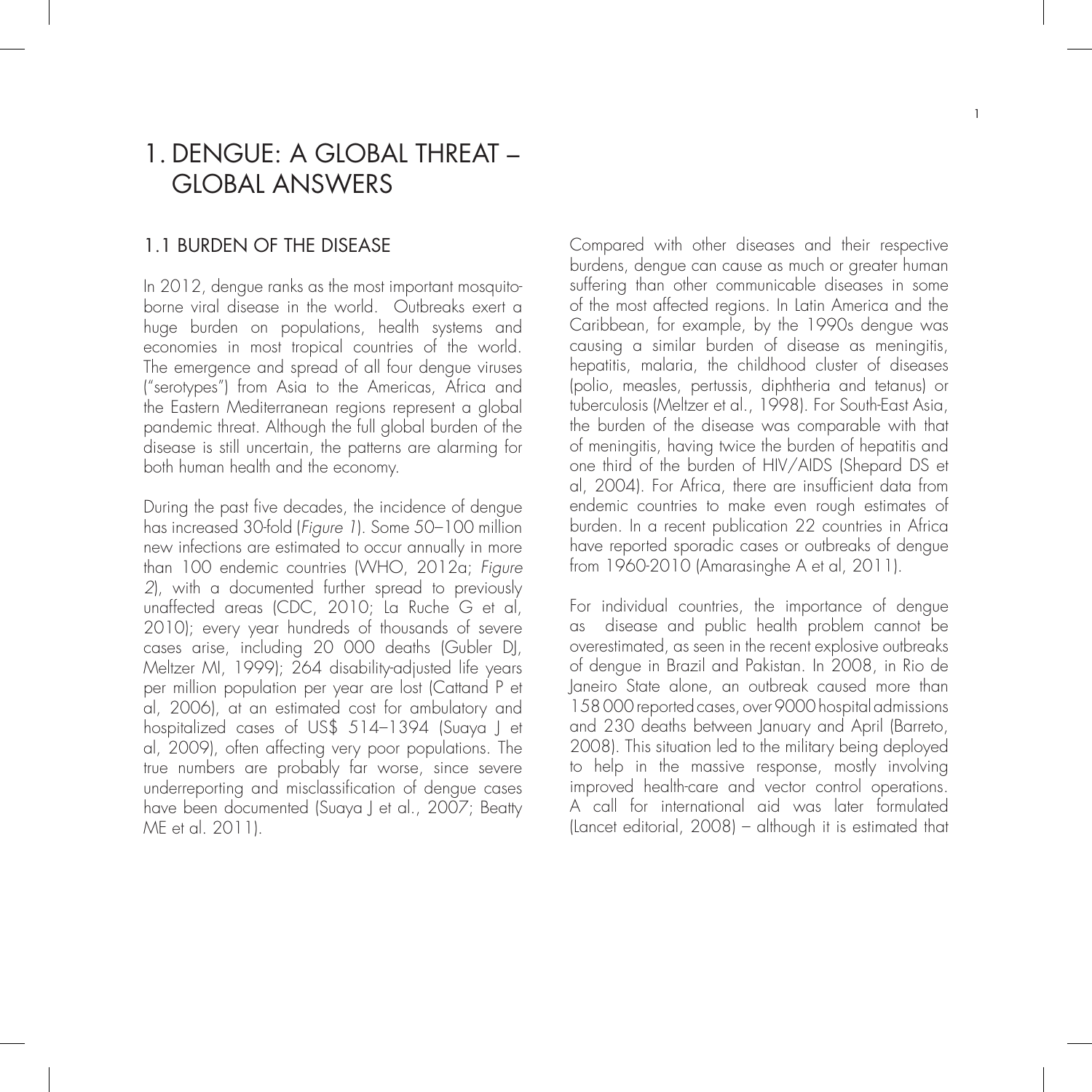

Figure 1. Average number of dengue and severe dengue cases reported to WHO annually in 1955–2007 and number of cases reported in recent years, 2008–2010

Figure 2. Distribution of global dengue risk (determination of risk status based on combined reports from WHO, the United States Centers for Disease Control and Prevention, Gideon online, ProMED, DengueMap, Eurosurveillance and published literature (Simmons CP et al, 2012).

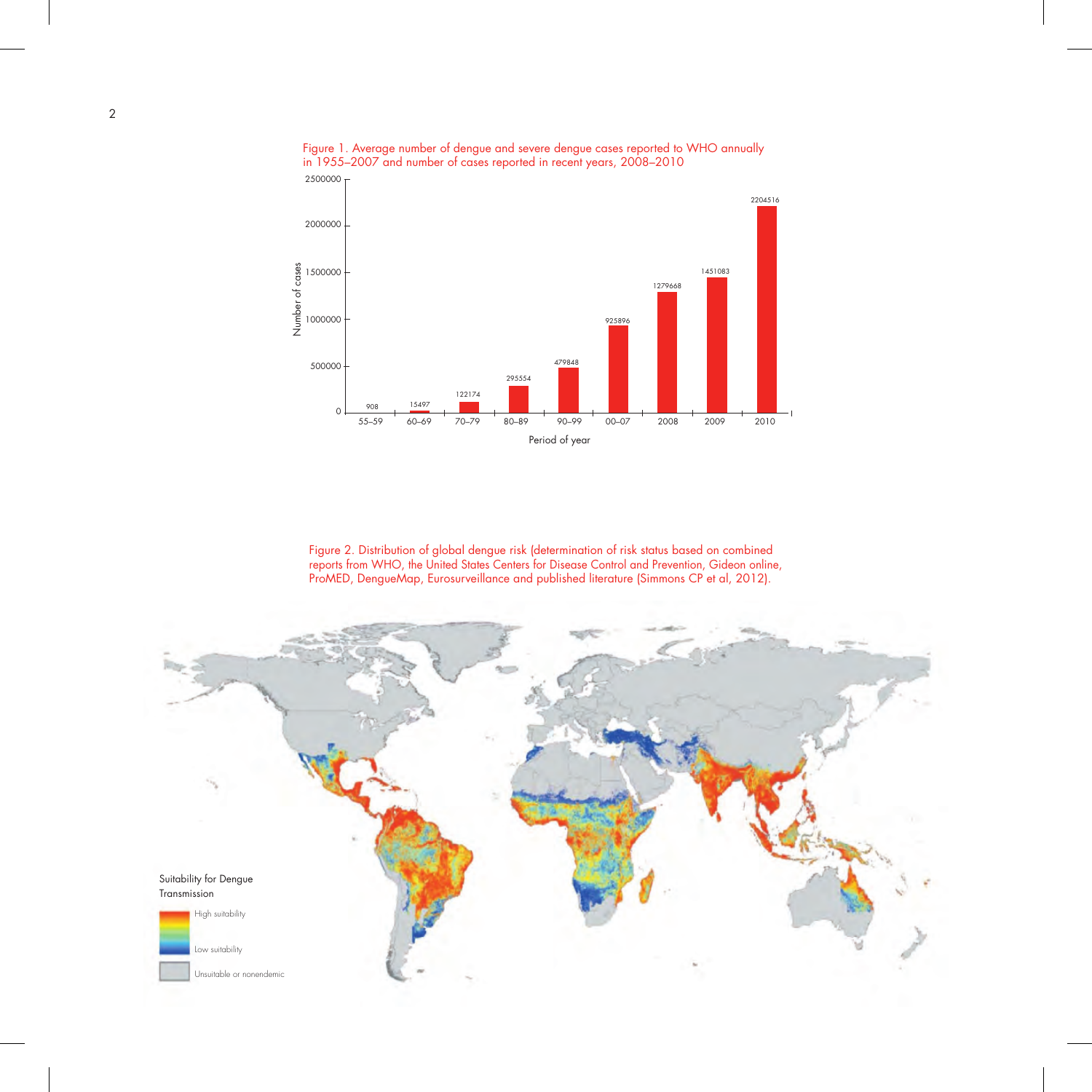US\$1 billion was already being spent at the national level on dengue prevention and control. Despite these control efforts, in 2010 there were more than 1.2 million reported dengue cases in Brazil (CONASS, 2011), which is only one country cited as an example of the worsening global situation (Figure 3). Annex 2 describes this worsening situation in five of WHO's six regions; Annex 3 details its underlying causes.

Given the importance of the global dengue epidemic, with its staggering human and economic costs, an international effort to reduce morbidity and mortality is long overdue. As a neglected tropical disease, little or no globally coordinated efforts have been undertaken. New opportunities to overcome the disease now make such an effort feasible.

The 2005 revision of the International Health Regulations (IHR) (WHO, 2005a), adopted by the Fifty-eighth World Health Assembly (resolution WHA58.3), includes dengue as an example of a disease that may constitute a public health emergency of international concern, with implications for health security due to disruption and rapid epidemic spread beyond national borders. Implementation of the IHR (2005) obliges countries to take routine and specific actions to build resilience against such epidemic-prone diseases. Such actions require investment in surveillance and preparedness capacity for early detection and reporting of disease outbreaks, and carrying out robust and timely public health responses for their containment and mitigation, including cross-border and wider international information sharing and collaboration. Hence, national commitments to dengue control are consistent with the aims and requirements of the IHR (2005). Annex 3

highlights the global commitment to dengue prevention and control, as articulated in resolutions of the World Health Assembly and related resolutions.

This global strategy addresses the necessary steps and opportunities for investment in order to achieve the objective of reducing mortality and morbidity caused by dengue.

#### 1.2 REVERSING THE TREND

This global strategy provides the technical elements and enabling factors for implementation that are necessary to reverse the growing trend in the number of dengue cases. Applying existing knowledge for dengue prevention and control will require collaboration among partners, organizations and countries, leadership by WHO and increased funding.

Dengue mortality can be reduced by implementing early case detection and referral systems for patients; managing severe cases with appropriate treatment; reorienting health services to cope with dengue outbreaks; and training health personnel at all levels of the health system.

Dengue morbidity can be reduced by implementing improved outbreak prediction and detection through coordinated epidemiological and entomological surveillance; promoting the principles of integrated vector management; deploying locally-adapted vector control measures, including effective urban and household water management; and through communication to achieve behavioural outcomes in prevention programmes.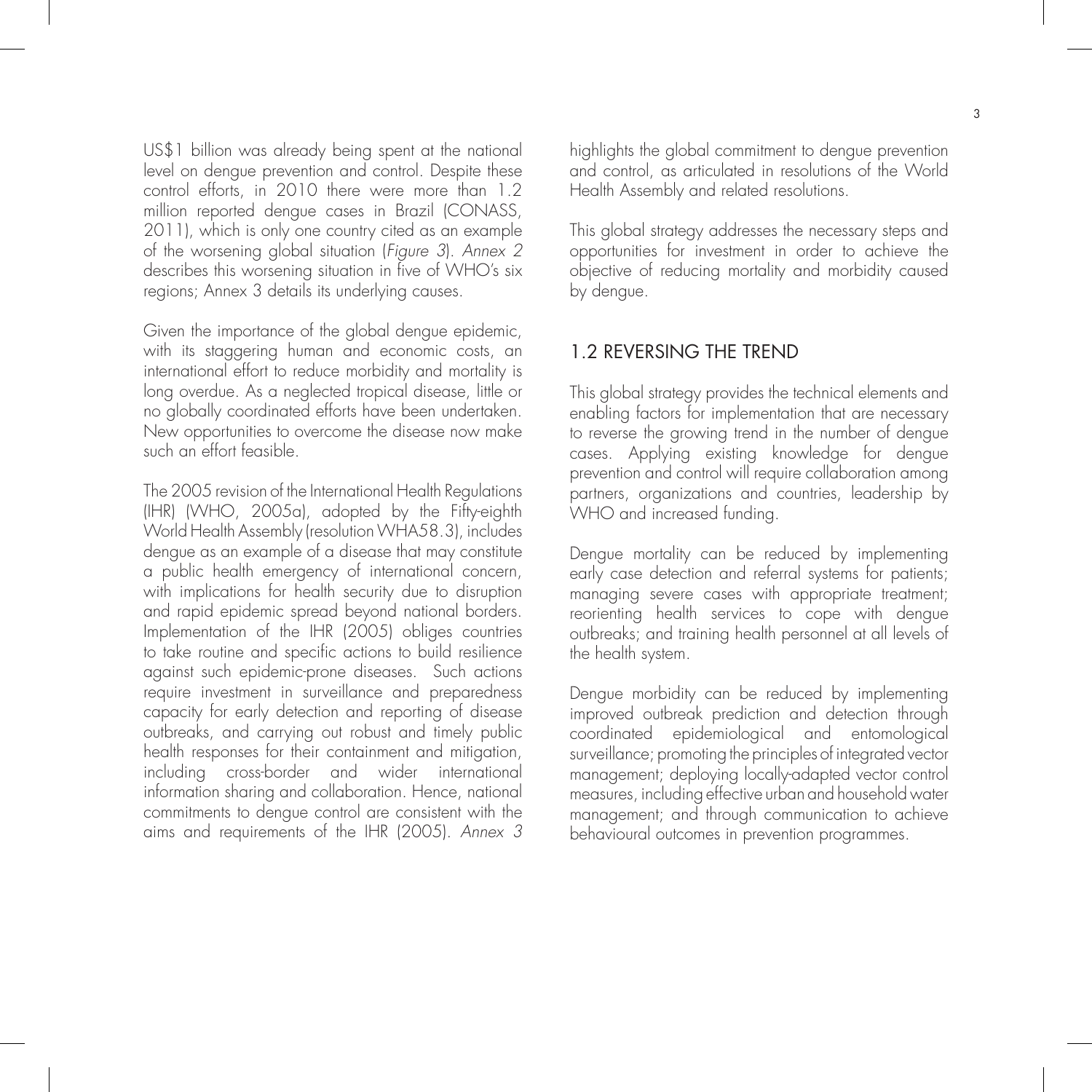Because dengue infection can cause a spectrum of disease manifestations, more accurate estimates of its true burden are essential to assess the progress of prevention measures. The enhanced surveillance systems and dedicated studies necessary for estimating true burden will not be possible in all endemic countries without additional investment.

Reversing the trend of the disease could be further supported by the anticipated availability of a dengue vaccine within the next few years. Drawing on the experiences of other vaccine-preventable vectorborne diseases, effective surveillance, prevention and outbreak response tools (vector control and vaccines) must continue to complement each other in reducing the burden of the disease. The main question for planning for dengue prevention and control is therefore how to

A hospitalized child with severe dengue



integrate a vaccine with other prevention and control interventions. Increased research will play an important role in any strategy to reduce dengue incidence because, as a neglected tropical disease, dengue research has received relatively little support.

### 1.3 OPPORTUNITIES FOR INVESTMENT

Mortality from dengue can often be reduced to zero if severely ill patients access health services in time and receive appropriate clinical care. The technical knowledge for achieving this objective is available: implementation depends on capacity-building. Training in all affected countries must reach those health personnel involved in prevention and case management of dengue. The development and use of locally adapted public information materials can help families recognize the early warning signs of severe dengue so they seek medical care promptly. Countries with greater experience than others could be requested to participate in a South–South collaboration. It might also be necessary to assess how to reorganize a healthcare services to better cope with dengue outbreaks.

With more countries experiencing recurrent and, in-some cases, large-scale dengue outbreaks, effective dengue outbreak prevention and control depends on a coherent approach. Intersectoral collaboration and coordination can formalize emergency response planning with stakeholders from diverse government ministries (health, environment, interior, education, etc.), municipal and local authorities, public and private sectors, and professional, religious and community representatives.

Dengue outbreaks are also of international concern and require global coordination of response efforts across national borders. Special needs for support include when countries are experiencing epidemics, when the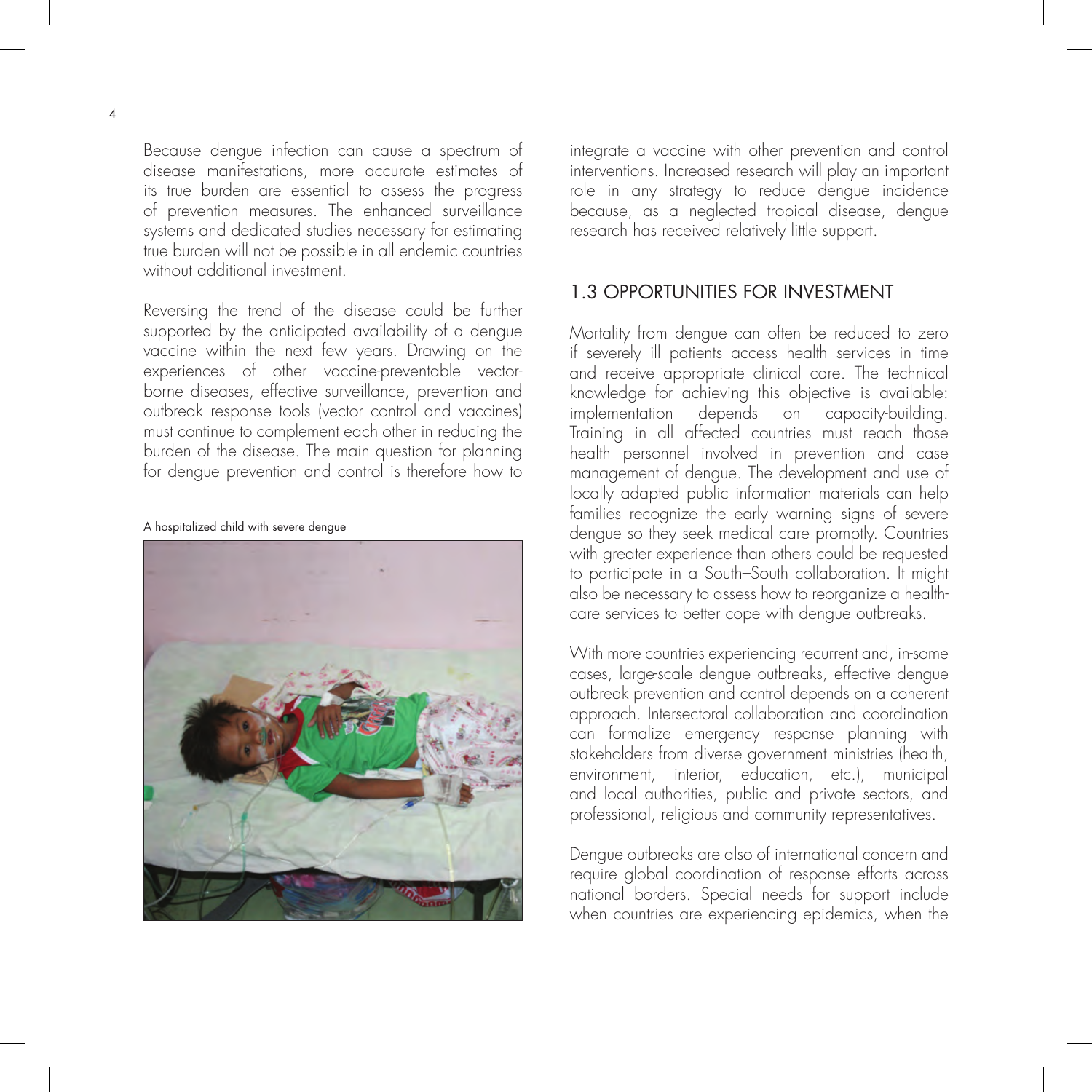viruses appear in previously non-endemic regions and when a new serotype enters an endemic area.

Investment in dengue preparedness and response, including risk assessment and mapping, stockpiling and logistics, surveillance and diagnostic capacity, behavioural and social interventions, and risk communication are all essential not only for early outbreak detection and rapid response, but also for implementing the IHR (2005) requirements to manage acute public health events.

A better estimate of the true burden of the disease needs to be addressed as a priority. Improved surveillance and the training to support it should be supported by national governments and coordinated by WHO.

Dengue research offers a unique opportunity for investment. Both basic and operational research are opportunities for international organizations and funding sources. Networks for research cooperation could offer opportunities to rapidly advance research with limited funding. To raise awareness and funds, an international effort led and supported by WHO is recommended.

Advocacy, fundraising, international collaboration and harmonization of regional efforts can be addressed by strong leadership from WHO and its regional and country offices. This should include an effort to measure the cost of implementing the global strategy at regional and national levels.



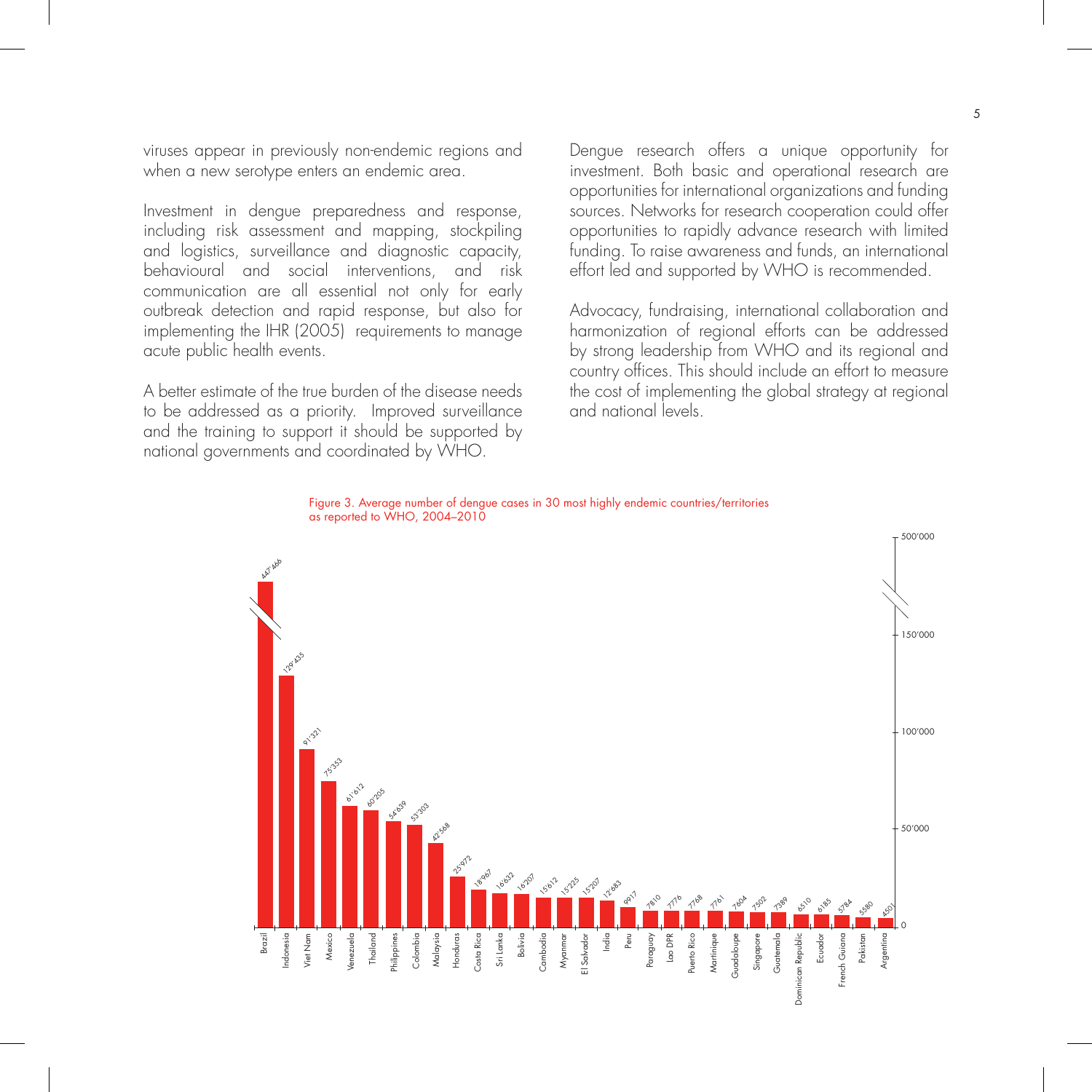# 2. THE GLOBAL STRATEGY FOR DENGUE PREVENTION AND CONTROL

## 2.1 GOAL AND OBJECTIVES

The goal of the global strategy is to reduce the burden of dengue. Its specific objectives are:

- to reduce dengue mortality by at least 50% by 2020;
- $\bullet$  to reduce dengue morbidity by at least 25% by  $2020;1$  and
- $\bullet$  to estimate the true burden of the disease by 2015.

The target audience of the strategy is leaders in national control programmes, research and funding organizations and other stakeholders involved in dengue prevention and control (e.g. urban planners, water resources managers): Dengue is a global threat that requires a global response involving all possible partners.

## 2.2 OVERVIEW OF TECHNICAL ELEMENTS AND ENABLING FACTORS FOR IMPLEMENTATION

The global strategy promotes coordination and collaboration among multisectoral partners, an integrated vector management approach and sustained control measures at all levels. Its guiding principle is to harmonize prevention, surveillance (entomological and epidemiological) and case management with existing health systems, such that they are sustainable, cost-effective and ecologically sound. This strategy should pave the way for reducing dengue morbidity and mortality worldwide through strengthened local and national capabilities and regional coordination. Mobilization and allocation of resources will also be crucial for successful implementation of the strategy (Figure 4).



DENGUE IS ONE OF THE 17 NEGLECTED TROPICAL DISEASES (NTD) ADDRESSED IN THE NTD ROADMAP.

<sup>1</sup> The year 2010 is used as a baseline.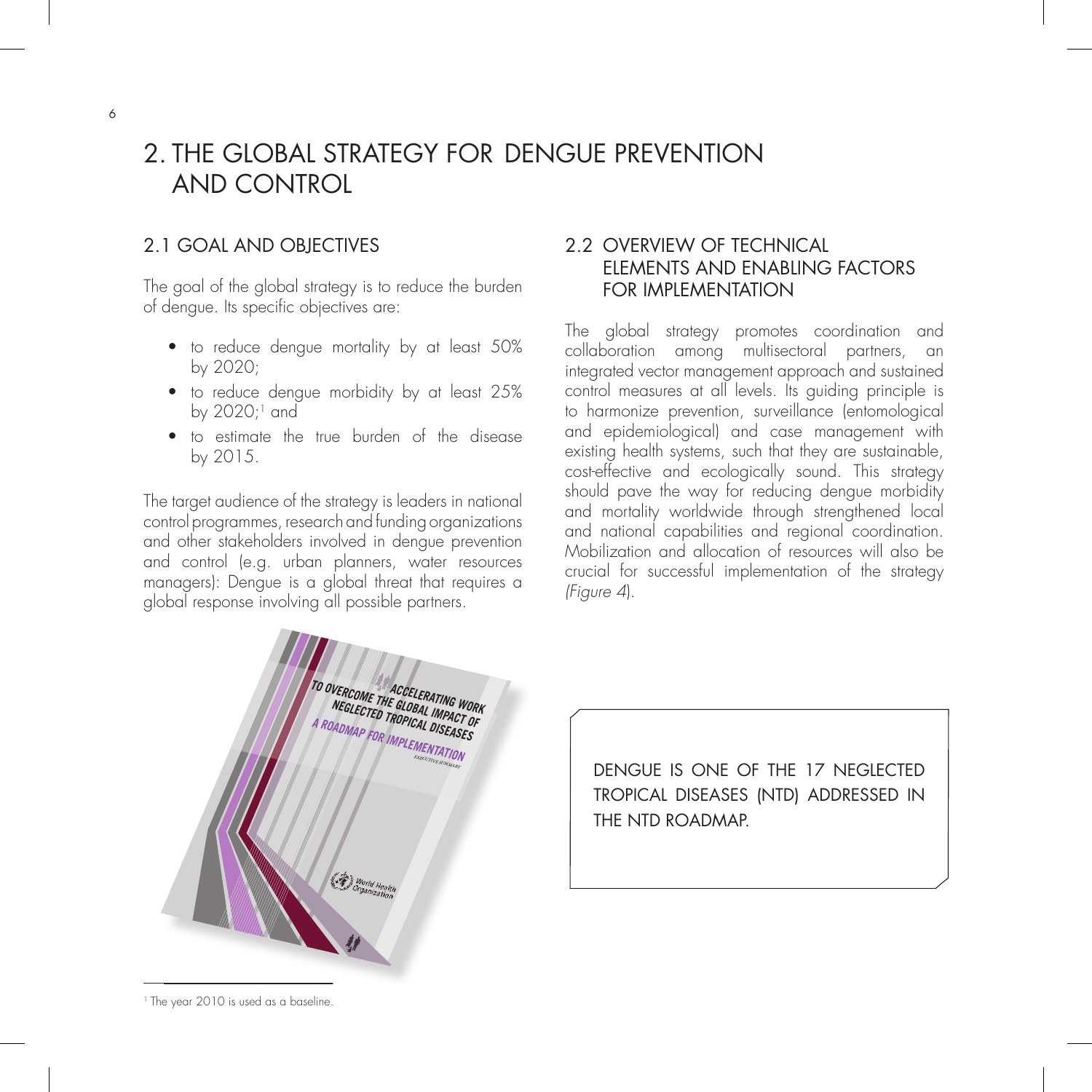# **GOAL:** TO REDUCE THE BURDEN OF DENGUE

## OBJECTIVES:

- $\bullet$  To reduce dengue mortality by at least 50% by 2020\*
- To reduce dengue morbidity by at least 25% by 2020\*
- $\bullet$  To estimate the true burden of the disease by 2015
- \* The year 2010 is used as the baseline.



### ENABLING FACTORS FOR EFFECTIVE IMPLEMENTATION OF THE GLOBAL STRATEGY:

- advocacy and resource mobilization
- partnership, coordination and collaboration
- communication to achieve behavioural outcomes
- capacity-building
- monitoring and evaluation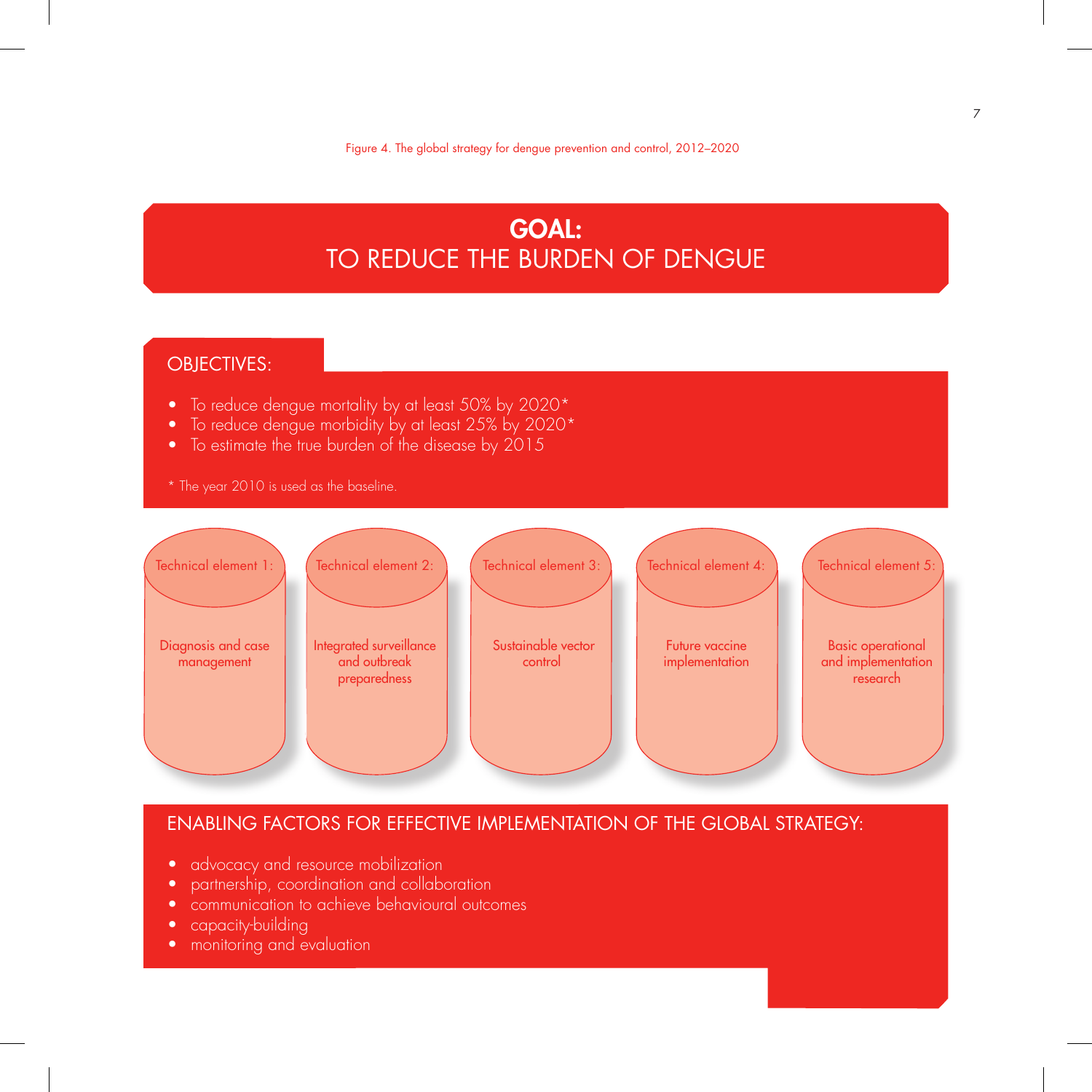# 3. TECHNICAL ELEMENTS

#### 3.1 DIAGNOSIS AND CASE MANAGEMENT

Mortality from dengue can be reduced to almost zero by implementing timely, appropriate clinical management, which involves early clinical and laboratory diagnosis, intravenous rehydration, staff training and hospital reorganization. The following technical elements are a prerequisite to achieving the first objective of the strategy: to reduce dengue mortality by at least 50% by 2020.

A successful clinical outcome requires efficient and early diagnosis of cases provided by accurate differential diagnosis, rapid laboratory assessment/confirmation, and early response to severe disease. Clinical incidence data are critical to mobilizing outbreak control. Research to provide better diagnostics and biomarkers predicting disease severity are urgently needed.

Dengue infection has a wide clinical spectrum that includes both severe and mild manifestations. Many viraemic infections may be inapparent. After the incubation period, the illness begins abruptly and is followed by three phases: febrile, critical and recovery (WHO, 2009). For a disease that is complex in its manifestations, management is relatively simple, inexpensive and highly effective in saving lives provided correct and timely interventions are instituted. The key is early recognition and understanding of the clinical problems during the different phases, leading to a rational approach to case management and a good clinical outcome. This is especially so for the treatment of plasma leakage with oral or intravenous rehydration. For mortality from dengue, investigations are necessary to establish the primary cause of deaths (including autopsies).

Laboratory confirmation of dengue virus infection is important. Although in practice diagnosis is often made by clinical signs and symptoms only, dengue can be confused clinically with other vector-borne viral and parasitic diseases, such as malaria and chikungunya and zika viruses. Diagnosis may involve detection of the virus, viral nucleic acid, antigens or antibodies, or a combination of these entities. Laboratory tests using NS1 (non-structural protein 1) antigen can provide early diagnosis in febrile patients. After the onset of illness, the virus can be detected in serum, plasma, circulating blood cells and other tissues for 4-5 days. During the acute stage of the disease, virus isolation, nucleic acid or antigen detection can be used to diagnose the infection. At the end of the acute phase of infection, serology is the method of choice for diagnosis. Serological assays to detect specific immunoglobulin M (IgM) or immunoglobulin G (IgG) antibodies to dengue virus are widely available, and WHO has taken a leading role in coordinating the production of standardized panels for comparison. These assays can provide an alternative to virus isolation or polymerase chain reaction to support the diagnosis of dengue fever. First-time (primary) dengue virus infections typically have

MORTALITY FROM DENGUE CAN BE REDUCED TO ALMOST ZERO BY IMPLEMENTING TIMELY, APPROPRIATE CLINICAL MANAGEMENT, WHICH INVOLVES EARLY CLINICAL AND LABORATORY DIAGNOSIS, INTRAVENOUS REHYDRATION, STAFF TRAINING AND HOSPITAL REORGANIZATION.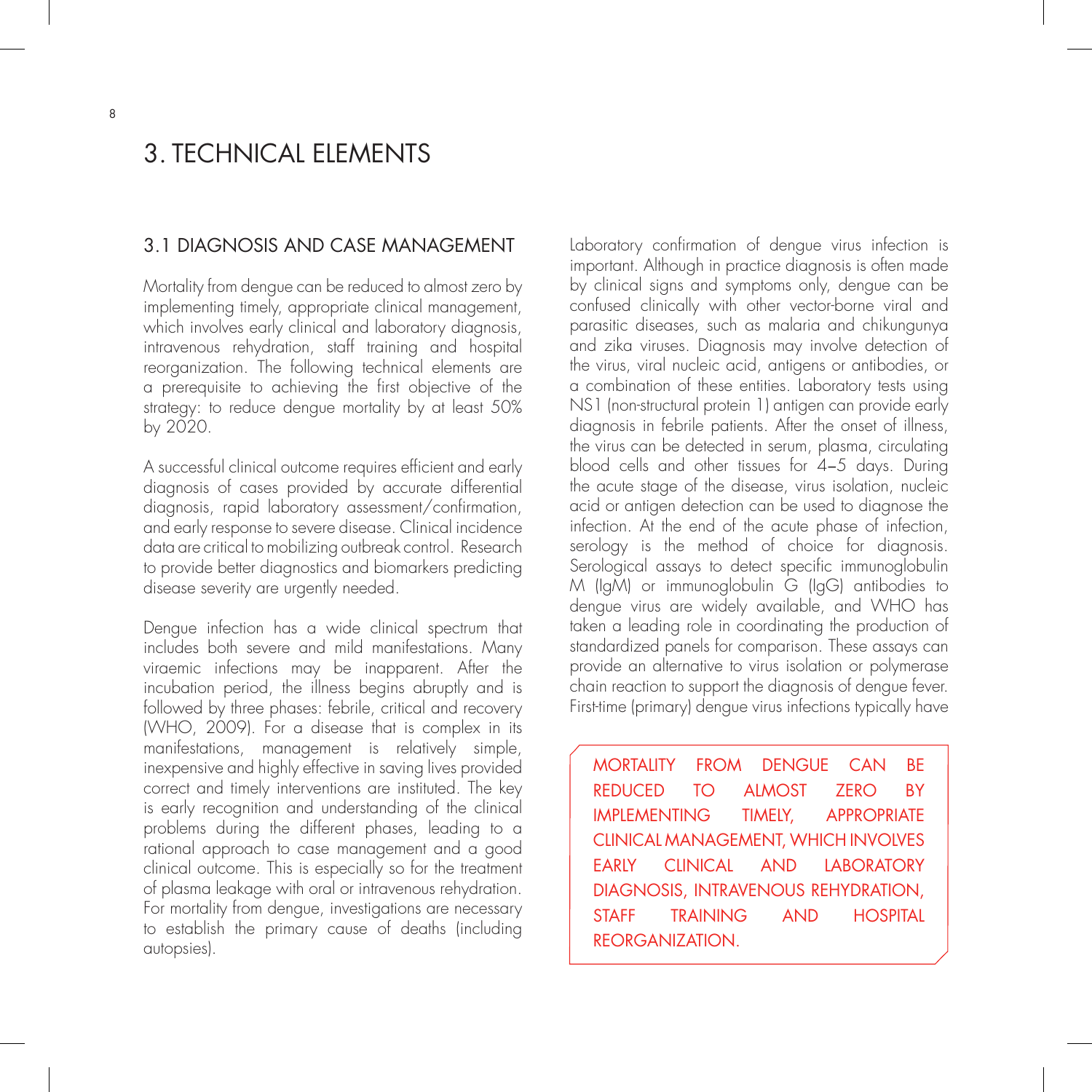a stronger and more specific IgM response; subsequent (secondary) infections show a weaker IgM response but a strong IgG response. These differing IgM response patterns to infection underscore the need to evaluate the sensitivity and specificity of commercially available tests, especially for diagnosis of secondary dengue virus infections. Research is necessary, however, for improved and less expensive dengue diagnostics.

Activities (triage and management decisions) at the primary and secondary care levels, where patients are first seen and evaluated, are critical in determining the clinical outcome of dengue (Table 1). A well-managed front-line response not only reduces the number of unnecessary hospital admissions but also saves the lives of severe dengue patients. Early notification of dengue cases seen in primary and secondary care facilities as well as commonly accepted definition of outbreak indicators ("triggers") are crucial for identifying outbreaks and initiating an early response. Systems of reference and counter-reference between different levels of healthcare delivery services need to be established. There are no biomarkers for predicting which admissions are likely to develop severe disease, but studies to establish the predictive value of clinical and laboratory "warning signs" for severe dengue are under way. Research is necessary also for the treatment of plasma leakage with co-morbidities and in pregnancy.

Training is a crucial element in all areas of dengue case management, but especially for training of all medical and non-medical staff involved in dengue clinical management. Factors such as staff turnover and career path should be considered when planning the frequency

|                                                      | Primary health centres | District centres | Reference centre |
|------------------------------------------------------|------------------------|------------------|------------------|
| Dengue diagnostic tests                              |                        |                  |                  |
| Virus culture<br>$\overline{\phantom{0}}$            |                        |                  | $^{+}$           |
| Nucleic acid detection                               |                        |                  | $^+$             |
| Antigen detection<br>$\overline{\phantom{0}}$        | $^{+}$                 | $^{+}$           | $^+$             |
| <b>ELISA</b>                                         |                        | $+$              | $^{+}$           |
| Rapid tests                                          | $^{+}$                 | $^{+}$           | $^+$             |
| Serology                                             |                        |                  |                  |
| <b>ELISA</b>                                         |                        | $^{+}$           | $^{+}$           |
| Rapid tests                                          | $+$                    | $^{+}$           | $^{+}$           |
| Other functions                                      |                        |                  |                  |
| Training and supervision<br>$\overline{\phantom{a}}$ |                        | $^{+}$           | $^{+}$           |
| Quality assurance                                    | $^{+}$                 | $^{+}$           | $^{+}$           |
| Surveillance activities                              | $^{+}$                 | $+$              | $^{+}$           |
| Outbreak investigations<br>$\overline{\phantom{0}}$  |                        |                  | $^{+}$           |
| Referral of problem specimens<br>$\qquad \qquad -$   | $+$                    | $^{+}$           | $^{+}$           |
| Investigation of problem specimens<br>—              |                        |                  | $^{+}$           |

#### Table 1. Possible levels of dengue diagnostic tests and other functions in health centres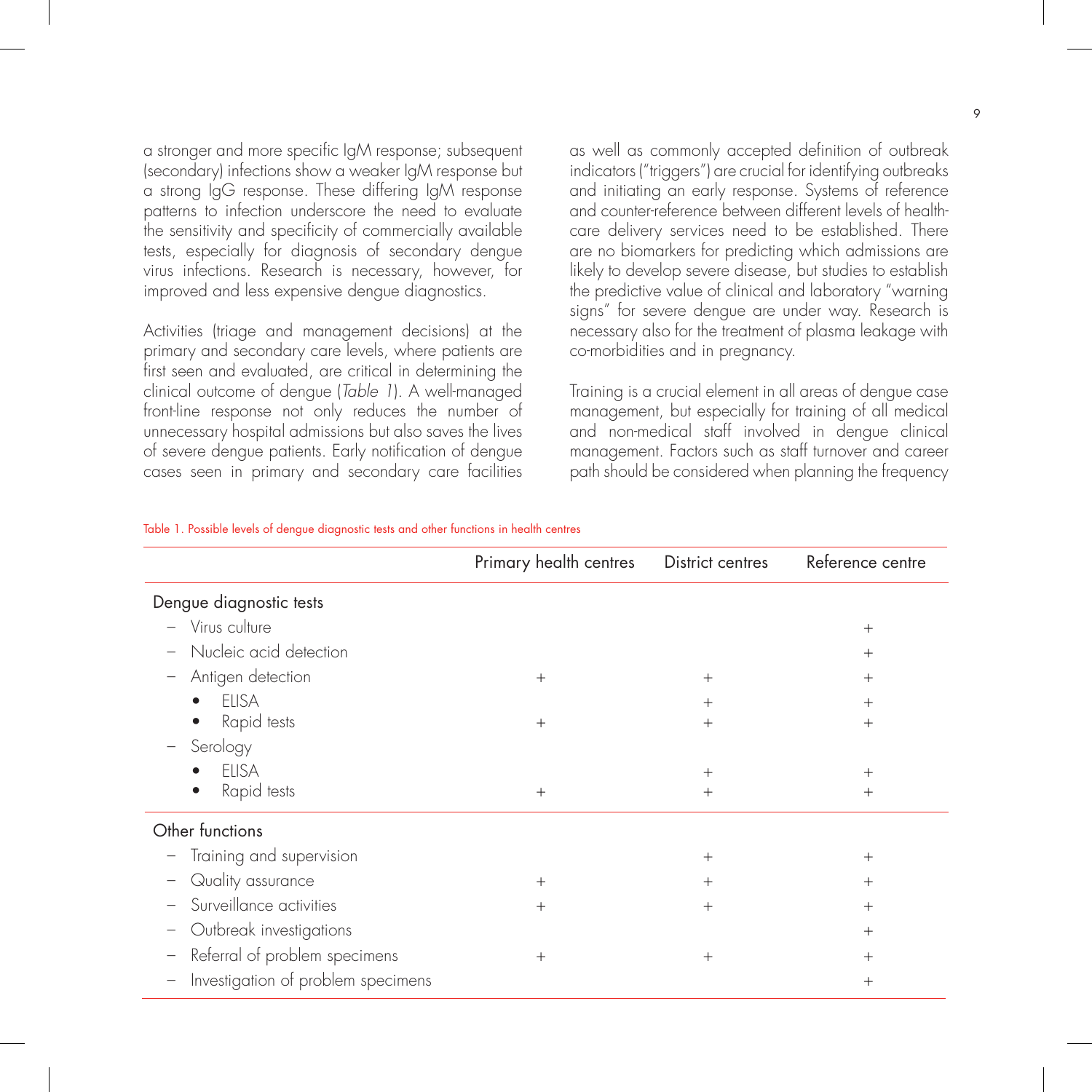of such training. Communities should be made aware of early signs and symptoms in order to improve their health-care-seeking behaviour.

In order for countries to achieve zero mortality from dengue, a country must:

#### Improve case management and diagnosis to prevent deaths from dengue

- improve early clinical case detection, especially for dengue with warning signs and severe dengue;
- improve management of severe cases with appropriate interventions especially careful intravenous rehydration and a greater evidence base for interventions.

#### Improve capacities to facilitate a reduction in the burden of the disease

- improve health service organization, including access and triage in endemic countries to prevent dengue deaths;
- improve health service reorganization for managing outbreak situations;
- build capacity and establish quality assurance in both the private and the public sector;
- develop evidence-based informed training material, including dengue courses;
- $\bullet$  prepare for the arrival of vaccines and their public health implications, bearing in mind the challenges of widespread implementation.

## 3.2 INTEGRATED SURVEILLANCE AND OUTBREAK PREPAREDNESS

Surveillance is a critical component of any dengue prevention and control programme because it provides the information necessary for risk assessment and programme guidance, including epidemic response and programme evaluation. This technical element of the global strategy plays an important role in implementing and measuring its objectives, especially the objective of improving the estimate of the burden of dengue by 2015.

The overall objectives of public health surveillance that are most applicable to dengue are:

- to detect epidemics rapidly for early intervention;
- to measure the burden of the disease and provide data for the assessment of its social and economic impacts on affected communities;
- to monitor trends in the distribution and spread of dengue over time and geographically;
- to monitor environmental risk factors and to collaborate where possible with monitoring of other water, sanitation and hygiene-related diseases;
- $\bullet$  to evaluate the effectiveness of dengue prevention and control programmes; and
- to facilitate planning and resource allocation on the basis of lessons learnt from programme evaluation.

Crowded hospital wards during a dengue outbreak

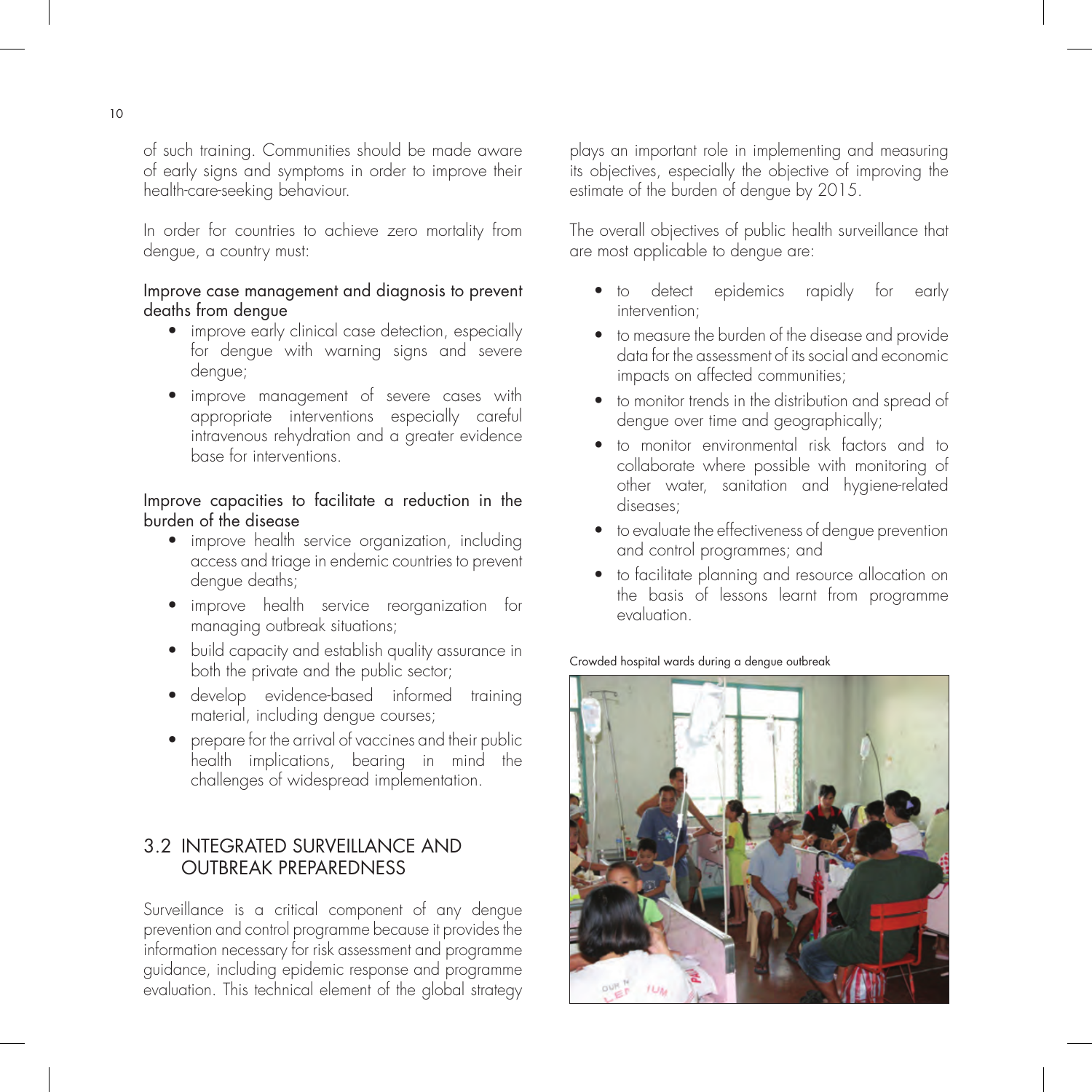Surveillance can utilize both passive and active data collection processes, as well as those of event-based surveillance (further details in section 4.5), and also information related to social and economic impact. It is fundamental for setting goals and evaluating success. Understanding the spatial and temporal distribution of dengue cases and the entomological correlates of risk in given situations would allow planners to deploy resources to areas where they would have the greatest impact on reducing the disease. Although both entomological and epidemiological surveillance data have often been collected in countries, there are few instances in which health services integrate and fully utilize such information to control an outbreak and prevent its expansion. Surveillance activities should, ideally, include the rapid detection of human infection supported by valid clinical and laboratory diagnosis, vector surveillance, and monitoring of environmental and social risk factors for dengue epidemics to ensure that increased dengue transmission is detected early and that the response is rapid and appropriate. In order to achieve dengue surveillance, a country should:

#### Improve surveillance to enhance reporting, prevention and control of dengue

• improve country capacity to report on disease surveillance indicators – for clinical reasons, a minimum set of indicators should be reporting the number of dengue cases with clinical diagnosis, severe dengue cases and the number of dengue deaths. According to country necessities, further indicators may be collected;

- improve country capacity to report on environmental risk indicators, including mosquito breeding sites (i.e. household water storage containers, poor urban water drainage) and appropriate environmental control measures that are associated with lower mosquito indices (i.e. tightly fitting water storage lids, presence of fish or other biological control measures, and regular cleaning containers (Phuanukoonnon, et al., 2005);
- given the challenges of collecting national data, sentinel sites should be established and age stratified seroprevalence and burden of disease (including economic costs) studies should be initiated. Serotype changes should be monitored continuously.

#### 3.2.1 INTEGRATED SURVEILLANCE

The surveillance system for dengue should be a part of the national health information system, with a set of core indicators monitored at various levels of the health administration. Such a health information system is "an integrated effort to collect, process, report and use health information and knowledge to influence policy-making, programme action and research"1. Data quality also needs to be monitored and assessed periodically. Some countries already have a routine health information system and a parallel epidemic disease monitoring system for greater efficiency and decision-making at local, provincial, national and regional levels.

## THE SURVEILLANCE SYSTEM FOR DENGUE SHOULD BE A PART OF THE NATIONAL HEALTH INFORMATION SYSTEM, WITH A SET OF CORE INDICATORS MONITORED AT VARIOUS LEVELS OF THE HEALTH ADMINISTRATION.

<sup>&</sup>lt;sup>1</sup> Health Matrix Network is a WHO-hosted global partnership dedicated to strengthening health information.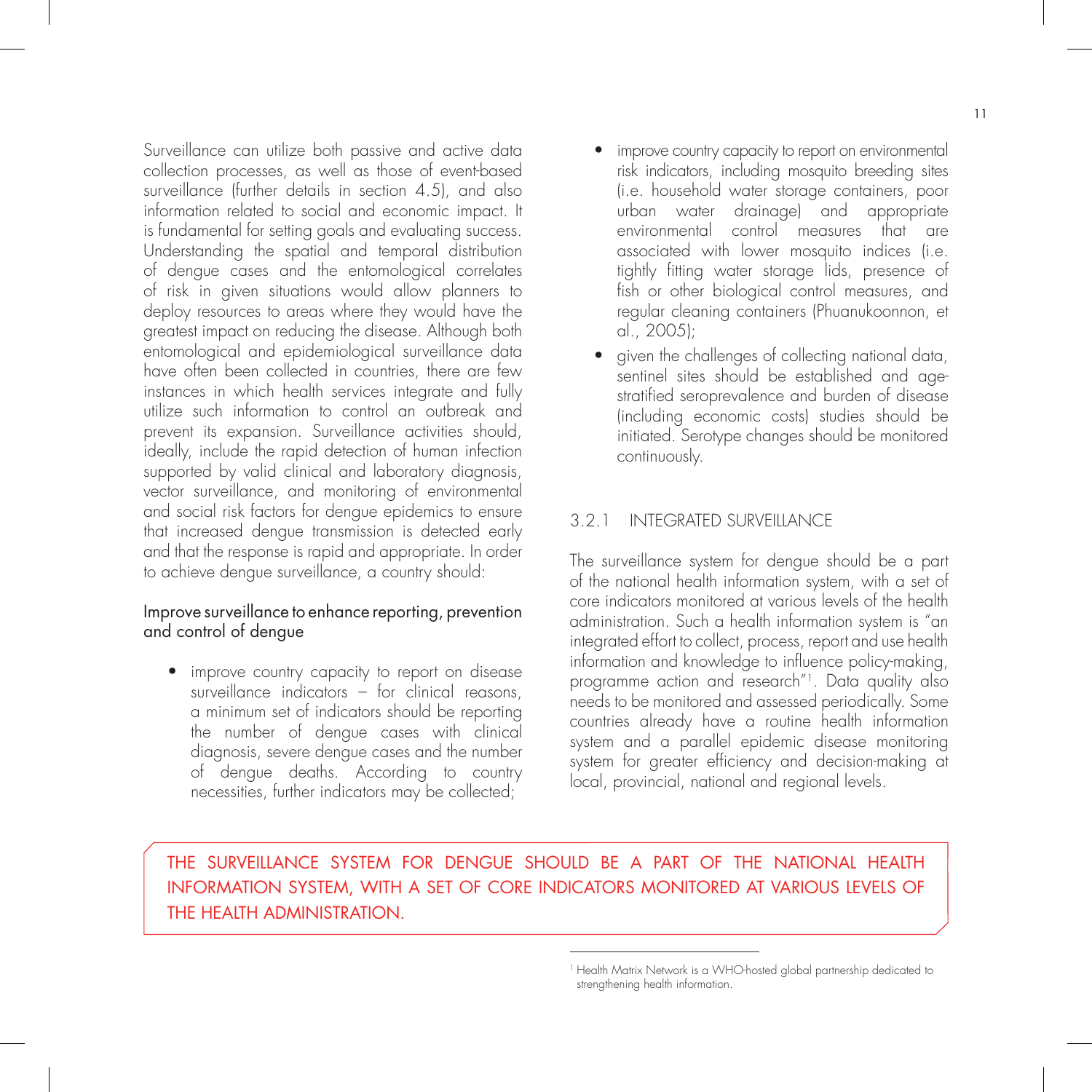A HARMONIZED EFFORT ACROSS NATIONAL DENGUE SURVEILLANCE SYSTEMS IS NEEDED FOR TO OBTAIN THE CRITICAL DATA OF THE DISEASE'S BURDEN NECESSARY TO ASSESS PROGRESS IN REACHING MORTALITY AND MORBIDITY REDUCTION GOALS.

A harmonized effort across national dengue surveillance systems is needed to obtain the critical data of the disease's burden necessary to assess progress in reaching mortality and morbidity reduction goals. The data currently generated by national surveillance programmes are highly variable and in some known endemic regions, such as Africa, almost no data exist on incidence.

Using a tiered system, detailed serotype-specific incidence data could be obtained from a small number of local, population-based studies at well-characterized sites in different regions of the world. The next level of data could come from sentinel hospitals with highquality diagnostic capabilities that capture dengue cases from a broader geographical range. Countrywide dengue infection data could be obtained with universally standardized syndromic methods and clinical diagnosis, when possible. Using data from this tiered system, national and regional estimates of disease burden could be extrapolated from data collected in the different catchment systems. Efforts should focus on capturing the entire spectrum of disease (suspected, laboratory confirmed and severe cases of dengue).

#### 3.2.2 OUTBREAK PREPAREDNESS

Outbreak preparedness is an important technical and operational element of the overall strategy. An effective response is based on well-developed contingency plans that are broadly disseminated and thoroughly understood and pre-tested before an epidemic. The plan should include relevant sectors and agencies. Important response components will include the logistic capability to deal with the inflow of patients, medical supplies and facilities, administration, political issues, vector control efforts and communication with participating partners and the mass media.

The dengue response plan should clearly articulate its aims, objectives and scope, the lead (coordinating) agency, the organizational links with other agencies that have direct responsibility for implementing aspects of the plan, and the "support" agencies (for example, social welfare agencies) that may be more involved in the recovery phase after an epidemic. Each agency should be assigned specific roles and responsibilities under the plan, and costs and resources should be identified.

The 10 priority areas for planning dengue emergency response, adapted from Rigau-Pérez and Clark (2005), are to:

- 1. Establish a multisectoral dengue action committee
- 2. Formalize an emergency action plan
- 3. Enhance disease surveillance
- 4. Perform diagnostic laboratory testing
- 5. Enhance vector surveillance and control
- 6. Protect special populations and reduce the impact of environmental determinants
- 7. Ensure appropriate patient care
- 8. Engage the community and relevant professional groups about dengue control as well as their participation in dengue prevention and control
- 9. Investigate the epidemic
- 10. Manage the mass media.

Lessons learnt from large numbers of international public health emergencies led to the revision of the IHR. The IHR (2005) emphasizes national capacity to monitor,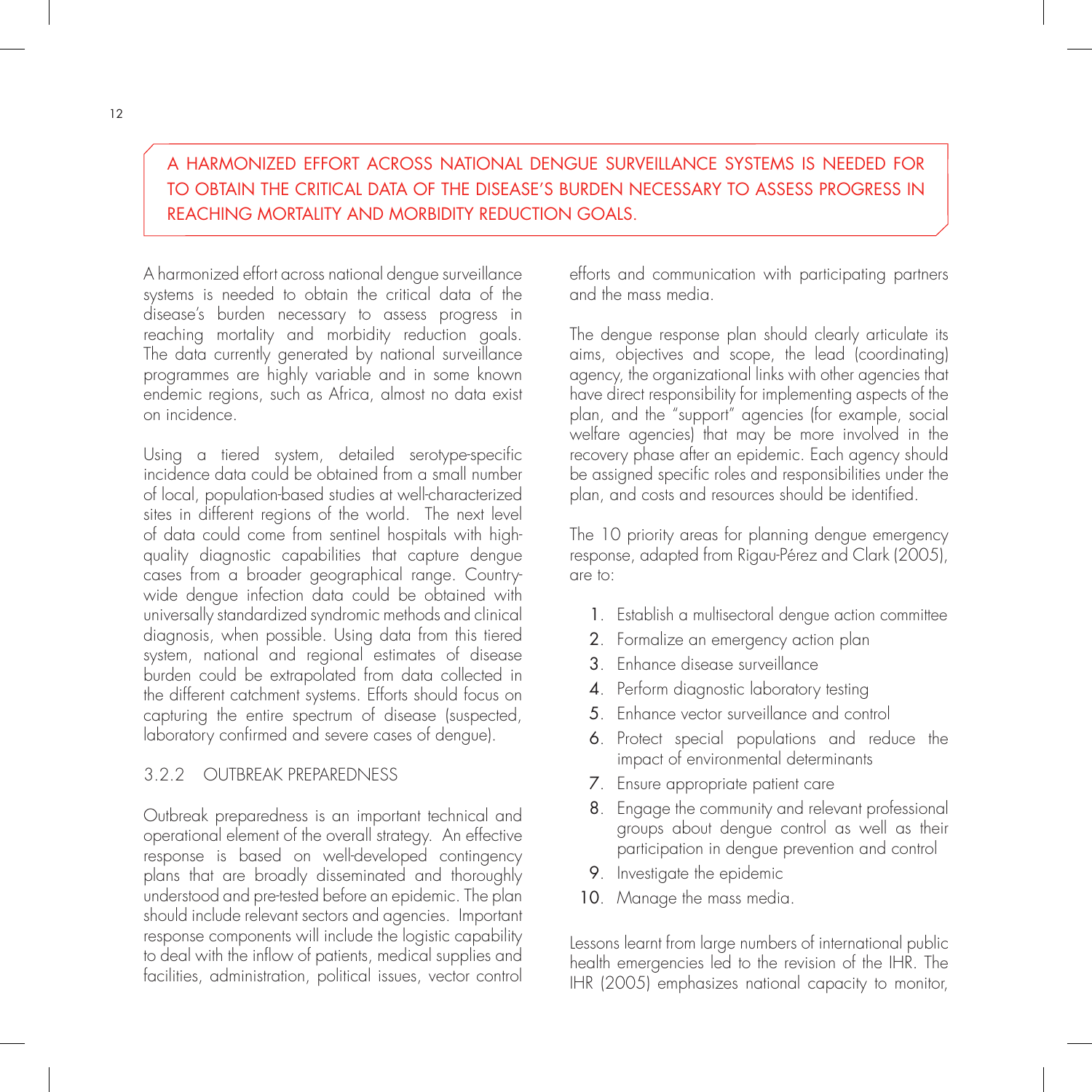## AN EFFECTIVE RESPONSE IS BASED ON WELL-DEVELOPED CONTINGENCY PLANS THAT ARE BROADLY DISSEMINATED AND THOROUGHLY UNDERSTOOD AND PRE-TESTED BEFORE AN EPIDEMIC.

identify and assess risks, and target preparedness planning and operational capacity, in order to rapidly detect outbreaks and respond in a timely manner.

Dengue activity may require consultation with, or notification to, WHO under the IHR (2005) (WHO, 2005a), depending on the risk assessment. For example, dengue activity may warrant communication with WHO in instances such as the first confirmation of locally-acquired dengue in a previously disease-free area, a newly predominant serotype or vector, atypical clinical presentations or excessively high case-fatality rates.

Rapid verification, risk assessment and informationsharing are critical to WHO coordination of the Global Outbreak Alert and Response Network (GOARN) and effective international response to major outbreaks. At the request of a member State, WHO rapidly deploys international GOARN teams of experts to the affected areas to integrate and coordinate activities in support of national efforts. There is recognition of the strong technical leadership and unique role of national and international nongovernmental organizations, particularly in reaching poor populations. This rapid response could be used as a mechanism to build global and local capacity to improve preparedness and reduce future vulnerability:

For countries in which dengue is endemic, the overall aim of an emergency plan is to reduce the risk of dengue transmission and to strengthen and sustain control measures thereby minimizing the clinical, social and economic impacts of the disease. Monitoring and evaluation should be planned and implemented to assess the impact of all interventions.

For countries in which dengue vectors are present without circulating virus, risk management plans should focus on strategies to reduce the risk of transmission. These should include rapid investigation of sporadic cases (clinically suspected or laboratory confirmed) to determine whether they are imported or locally-acquired, regular monitoring of vectors and their abundance (particularly in regions with recorded or suspected cases), social mobilization and integrated vector management. Once a locally-acquired case is confirmed, the response may be escalated to epidemic response to prevent further spread and/or interruption of transmission.

For countries in which there is risk of introducing dengue vectors, the focus of preparedness planning and activities should be on entomological surveillance

Space spraying for dengue vector control

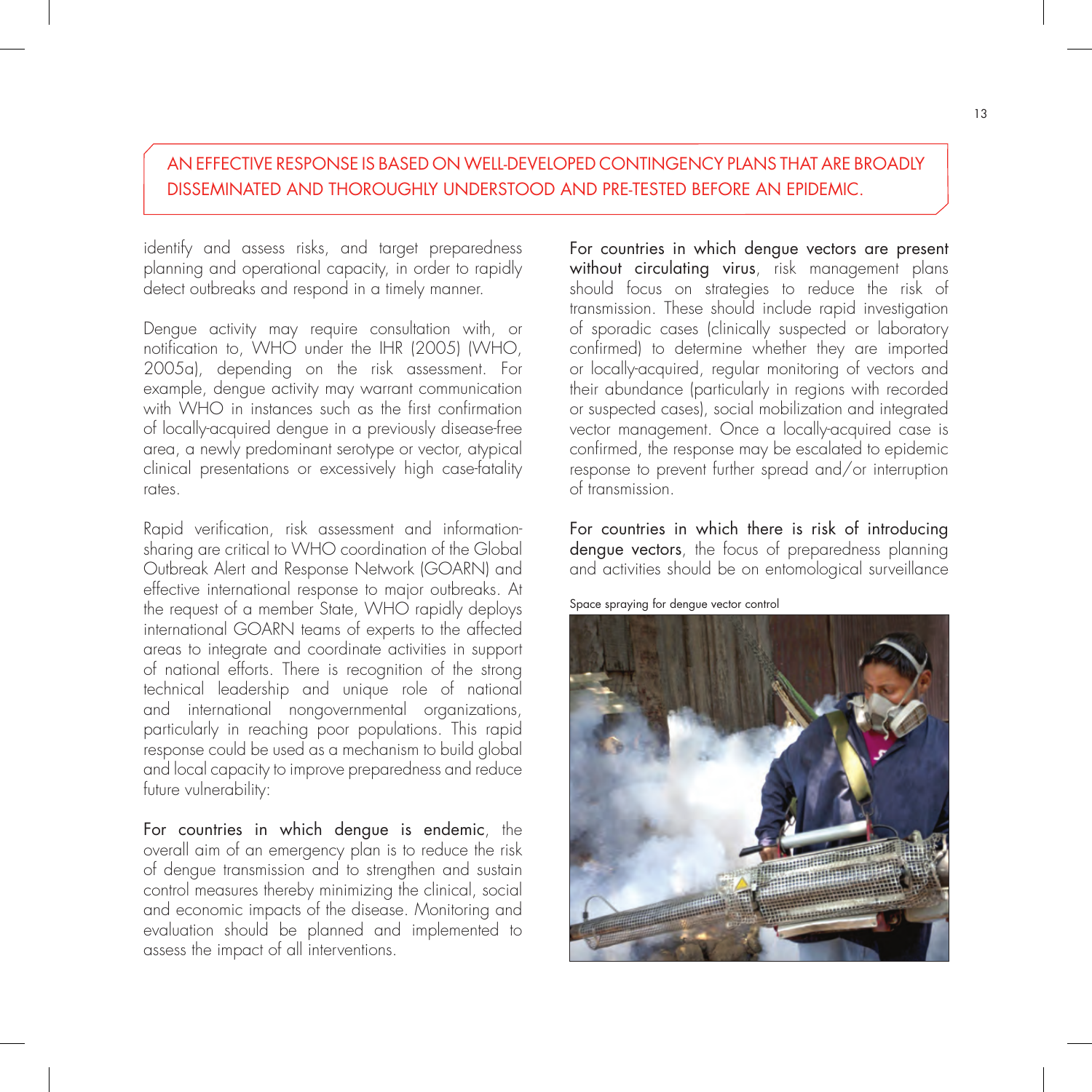at points of entry (ports, airports, ground crossing) and education of the health-care providers and the community about the risk of dengue in travellers, and its diagnosis and reporting requirements.

## 3.3 SUSTAINABLE VECTOR CONTROL

Effective vector control measures are critical to achieving and sustaining reduction of morbidity attributable to dengue. Preventive and vector control interventions aim to reduce dengue transmission, thereby decreasing the incidence of the infection and preventing outbreaks of the disease.

The mosquito Aedes aegypti is the primary vector of dengue. It has evolved to mate, feed, rest and lay eggs in and around urban human habitation. Aedes aegypti is a daytime feeder; its peak biting periods are early in the morning and before dusk in the evening. Female Aedes aegypti frequently bites multiple people during each feeding period.

The mosquito Aedes albopictus, a secondary dengue vector in Asia, has spread to North America and Europe largely due to the international trade in used tyres (a breeding habitat) and other goods (eg. lucky bamboo). Its spread is due to its tolerance to temperatures below freezing; it is able to hibernate and take shelter in microhabitats. Apart from these two well-established species, Aedes polynesiensis (in French Polynesia, the Cook Islands and Wallis and Futuna) and Aedes scutellaris (in New Guinea) have been shown to be vectors. (Rodhain F, Rosen L, 1997). Aedes hensilli was identified as an epidemic vector in the Federated States of Micronesia (Savage et al., 1998). Aedes furcifer and Aedes luteocephalus are among probable sylvatic vectors in western Africa.

There are well-documented historical examples of both yellow fever and dengue being eliminated or significantly reduced through Ae. aegypti control. More recently, Singapore and Cuba greatly reduced dengue transmission by enacting anti-Aedes legislation and through sustained actions against the vector (Gubler DJ, 2011).

Epidemic-prone countries typically initiate vector control measures after the onset of an epidemic which is too late to achieve significant impact. Endemic countries, on the other hand, too often carry out routine short-term interventions, which are neither sustained nor evaluated. Any successful control effort must be centred on the ability to sustain the intervention with sound monitoring and evaluation.

Control of dengue vectors has mainly been approached by source reduction: the elimination of containers that are favourable sites for oviposition and development of the aquatic stages. This can sometimes be accomplished by fitting lids or covers on containers or by killing the aquatic stages using insecticides. Some insecticides combine persistence in efficacy (thus requiring less frequent re-treatment) with absence of taste when

EFFECTIVE VECTOR CONTROL MEASURES ARE CRITICAL TO ACHIEVING AND SUSTAINING REDUCTION OF MORBIDITY ATTRIBUTABLE TO DENGUE. PREVENTIVE AND VECTOR CONTROL INTERVENTIONS AIM TO REDUCE DENGUE TRANSMISSION, THEREBY DECREASING THE INCIDENCE OF THE INFECTION AND PREVENTING OUTBREAKS OF THE DISEASE.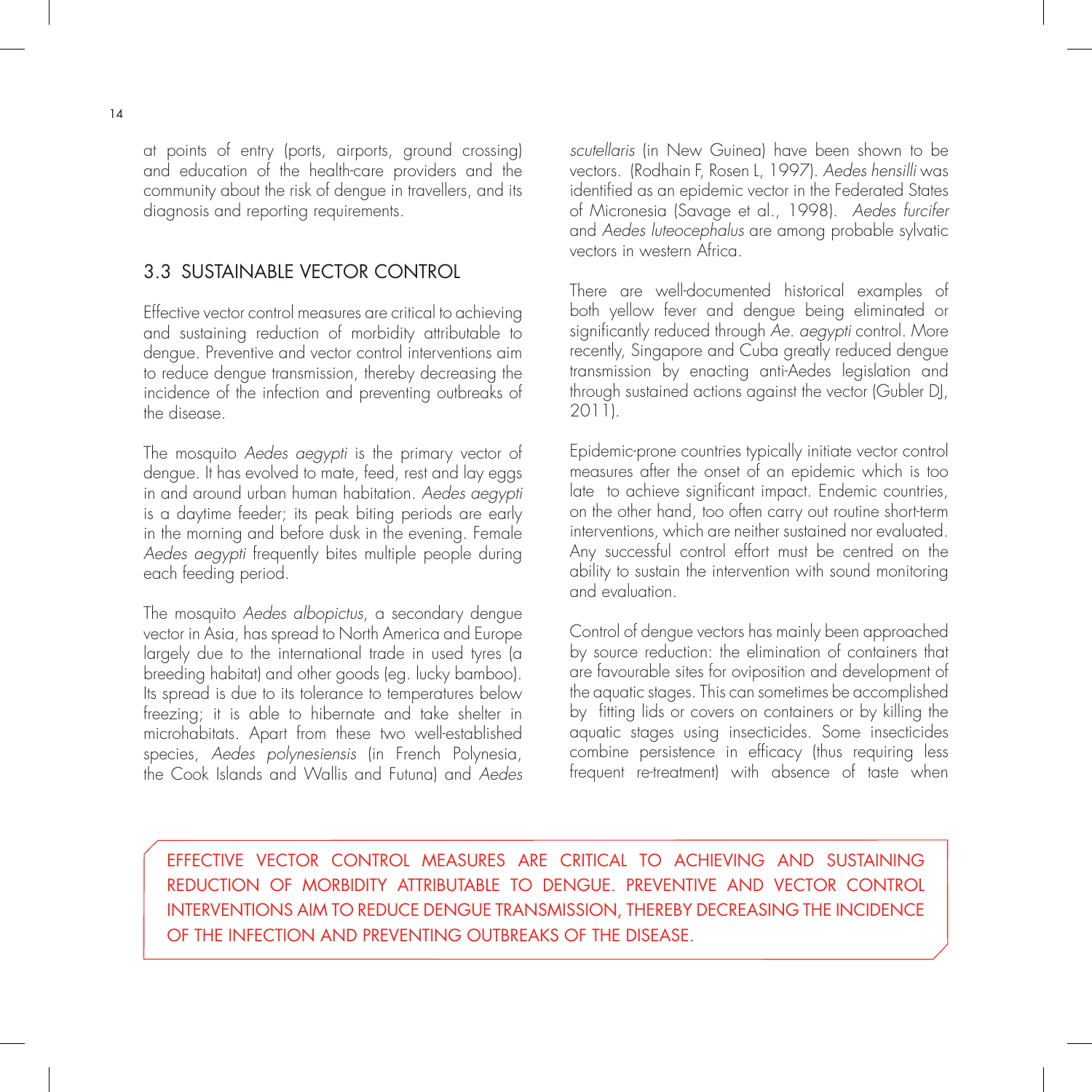applied to potable water, and may improve community acceptance. Carrying out pupal surveys in human habitations can identify which containers are most productive; treating only these productive containers can be as effective as dealing with all containers (Tun-Lin W et al, 2009). The ability of the vector, however to exploit unconventional sites to lay eggs should not be underestimated. In the past few years, for example, breeding has been found in septic tanks in Puerto Rico and in rooftop gutters in Singapore. The degree to which immature populations must be reduced, short of total elimination, to significantly reduce incidence is seldom known for any endemic locality, compromising a potentially useful index of entomological surveillance.

Although insecticide space-spraying is recommended for vector control in epidemics, its efficacy in other situations has not been well documented (Ekpereonne E et al, 2010). Delivery of indoor space spraying is highly labour-intensive and, in most locations, it is impractical in the event of an outbreak.

Residual surface treatments of insecticides are intended to reduce the density of vectors and their longevity. Although indoor residual spraying is frequently successful against malaria vectors, its effect on Aedes, which often do not rest on interior walls is uncertain. Further research is required on the effect of residual insecticides on curtains, container covers, screens and other materials which often have good community acceptability. In general, methods that improve the ability to deliver persistent treatments more rapidly and efficiently into large urban communities in a sustained way are urgently needed.

The evolution and spread of resistance to insecticides is a major concern for the control of dengue vectors. Bioassay data demonstrate that resistance to organophosphates (temephos) and pyrethroids is widespread in Ae. aegypti, and resistance has also been reported in Ae. albopictus. Assessing the impact of insecticide resistance on vector control is complicated by variations in the methodology used to measure and report resistance, and by the lack of studies on the epidemiological consequences of insecticide resistance (Ranson H et al, 2009). Monitoring resistance is necessary to ensure that effective insecticides are being used and that changes in insecticide policy are based on sound scientific data. Monitoring must be well coordinated at the local level with other vector-borne disease control programmes and usage of insecticides in agriculture.

Innovative vector control tools are badly needed (Morisson AC et al., 2008) .Some recent developments in the pipeline are: insecticide-treated materials; lethal ovitraps; spatial repellents; genetically modified mosquitoes; and Wolbachia-infected Aedes. Some of these new tools could play a significant role in long-term dengue prevention and control strategies of Member

Used tires proliferate dengue vector breeding

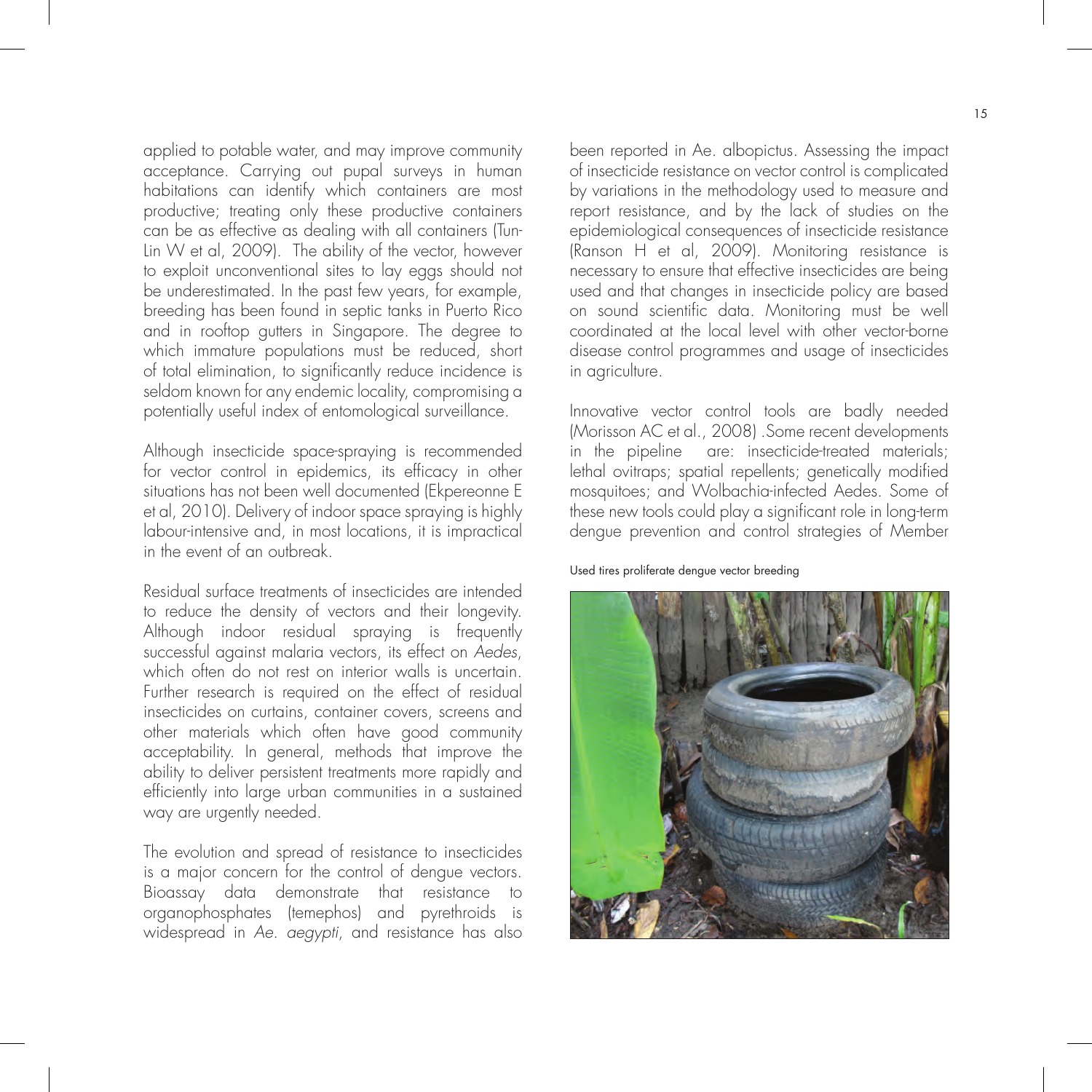States. Periodic monitoring and evaluation of all stages of vector suppression must ensure that appropriate standards are met; they are crucial to maximize efficacy and efficiency of the global strategy. Methods to assess the impact of vector interventions need to be established while those for risk assessment and response improved. Reliable, practical, standardized vector surveillance methods and entomological correlates of virus transmission (for example, entomological inoculation rate) are required.

Countries should adopt the integrated vector management approach to vector control as promoted by WHO (WHO, 2004, 2012c). Defined as a rational decision-making process to optimize the use of resources for vector control, it aims to improve efficacy, cost effectiveness, ecological soundness and sustainability of vector control interventions. Dengue vector control is most amenable to the implementation of the principles of integrated vector management, which ensure judicious use of insecticides in combination with other interventions.

## 3.4 FUTURE VACCINE IMPLEMENTATION

The availability of a safe, efficacious and cost-effective vaccine would significantly alter the concept for dengue prevention. As the global spread of dengue persists, vaccine development has received increasing interest and support by researchers, vaccine manufacturers, policy-makers and funding agencies. But as has been repeatedly demonstrated, even a perfect vaccine is only as good as our ability to deliver it. Planning for the most effective implementation of vaccine delivery is a technical element that should begin to be addressed now.

The most advanced vaccine candidate, which is based on live-attenuated chimeric yellow fever-dengue virus, has progressed to phase III clinical trials (Guy B et al., 2011). Several other live-attenuated vaccines, as well

COUNTRIES SHOULD ADOPT THE INTEGRATED VECTOR MANAGEMENT APPROACH TO VECTOR CONTROL AS PROMOTED BY WHO (WHO, 2004, 2012C). DEFINED AS A RATIONAL DECISION-MAKING PROCESS TO OPTIMIZE THE USE OF RESOURCES FOR VECTOR CONTROL, IT AIMS TO IMPROVE EFFICACY, COST EFFECTIVENESS, ECOLOGICAL SOUNDNESS AND SUSTAINABILITY OF VECTOR CONTROL INTERVENTIONS. DENGUE VECTOR CONTROL IS MOST AMENABLE TO THE IMPLEMENTATION OF THE PRINCIPLES OF INTEGRATED VECTOR MANAGEMENT, WHICH ENSURE JUDICIOUS USE OF INSECTICIDES IN COMBINATION WITH OTHER PREVENTION AND CONTROL INTERVENTIONS.

as a subunit and a DNA vaccine, are in earlier stages of clinical development (Coller BA, 2011). Additional technological approaches, such as virus-vectored and inactivated vaccines, are under evaluation in preclinical studies (Schmitz J et al., 2011). Challenges to vaccine development include the need to provide protection against all four dengue viruses, as well as resolving questions about the immune correlates of protection. While proof of concept of vaccine efficacy is currently still missing, successful progression of ongoing efficacy trials could lead to the availability of a vaccine in 2–4 years.

Current dengue prevention and control strategies should therefore include vaccines as an important element to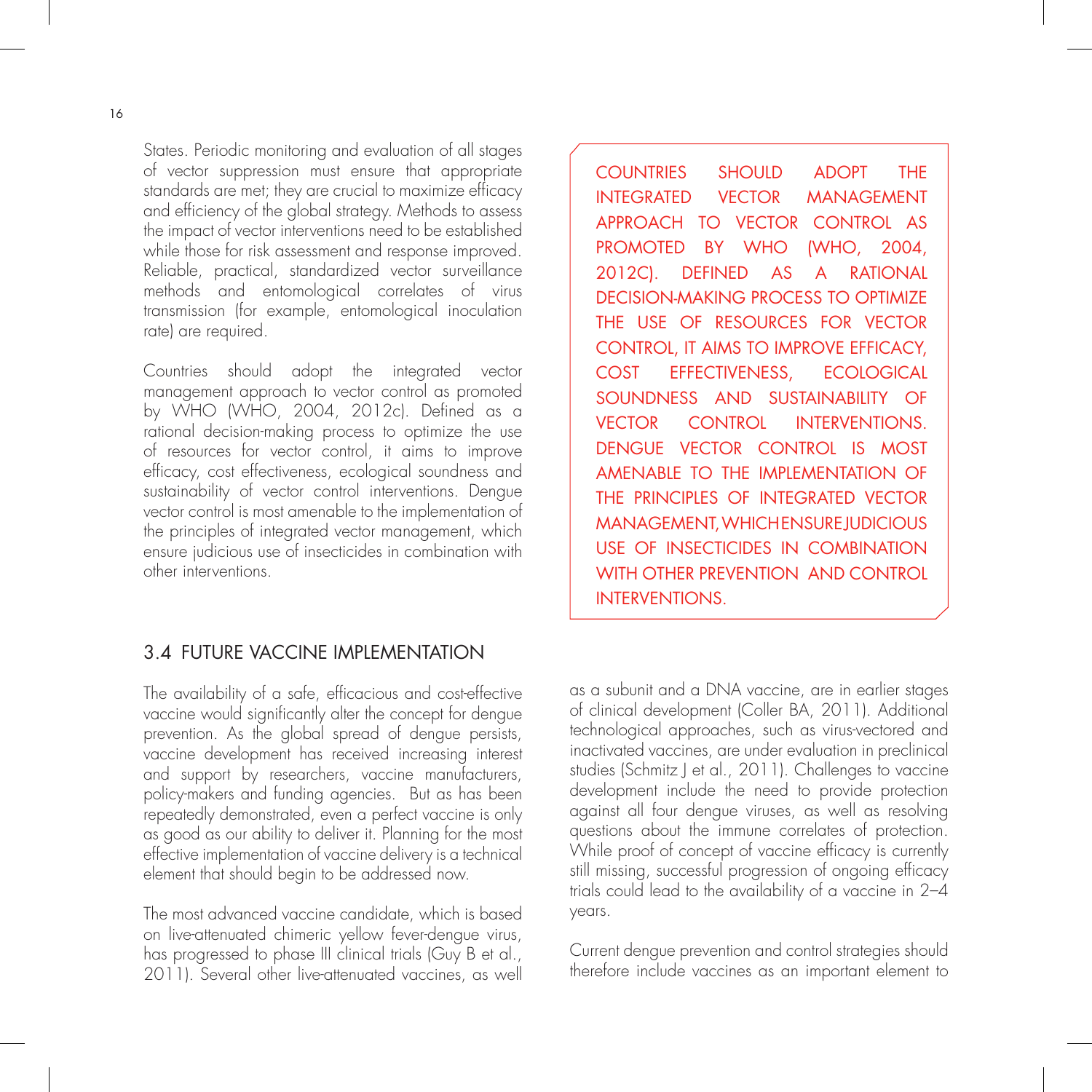anticipate and prepare for. This includes preparing for future decision-making on vaccine introduction and use, considering the integration of vaccines with other tools for dengue prevention and control, and investments in surveillance systems and safety monitoring of vaccines.

In order to provide guidance to national regulatory agencies and manufacturers on vaccine evaluation and registration, WHO has published Guidelines on the quality, safety and efficacy of dengue tetravalent vaccines (live, attenuated) (WHO, 2012b). These guidelines cover issues concerning manufacturing and quality control, pre-clinical development, and clinical evaluation of the first generation of live-attenuated dengue vaccines. Updates will likely be required as second-generation vaccines become available, which may be based on different technologies. Longterm safety and effectiveness of dengue vaccines will require particularly careful assessment. This includes the follow-up of vaccine trial participants for several years' post-vaccination, special post-licensure studies, and surveillance systems capable of monitoring vaccine impact on dengue epidemiology and its disease burden. In anticipation of vaccine licensure and introduction in at least some endemic countries in the near-term future, there is a need to ensure strong regulatory and surveillance capacity in endemic countries.

Evidence-based decision-making on the introduction of vaccines and their use will require not only reliable data on vaccine product characteristics (e.g. safety, efficacy, cost) but also information on effective vaccination strategies, their likely impact on disease burden and cost effectiveness. Moreover, various issues related to vaccine implementation (e.g. integration into the national immunization programme; logistics of vaccine storage and transport; financing and supply) will have to be addressed (WHO, 2005b).

Assuming proof of concept is met, some of the challenges for vaccine delivery are already evident: (i) the population at risk of dengue is huge and occurs throughout the tropics. It will be necessary for endemic countries to have rational means for deciding which segments of the population to protect when national resources or vaccine supply are limited; (ii) ease of delivery and cost will limit implementation. Ideally, a vaccine will be administered as a single dose, will protect against all four viruses, and will have a long duration of efficacy with no significant side-effects. In reality, some or all of these ideals will not be met. A vaccine that requires multiple doses, for example, or which cannot be incorporated in an expanded programme on immunization will require supplementary investments into delivery infrastructure; (iii) post-approval studies, monitoring of vaccinated populations and strong regulatory competency in dengue-endemic countries will be needed; (iv) the role of vector control, surveillance and case management in enhancing the impact of the vaccine must be determined. Although each country will require a different combination, some basic guidance for decision-making must be developed; (v) there is a possibility that dengue could be eliminated from some regions, such as islands or low endemic areas. How and where such a special target could be reached should be determined.

- Key considerations for countries in the development and implementation of vaccination strategies include the choice of target populations (e.g. age groups, location), delivery approaches (e.g. routine immunization, catch-up campaigns), vaccination schedules and overall immunization coverage in the population.
- Mathematical modelling approaches have been developed, which may contribute to informing the design of optimal dengue immunization strategies (WHO, 2011; Johansson MA, Hombach J, Cummings DA, 2011).
- Finally, it will be important to ensure that dengue vaccination strategies are well integrated with other interventions for dengue prevention and control.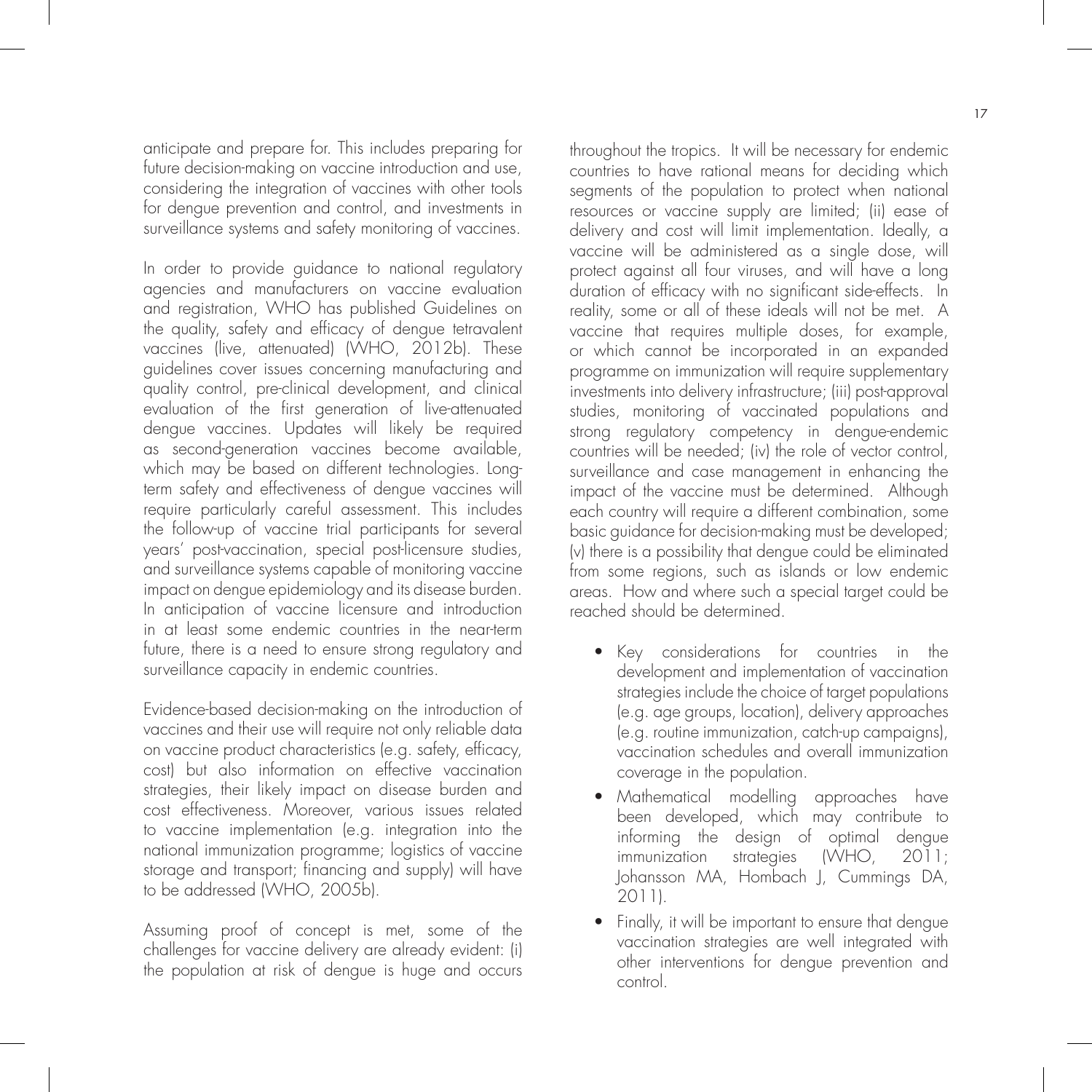## 3.5 BASIC, OPERATIONAL AND IMPLEMENTATION RESEARCH

Supporting all objectives of the strategy, and basic, operational and implementation research are needed. All partners should emphasize the value of research, and promote and support the efforts at all levels.

Dengue prevention and control programmes would be empowered with more effective tools. Research should address how the efficacy, cost-effectiveness, sustainability and scaling up of existing and promising new control methods can be enhanced. New diagnostic tools and means of vector control are needed. More effective approaches to fostering sustained community participation are also needed. Some core areas for research are:

- Improving clinical management of severe cases through locally-adapted training curricula that increase accurate clinical diagnosis. Research is also needed on, for example, alternate methods of fluid management, dealing with dengue in pregnancy and with co morbidities, and better guidance on use of blood products.
- Developing specific and sensitive tests that can be used at point-of-care clinics to diagnose cases as early as possible; improving and standardizing quality control of currently available and future rapid diagnostic tests; identifying biomarkers of severe disease.
- Improving management of early epidemic response by national health services, including models for the rapid relay and analysis of information. Means of improving the coordination of vector control and medical assets during preparedness and response.
- Determining sensitive indicators of increased risk for dengue outbreaks as early warning signals. Defining risk factors for human infection, for example, the contribution of people with asymptomatic infections to transmission and/or the proximity of Ae. aegypti breeding sites to populations. Defining the relationship between mosquito parameters and transmission risk, and between vector interventions and epidemiological outcomes. Establishing action thresholds according to the epidemiological situation and developing tools for managing outbreak preparedness and response.
- Research on transmission dynamics, including evaluating the impact of virus population structure, urbanization and other land-use changes, human behavioural interactions and climate parameters on dengue epidemiology. Developing models to quantify combined vaccine and vector control approaches on transmission.
- Operational research, including the improvement of cost-effective implementation strategies, scaling-up of successful local interventions, evaluation protocols for effectiveness of human and entomological surveillance, household water management, conditions favouring sustained human behavioural change, models for identifying vulnerable groups or geographical localities, and evaluation of settings in selecting approaches (e.g. schools, workplaces, religious establishments).
- Integrated management of insecticide resistance among dengue vectors using non-insecticidal methods, rotation of insecticides, standardizing contemporary methods for detection and management of resistance, assessing the impact of resistance on dengue prevention programmes, and monitoring the role of unregulated and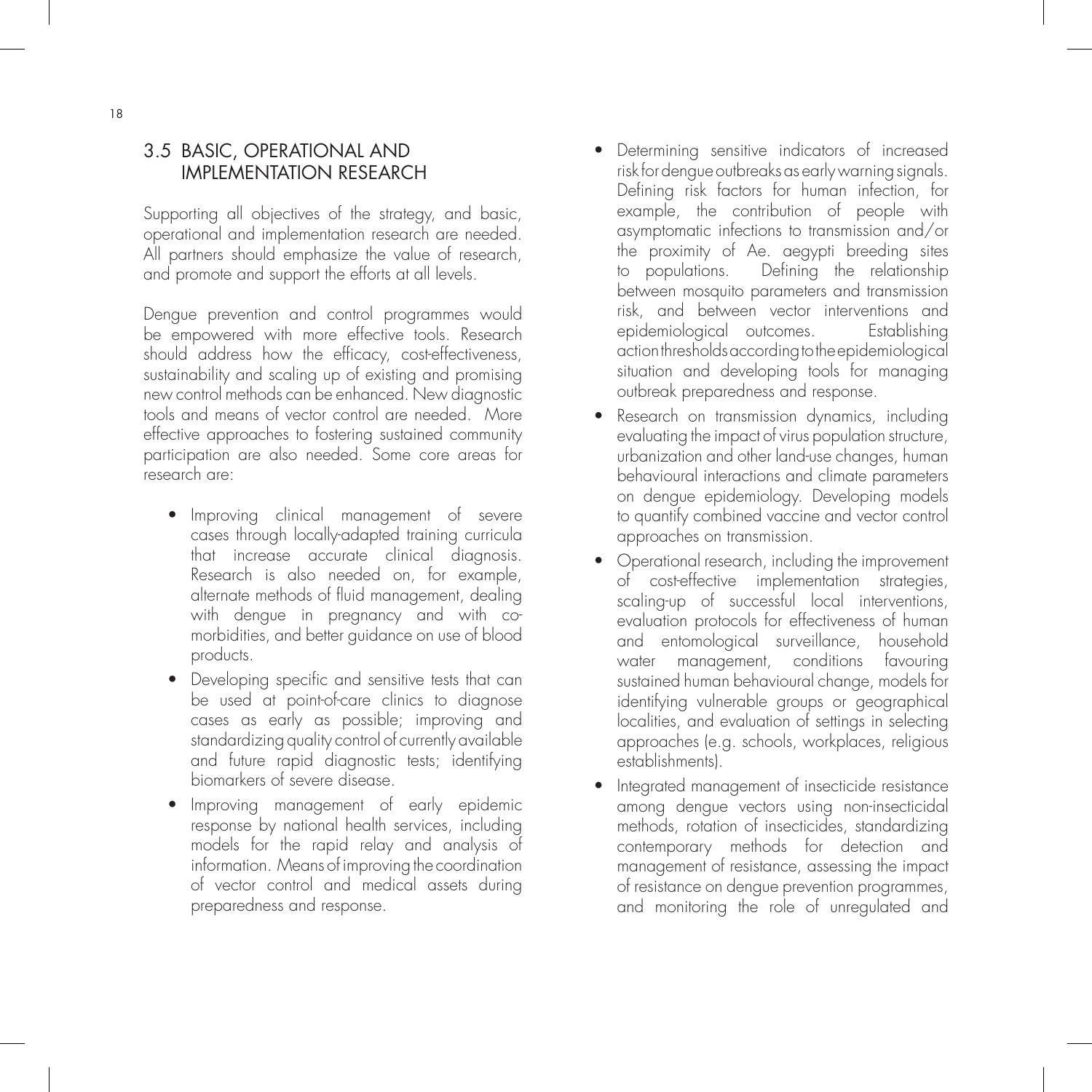broad-spectrum usage of insecticides (e.g. agricultural pest, nuisance fly control, household products) and its possible role in insecticide resistance.

- Development of more effective tools to prevent and control outbreaks of dengue by non insecticidal methods (e.g. effective urban drainage), suppression of mosquito populations and their possible elimination through attractant traps, repellents, genetically modified mosquitoes, Wolbachia-based approaches, , insecticide treated materials and rapid delivery of insecticide into houses where mosquitoes rest and bite people.
- Development and evaluation of dengue vaccines and their integration with existing interventions. In particular there is a need to address gaps in our knowledge about vaccine efficacy, long term safety and effectiveness, immune correlates of protection, possible booster needs, herd immunity and co-administration with other vaccines; it is important to begin to develop optimal immunization strategies (including target populations, delivery approaches, vaccination schedules, immunization coverage); and strategies for integrating dengue vaccination with other dengue prevention and control methods.

MONITORING RESISTANCE IS NECESSARY TO ENSURE THAT EFFECTIVE INSECTICIDES ARE BEING USED AND THAT CHANGES IN INSECTICIDE POLICY ARE BASED ON SOUND SCIENTIFIC DATA.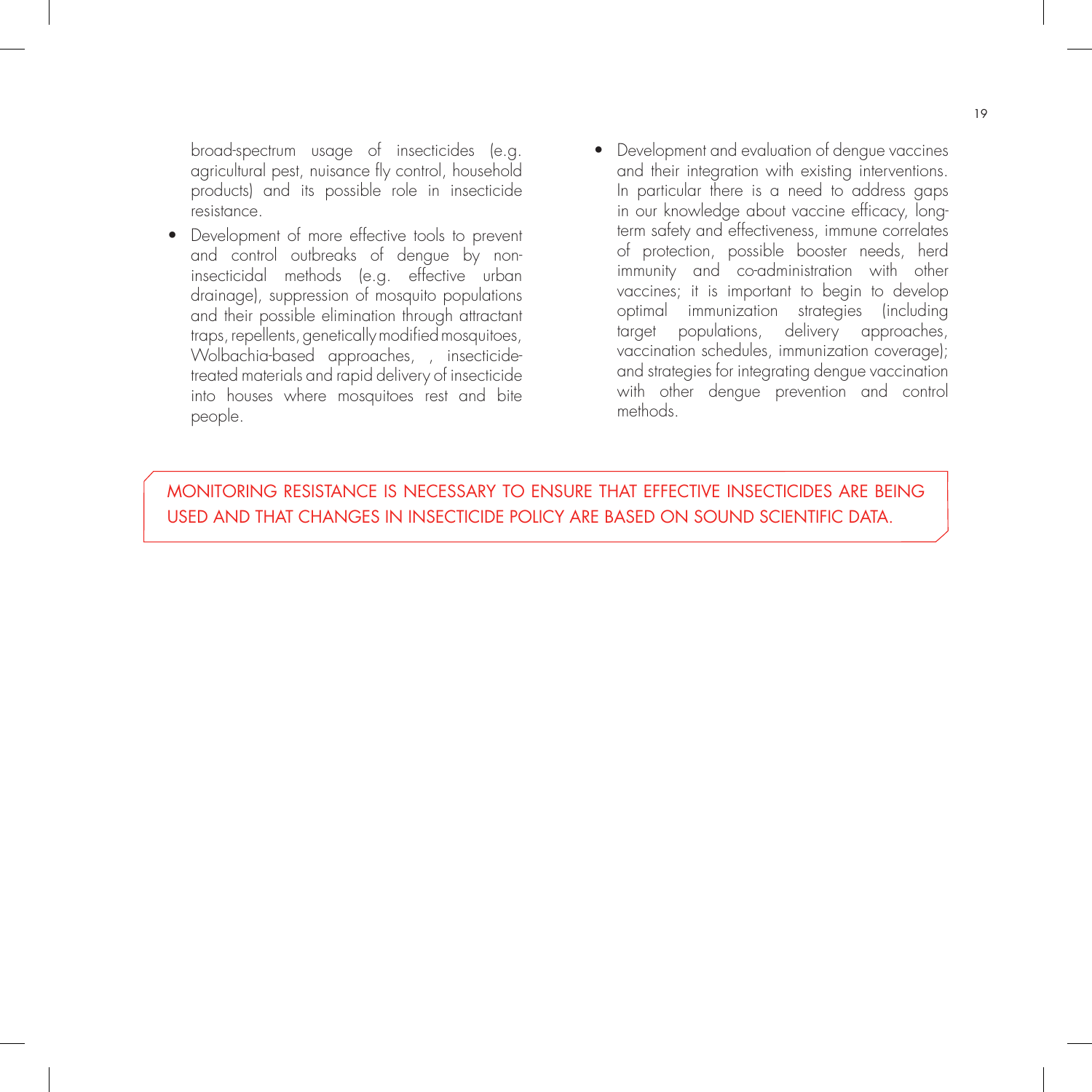# 4. ENABLING FACTORS FOR IMPLEMENTATION

Successful implementation of the global strategy requires five enabling factors: (i) advocacy and resource mobilization; (ii) partnership, coordination and collaboration; (iii) communication to achieve behavioural outcomes; (iv) capacity-building; and (v) monitoring and evaluation. At the national level, these elements require greater collaboration at all levels of government and other sectors; globally, implementation requires concerted action by Member States, effective global leadership and appropriate engagement of all relevant stakeholders.

## 4.1 ADVOCACY AND RESOURCE **MOBILIZATION**

For dengue prevention and control there is very little international advocacy or successful funding efforts. Whereas some research organizations are successfully raising funds for focused research work, almost no money is available for international control efforts. This funding gap affects all areas where international response could help, such as outbreak preparedness and response, development of training material, organization of training courses and support of research networks.

WHO should lead the global advocacy effort. It should coordinate with regional and country offices to develop and implement advocacy plans to increase the political support and resource mobilization needed for

implementing the strategies and plans for the Americas and Asia-Pacific regions; and it should also assist in building relevant capacities in the African, Eastern Mediterranean and European regions. WHO is uniquely placed to encourage and facilitate closer integration of dengue surveillance and epidemic mitigation with the syndromic approaches required by the IHR (2005) (WHO, 2005a), particularly as it pertains to a common case definition and to harmonized data collection, analysis and dissemination. Advocacy packages for political support and resource mobilization need to be developed at regional and country levels. It would be ideal to focus efforts on dengue by using high-profile public figures as champions for the cause at national levels and utilize existing regional and global collaborations to promote the effort widely. An example of a regional initiative is the ASEAN (Association of South East Asian Nations) countries' decision to commemorate "ASEAN Dengue Day" on 15 June every year. Special advocacy campaigns should target the public sector, the private sector (including water and sanitation and related infrastructure) and sectors involved in developing new products for dengue prevention and control.

## 4.2 PARTNERSHIP, COORDINATION AND **COLLABORATION**

Dengue is the classic 21st century disease, driven by an urban adapted mosquito and easily transported by infected people or the vector through increasing

SPECIAL ADVOCACY CAMPAIGNS SHOULD TARGET THE PUBLIC SECTOR, THE PRIVATE SECTOR (INCLUDING WATER AND SANITATION AND RELATED INFRASTRUCTURE) AND SECTORS INVOLVED IN DEVELOPING NEW PRODUCTS FOR DENGUE PREVENTION AND CONTROL.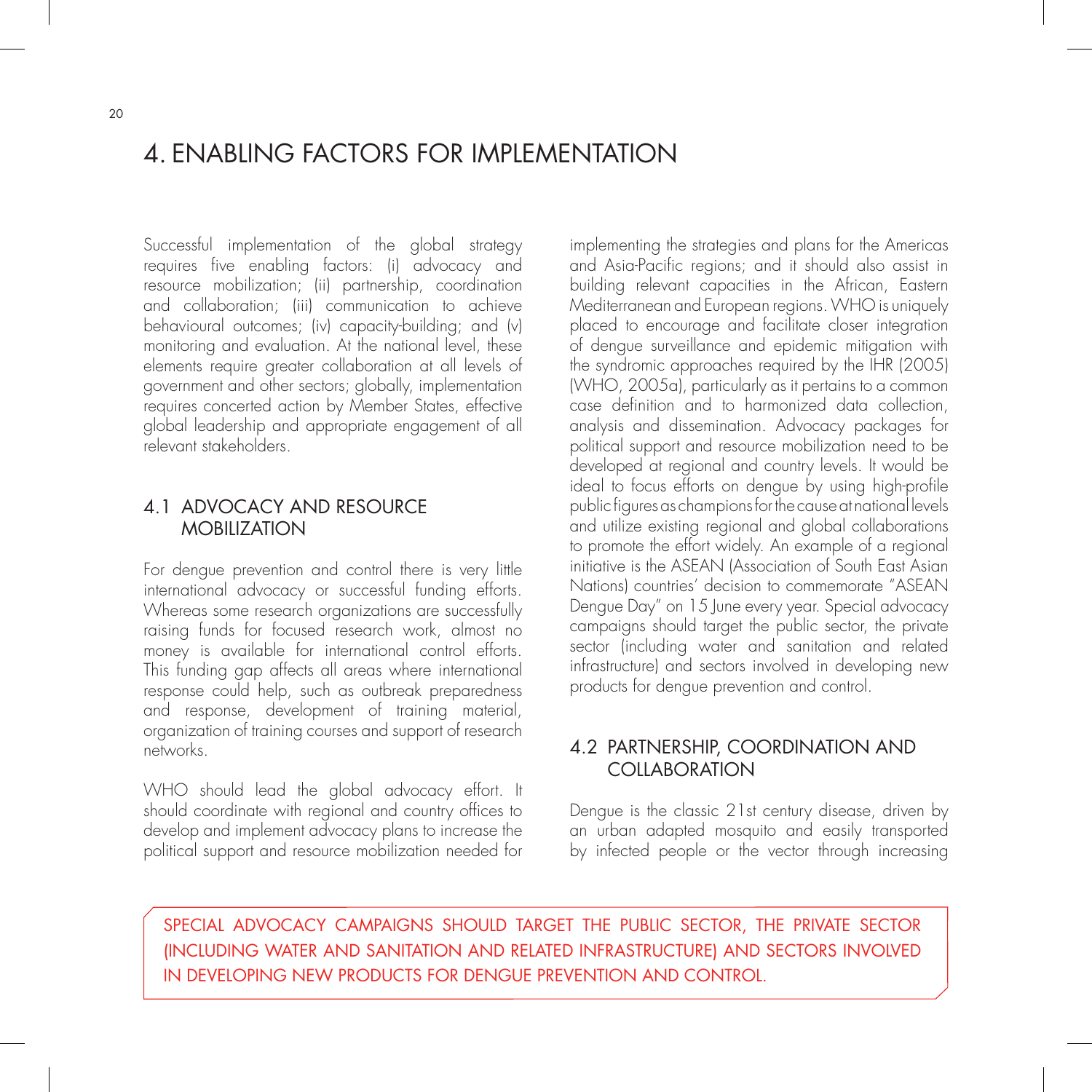trade, changing land use and expanding urbanization. Successful dengue control programmes are characterized by multisectoral and interagency preparedness and response. Unfortunately, this is not often the case in most countries, and this approach should be promoted and encouraged at all levels in every endemic country. Equally important, internationally, different organizations working in dengue control or research are often not connected: development of networks for partnership, coordination and collaboration is highly desirable.

Dengue prevention and control needs an effective intersectoral approach, requiring coordination between the lead ministry (usually the Ministry of Health) and other relevant ministries and governmental agencies, the private sector (including private health-care providers), nongovernmental organizations and local communities. Resource sharing is an important aspect of coordination, and is critical in emergency situations when scarce or widely dispersed human and material resources must be mobilized rapidly and their use coordinated to mitigate the effects of an epidemic.

Coordination with urban planning and water resources management is especially important for prevention efforts and to reduce dengue morbidity. The projected rapid increases in urban populations in dengue-endemic countries further highlights the need for concurrent increases in improved and reliable supplies of piped drinking-water and sanitation in order to prevent water storage, reduce urban breeding sites and improve drainage, including near community water collection points.

Intersectoral and intra-sectoral collaboration among partners is key to the successful implementation of the global strategy. Networking facilitates a more coordinated approach than the individual and independent efforts of different sectors or departments, and provides a platform for partners to resolve crossand intra-agency issues and to share best practices while reducing duplication of efforts. Networking for dengue control also helps to leverage the strengths of partners and to synergize their efforts, thereby enhancing the effectiveness and efficiency of actions for dengue prevention and control. Effective surveillance systems, for example, require networking among technical agencies and personnel who collect data and process data and who can assist in establishing sentinel sites. In many countries, inter-ministerial or inter-departmental activities remain a challenge due to a lack of attention to building relationships and hierarchal structures within the ministry, which must be addressed at the highest political level.

A dengue task force or steering committee is set up in many countries but is often activated only at times of epidemics. In order to effectively implement the global strategy, members of the taskforce should have relevant technical expertise and decision-making authority and should meet regularly to evaluate and monitor progress and provide strategic oversight. A greater level of cohesion among partners will be achieved by focusing efforts on team building and improved communication skills. Building partnerships with industry and allied sectors (such as water, sanitation and infrastructure development agencies) can prevent vector proliferation through product development and shared best practices. WHO needs to support efforts at harmonizing case definitions, data collection and processing, dissemination of data and cross-border exchange of information among Member countries at subregional and regional levels.

## 4.3 COMMUNICATION TO ACHIEVE BEHAVIOURAL OUTCOMES

Communication is integral to every activity needed to implement the technical elements in this strategy document. Dengue cases and dengue deaths can be reduced only through the behavioral actions of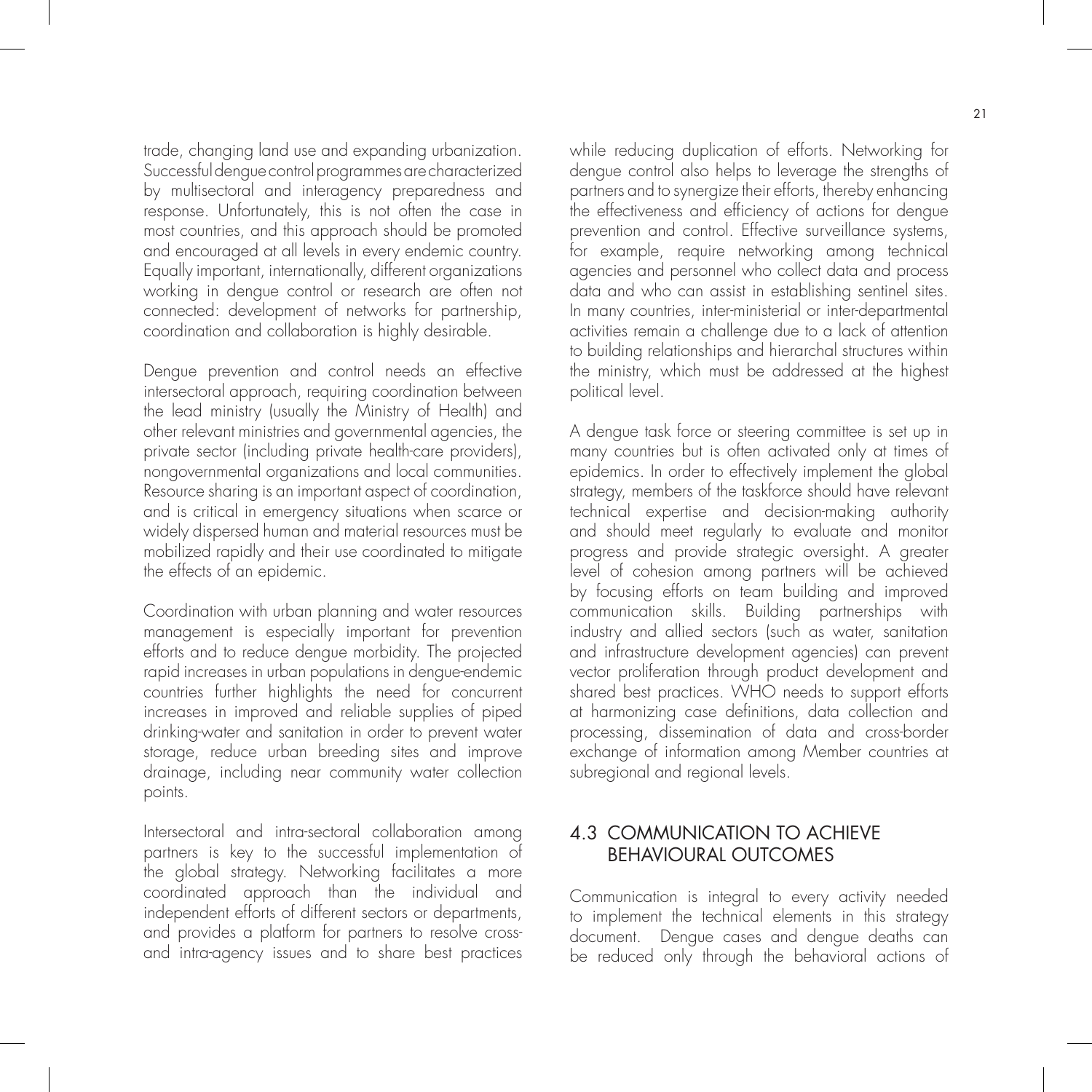those responsible for designing and implementing dengue prevention and control programmes, and by the adoption of risk reduction and health protection behaviors by the populations at risk. Knowledge is a prerequisite for action but it does not always convince and persuade people to act. Communication for Behavioural Impact (COMBI) is a systematic planning methodology adopted by WHO to design and implement behaviourally-focused communication strategies for modifying behaviours associated with dengue and other vector-borne diseases. Examples of how COMBI might be used in dengue prevention and control programmes include enhancing community mobilization for source reduction, appropriate use of household insecticides, appropriate and timely use of health services, diagnosis and reporting of dengue cases, and acceptance of dengue vaccination when it becomes recommended.

WHO needs to advocate for behavioural outcomes to partners and Member States and should include a section on communication to achieve it in all relevant documents (dengue and vector-borne diseases).

Awareness and capacity should be created at all programme levels to support:

- formative or inquiry research, which is conducted to identify existing behaviours that promote or impede programme outcomes;
- functional internal communication and behaviours related to programme outcomes (e.g. better coordination of each technical element or intervention, programme interaction with the at-risk population); and
- effective external communication and behaviours related to population outcomes (e.g. reduced disease, reduced deaths, crafting messages and their dissemination through mass media and other channels).

### 4.3.1 COMMUNICATION IN OUTBREAK RESPONSE

Effective communication linked to promoting specific, measurable, appropriate, realistic and time-bound (SMART) outbreak prevention and control behaviours are vital for:

- policy makers and senior managers to prioritize interventions and allocate resources (people, funds, supplies) so that teams on the ground might respond appropriately and rapidly;
- event managers to gather the intelligence data from many sources needed for assessing the event and identifying whether interventions are working and what technical inputs are needed to bring the event under control;
- rapid response and outbreak investigation teams to talk with health care workers, patients, public health officials, NGOs and response partners to rapidly assess the problem and implement appropriate control and prevention measures;
- risk communication staff, to design and implement appropriate risk communication strategies to prepare national systems, stakeholders and partners for response; and
- social mobilization and health promotion staff to design and implement behavioural and social interventions that will prepare communities for potential public health measures and to promote risk reduction.

Training of staff at national and regional levels must be coordinated and an inventory of expertise should be available for use as and when needed.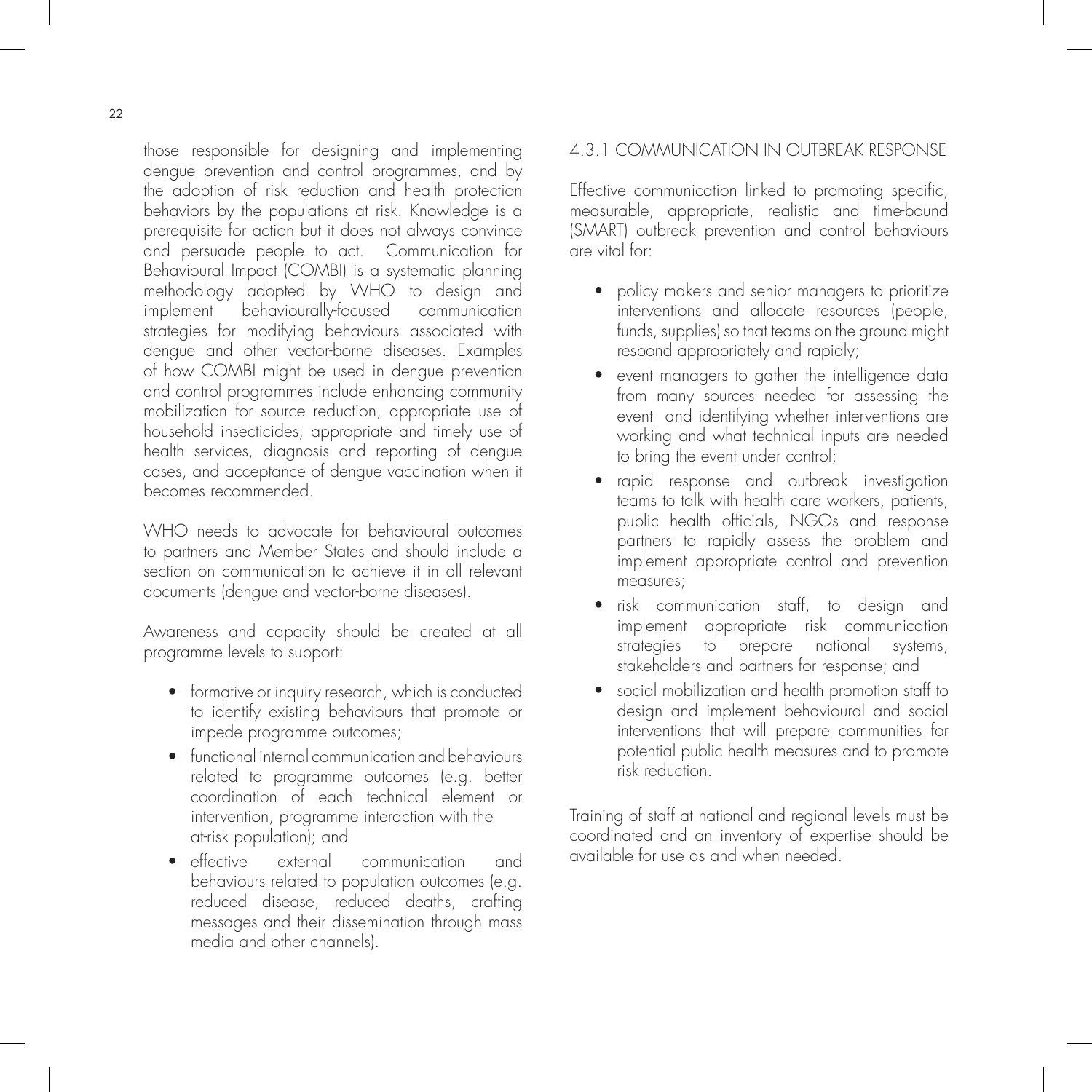### 4.4 CAPACITY-BUILDING

Capacity-building has been neglected at all levels of dengue prevention and control. Ongoing efforts, such as training courses often are not sustained or scaledup to the national level. Effective implementation of the global strategy requires adequate staff with access to appropriate equipment and facilities, and the knowledge, competencies and skills to effectively execute, monitor and evaluate the dengue control programme. Programme management should be strengthened for effective sustainable dengue prevention and control.

Social scientists and communication specialists, public health entomologists, vector control personnel, epidemiologists, diagnostic laboratory staff, and healthcare personnal play essential roles and need to work together. Training activities, including in-service training, should be tailored to the needs of the various groups of personnel, integrate adult learning techniques and focus on improving the performance of multidisciplinary teams. WHO has published guidance on several components of dengue control programmes such as diagnosis, case management, prevention and control, and communication strategies. Efforts must be made to adapt these documents for local needs at country and regional levels. Wider dissemination of available materials would significantly benefit all stakeholders and avoid duplication of efforts (Annex 4).

#### 4.4.1 STRENGTHENING LOCAL MANAGEMENT CAPABILITIES FOR INFORMED DECISION-MAKING

Local health systems are increasingly responsible a wide variety of disease prevention and control activities. However, they are generally not prepared for the management of dengue outbreaks and resources (human, technical and financial) are insufficient. "Table top" or simulation exercises should be developed by WHO for use at the local level. The sometimes long inter-epidemic periods are a challenge to maintaining response management expertise. Managers need support from their superiors so that dengue prevention and control activities continue to receive appropriate attention within the broader communicable disease control programme. Decision-makers, planners and programme managers have many other responsibilities and may not know how to prioritize control and outbreak measures with adequate safeguard to manage potential changes in the epidemiology of the disease. They need access to a panel of technical experts to inform their decision-making.

Sustainability and continuity of control measures are essential. Dengue prevention and control needs a more participatory approach at the local level, and key decision-makers need to forge partnerships with community leaders for better communication and collaboration. There is a need to recognize and use when possible the existing networks for responding to public health emergencies that can extend from government to community level. Ministries of health services at the local level should also integrate key components (surveillance, entomology, environment, communication, laboratory) for better decisionmaking and efficient use of resources. In order to ensure implementation and sustainability of control programmes at the local level, the national regulation (on vector control or pesticides) may be adapted to integrate surveillance and control measures as mandatory contributions of local authorities (including community leaders) to the national plan.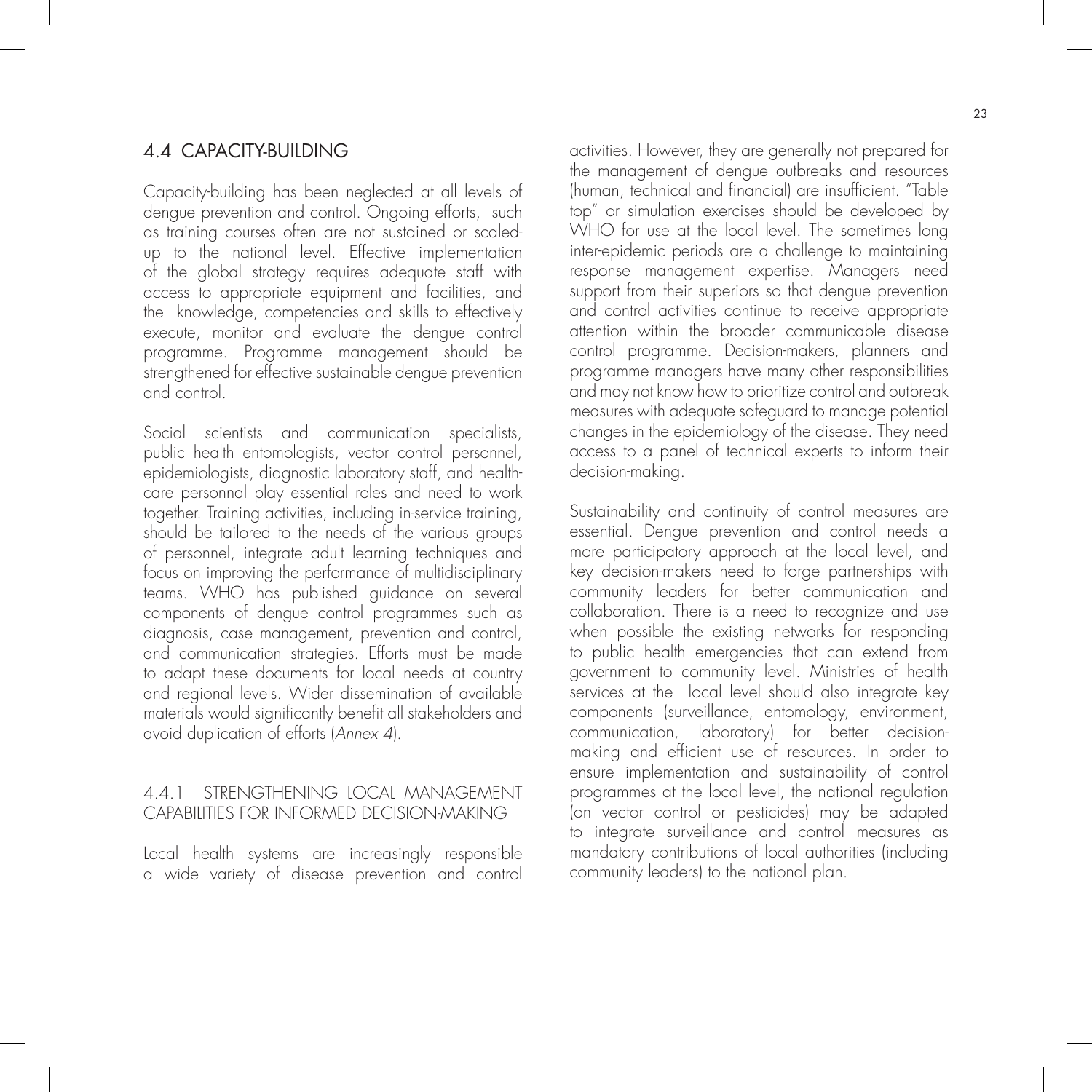## 4.5 MONITORING AND EVALUATION

A functional monitoring and evaluation system is vital to the successful implementation of the dengue strategy. Monitoring and evaluation guides the planning and implementation of the global strategy, assesses its effectiveness, identifies areas for improvement and optimizes the use of resources.

Monitoring and evaluation is a very weak link in nearly all dengue programmes and needs to be strengthened and integrated urgently. Relevant training programmes are available at both the national and international levels.

The combination of monitoring and evaluation allows the identification of successes and shortcomings, from which lessons learnt, can inform decision-making. A major challenge is to identify indicators for use at each level of the health system that can be measured objectively and systematically. At decentralized levels of the system, indicators for resource use, processes, behaviour, epidemiology, and entomology need to be developed by Member States.

The use of one national system to collect, analyse, interpret and use monitoring and evaluation data is encouraged to reduce the reporting burden. Improving the quality and consistency of information requires, common indicators, clear data collection methods, and uniform analysis and interpretation.

WHO collects a minimum set of dengue indicators from Member States, which include:

- number of suspected dengue cases,
- number of severe dengue cases,
- number of deaths from suspected and confirmed severe dengue,
- number of cases confirmed by the laboratory, and
- serotype in circulation.

The global strategy needs to standardize indicators. Although the best assessment of the dengue burden and its trends today must rely on a combination of suspected cases and confirmed data, accurate surveillance should be the ultimate goal for programmes. Routine surveillance has two particular advantages for estimating case incidence, spatially and through time. Data compiled annually allow for the effects of changes in the array of factors that influence dengue outbreaks and prevalence from place to place (at the level of cities, provinces, etc.) and from year to year, especially the factors linked to climatic variation, serotype change and control interventions. For these reasons, monitoring and evaluation is critical and should be a key component for dengue surveillance programmes, systems that provide guidance and risk assessment, and outbreak response plans. WHO should coordinate metrics for surveillance and assessment through the selection of well-characterized field sites where the variables can be defined and by developing epidemiological metrics and methods for their estimation (e.g. vector thresholds, virus prevalence and/or incidence).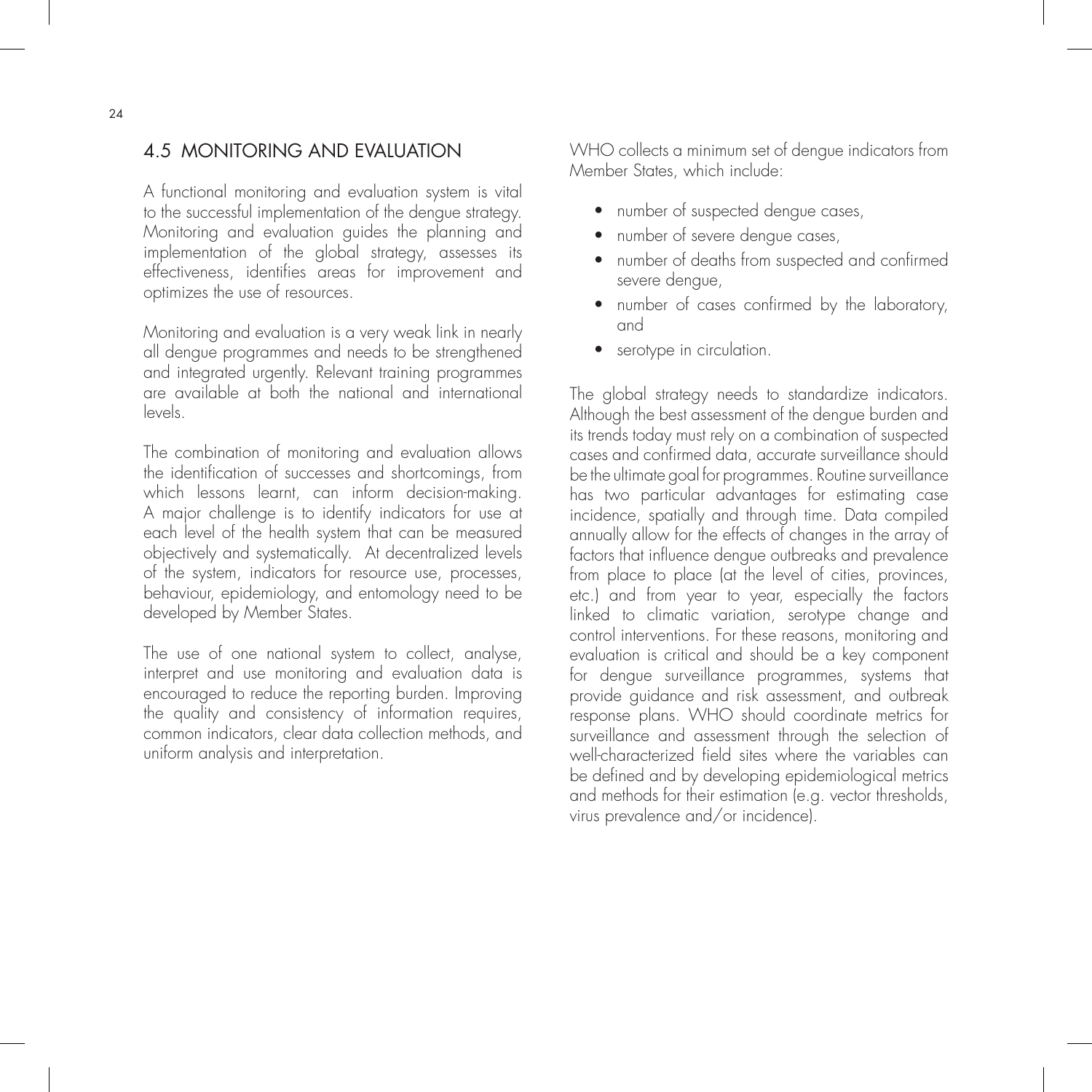## **REFERENCES**

Amarasinghe A et al (2011). Dengue virus infection in Africa. Emerging Infectious Diseases, 17:1349– 1354.

Arimaa Y, Matsui T (2011). Epidemiologic update of dengue in the Western Pacific Region, 2010. Western Pacific Surveillance and Response Journal, 2:4–9.

Barreto ML, Teixeira MG (2008). Dengue fever: a call for local, national, and international action. Lancet, 372: 205.

Beatty ME et al (2011). Health economics of dengue: A systematic literature review and expert panel's assessment. American Journal of Tropical Medicine and Hygiene, 84:473–488.

Cattand P et al (2006). Tropical diseases lacking adequate control measures: dengue, leishmaniasis, and African trypanosomiasis. In: Disease control priorities in developing countries, 2nd ed. New York, Oxford University Press: 451-466.

CDC (2010). Locally acquired dengue – Key West, Florida, 2009–2010. Morbidity and Mortality Weekly Report, 59:577–581.

Coller BA, Clements DE (2011). Dengue vaccines: progress and challenges. Current Opinion in Immunology, 23:391–398.

CONASS (2011). Dengue situação atual, desafios e estratégias para enfrentamento [Dengue: present situation, challenges and strategies for confronting it]. Brazil Conselho Nacional de Secretários de Saúde (also available at: http://www.conass.org.br/; accessed April 2012).

Ekpereonne E et al (2010). Effectiveness of peridomestic space spraying with insecticide on dengue transmission; systematic review. Tropical Medicine and International Health, 15:619–631.

Gubler DJ, Meltzer MI (1999). Impact of dengue/ dengue hemorrhagic fever on the developing world. Advances in Virus Research, 53:35–70.

Gubler DJ (2011). Prevention and control of Aedes aegypti-borne disease: lesson learned from past successes and failures. Asia Pacific Journal of Molecular Biology and Biotechnology, 19:111–114.

Guy B et al (2011). From research to phase III: preclinical, industrial and clinical development of the Sanofi Pasteur tetravalent dengue vaccine. Vaccine, 29, 7229–7241.

La Ruche G et al (2010). First two autochthonous dengue virus infections in metropolitan France, September 2010, Eurosurveillance, 15, Issue 39, 30 September 2010.

Johansson MA, Hombach J, Cummings DA (2011). Models of the impact of dengue vaccines: A review of current research and potential approaches. Vaccine, 29:5860–5868.

Meltzer MI et al (1998). Using disability-adjusted life years to assess the economic impact of dengue in Puerto Rico: 1984–1994. American Journal of Tropical Medicine and Hygiene, 59:265–271.

Morrison AC et al., (2008). Defining challenges and proposing solutions for control of the virus vector Aedes aegypti. PLoS Medecine, 2008, 18: 5(3):e68.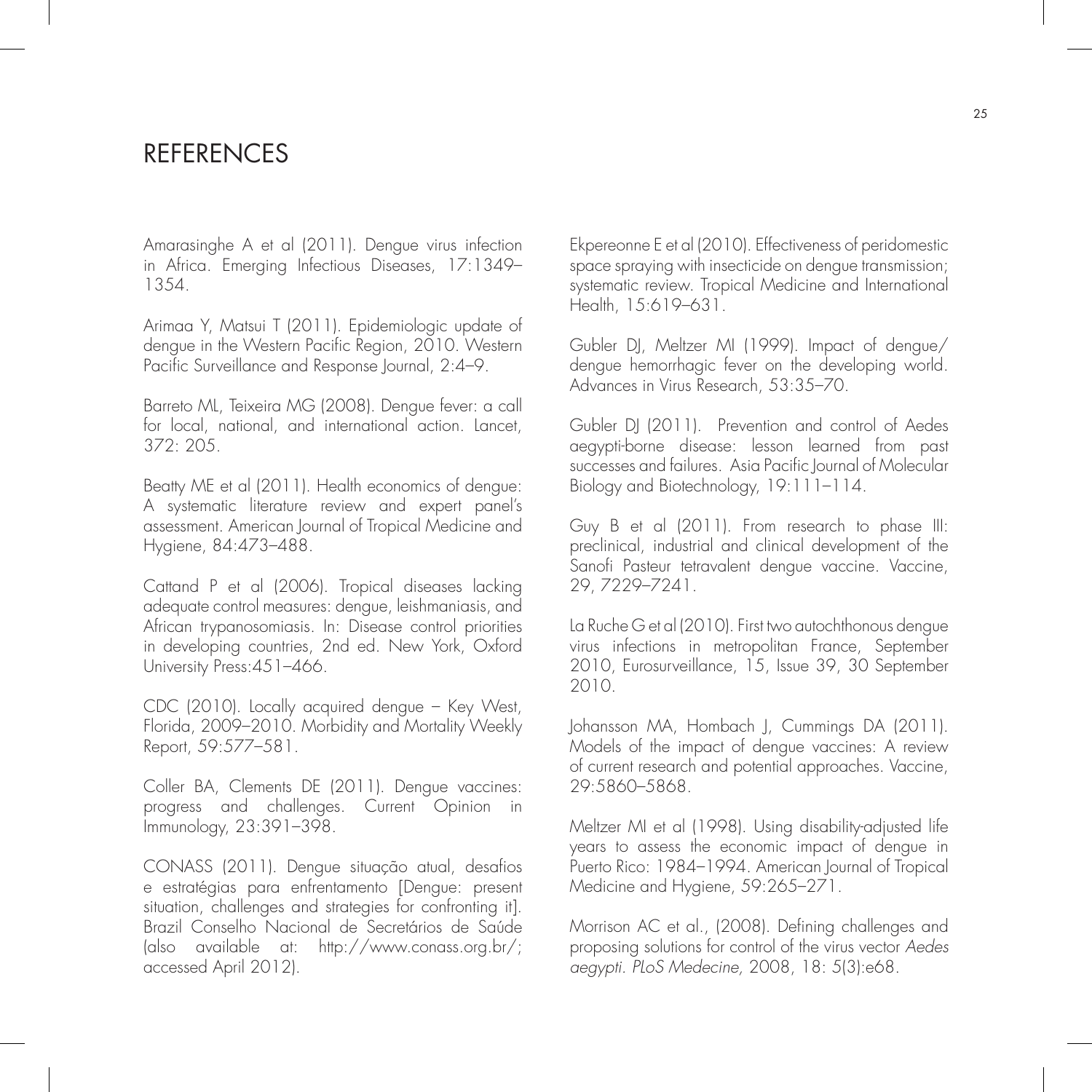Nathan MB, Dayal-Drager R (2007). Recent epidemiological trends, the global strategy and public health advances in dengue [working paper 3.1]. In: Report of the Scientific Working Group meeting on Dengue, Geneva, 1–5 October 2006. Geneva, World Health Organization, Special Programme for Research and Training in Tropical Diseases: 29−34.

NTD/VEM (2008). Capacity development to meet the supply–demand gap in public health entomology. A working paper for the WHO Neglected Tropical Diseases Strategic and Technical Advisory Group, 17- 18 April 2008. Geneva, World Health Organization.

Phuanukoonnon S et al (2005). Effectiveness of dengue control practices in household water containers in Northeast Thailand. Tropical Medicine and International Health, 10:755–763.

PAHO (1997). Plan continental de ampliación e intensificación del combate al Aedes aegypti. Informe de un grupo de trabajo, Caracas, Venezuela. Abril 1997 [Continental Plan of expansion and intensification of the fight against Aedes aegypti. Report of a working group, Caracas, Venezuela, 1997]. Washington, DC, Pan American Health Organization, (also available at: http://www.paho.org/Spanish/AD/DPC/CD/ doc407.pdf; accessed April 2012).

Ranson H et al (2009). Insecticide resistance in dengue vectors. TropIKA Reviews (also available at: http:// www.tropika.net/svc/review/Chinnock-20100601- Review-Dengue-Insecticides; accessed April 2012).

Rigau-Pérez JG, Clark GG (2005). Còmo responder a una epidemia de dengue: vision global y experiencia en Puerto Rico [How to respond to a dengue outbreak: global vision and experience in Puerto Rico]. Pan American Journal of Public Health, 17:282−293.

Rodhain F, Rosen L (1997). Mosquito vectors and dengue virus–vector relationships. In: Gubler DJ, Kano G, eds. Dengue and dengue haemorrhagic fever. CAB International Wallingford, Oxon, UK:45–60.

San Martin JL et al (2010). The epidemiology of dengue in the Americas over the last three decades: a worrisome reality. American Journal of Tropical Medicine and Hygiene, 82:128–135.

Savage HM et al (1998). Epidemic of dengue-4 virus in Yap State, Federated States of Micronesia, and implication of Aedes hensilli as an epidemic vector. American Journal of Tropical Medicine and Hygiene, 58:519–524.

Schmitz J et al (2011). Next generation dengue vaccines: a review of candidates in preclinical development. Vaccine, 29:7276–7284.

SEARO/WHO (2011). Comprehensive guidelines for prevention and control of dengue and dengue haemorrhagic fever [revised and expanded edition]. New Delhi, WHO Regional Office for South-East Asia (also available at: http://www.searo.who.int/en/ Section10/Section332/Section554.htm; accessed April 2012).

Shepard DS et al (2004). Cost-effectiveness of a paediatric dengue vaccine. Vaccine, 22:1275–1280.

Simmons CP et al (2012). Dengue. New England Journal of Medicine, 366:1423–1432.

Suaya J, Shepard DS, Beatty ME (2007). Dengue: burden of disease and costs of illness [working paper 3.2]. In: Report of the Scientific Working Group meeting on Dengue, Geneva, 1–5 October 2006. Geneva, World Health Organization, Special Programme for Research and Training in Tropical Diseases:35−49.

Suaya J et al (2009). Cost of dengue cases in eight countries in the Americas and Asia: a prospective study. American Journal of Tropical Medicine and Hygiene, 80:846–855.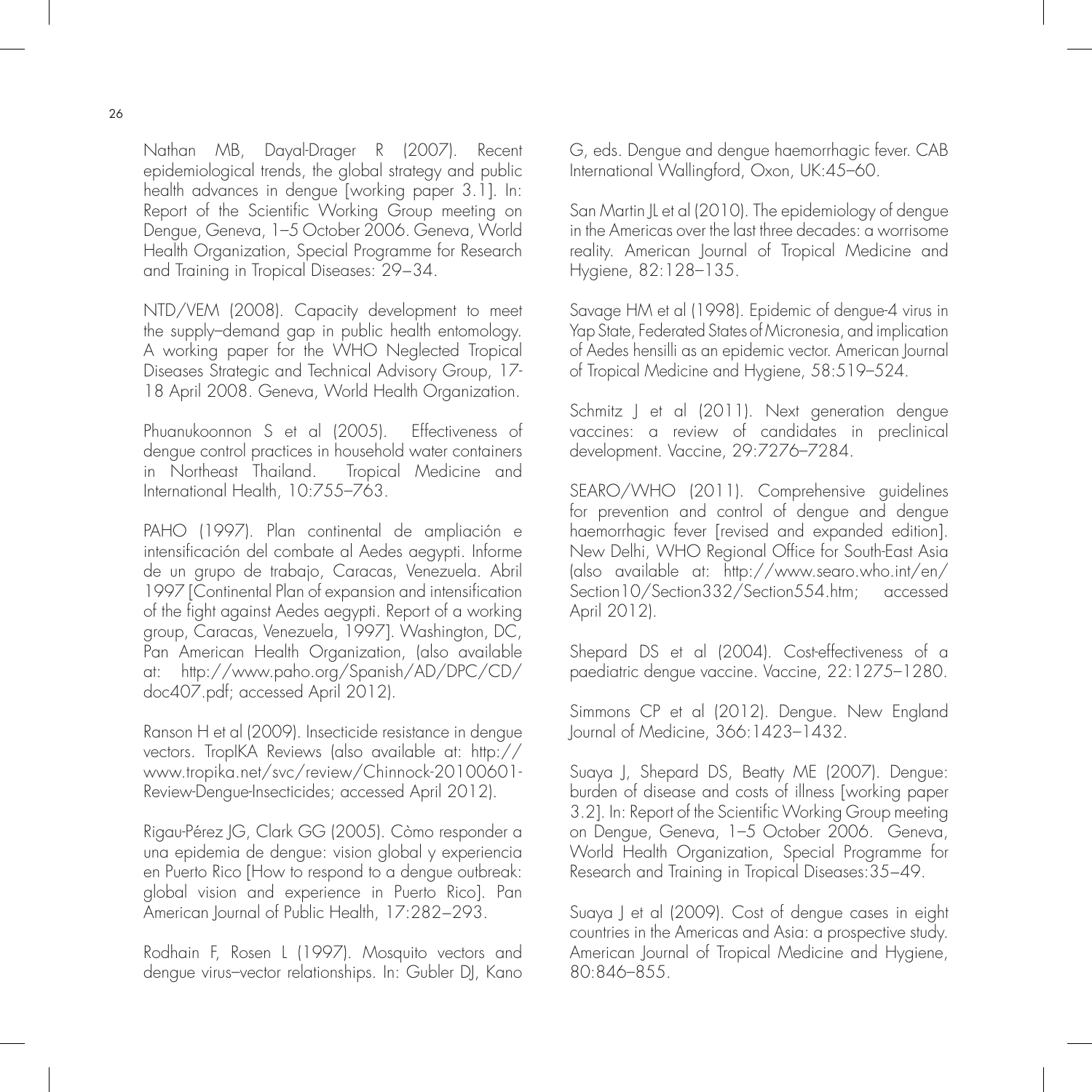Lancet editorial (2008). International action needed on dengue, Lancet, 371:1216.

Townson H et al (2005). Exploiting the potential of vector control for disease prevention. Bulletin of the World Health Organization, 83:942–947.

Tun-Lin W et al (2009). Reducing costs and operational constraints of dengue vector control by targeting productive breeding places: a multi-country noninferiority cluster randomized trial. Tropical Medicine and International Health, 14:1143–1153.

UNFPA (2008). State of world population 2007: unleashing the potential of urban growth. New York, United Nations Population Fund (also available at: http://www.unfpa.org/swp/2007/english/ introduction.html; accessed April 2012).

WHO (2002). Dengue fever and dengue haemorrhagic fever prevention and control. World Health Assembly Resolution WHA55.19, adopted by the 55th World Health Assembly, 2002 (http://apps.who.int/gb/ archive/pdf\_files/WHA55/ea5519.pdf).

WHO (2004). Global strategic framework for integrated vector management. Geneva. World Health Organization (WHO/CDS/CPE/PVC/2004.10; also available at:

(http://whqlibdoc.who.int/hq/2004/WHO\_CDS\_ CPE\_PVC\_2004\_10.pdf; accessed April 2012)

WHO (2005a). Revision of the International Health Regulations. World Health Assembly Resolution WHA58.3, adopted by the 58th World Health Assembly, 2005 ( http://apps.who.int/gb/ebwha/ pdf\_files/WHA58-REC1/english/Resolutions.pdf).

WHO (2005b). Vaccine introduction guidelines – adding a vaccine to national immunization programme: decision and implementation. Geneva, World Health Organization (also available at:http://whqlibdoc.

who.int/hq/2005/WHO\_IVB\_05.18.pdf; accessed April 2012).

WHO (2007). Everybody's business – strengthening health systems to improve health outcomes: WHO's framework for action. Geneva, World Health Organization (also available at: http://www.who. int/healthsystems/strategy/everybodys\_business.pdf; accessed April 2012).

WHO (2009). Dengue: guidelines for diagnosis, treatment, prevention and control. Geneva, World Health Organization (also available at: http:// whqlibdoc.who.int/publications/2009/978924154 7871\_eng.pdf; accessed April 2012).

WHO (2011). Report of the meeting of the WHO/VMI workshop on dengue modeling. Geneva, World Health Organization (also available at: http://whqlibdoc. who.int/hq/2011/WHO\_IVB\_11.02\_eng.pdf; accessed April 2012).

WHO (2012a). Dengue and severe dengue [factsheet no. 117, revised January 2012]. Geneva, World Health Organization

(also available at: http://www.who.int/mediacentre/ factsheets/fs117/en/; accessed April 2012).

WHO (2012b). Guidelines on the quality, safety and efficacy of dengue tetravalent vaccines (live, attenuated) [in press]. Geneva, World Health Organization (WHO/BS/11.2159).

WHO (2012c). Handbook for integrated vector management. Geneva, World Health Organization.

WHO/UNICEF (2008). Progress on drinking-water and sanitation: special focus on sanitation. New York, United Nations Children's Fund and Geneva, World Health Organization, 2008 (also available at: http:// www.who.int/water\_sanitation\_health/monitoring/ jmp2008.pdf; accessed April 2012).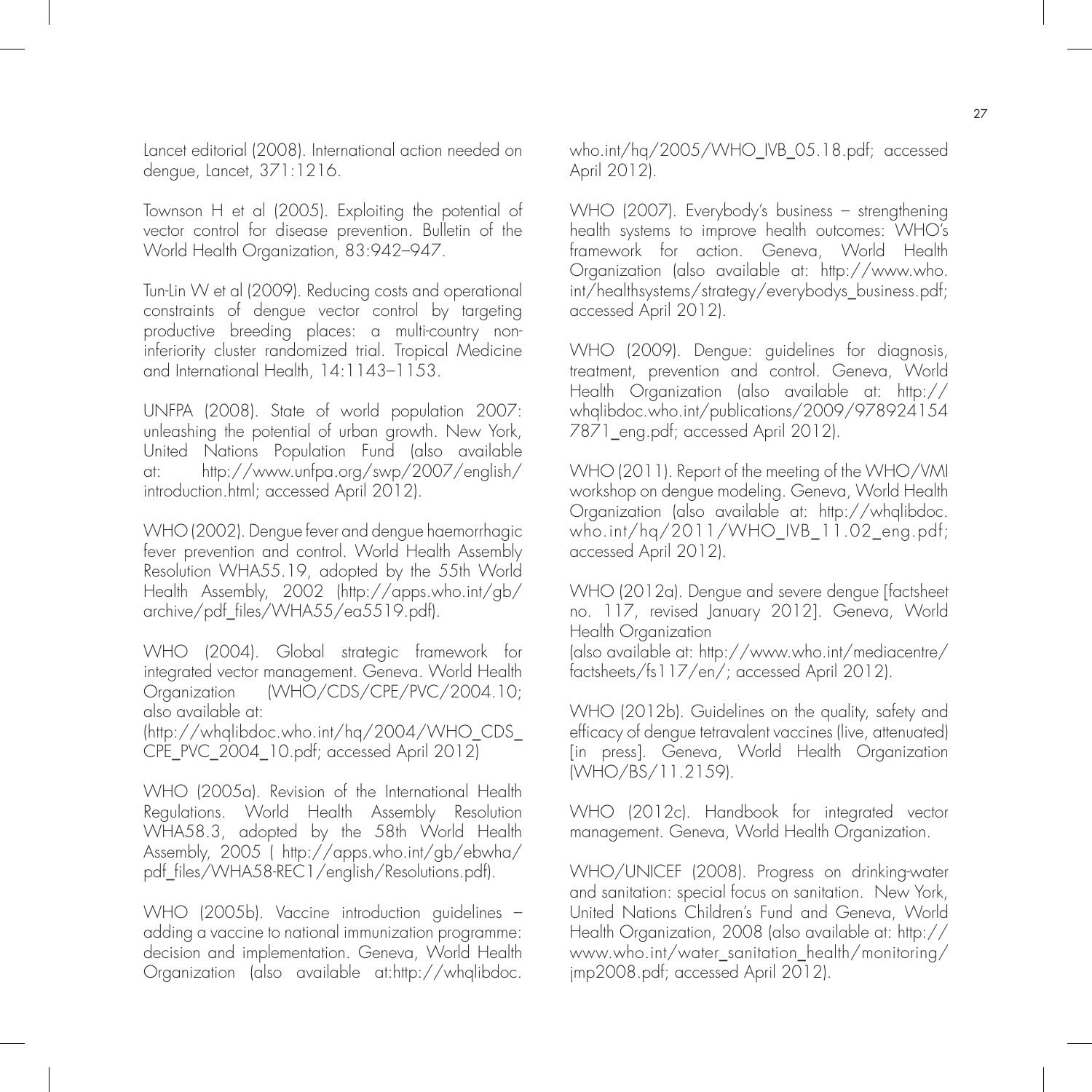## ANNEXES

#### ANNEX 1. THE WORSENING GLOBAL DENGUE SITUATION

Ancestral dengue apparently arose in West Africa, where a sylvatic cycle still exists, but surveillance data from the WHO African Region are inadequate. Outbreak reports are available, especially from the east coastal regions, but are incomplete, and there is evidence that dengue outbreaks are increasing in size and frequency (Nathan MB et. al, 2007). For example, dengue has recently been confirmed as a leading cause of febrile illness among African peacekeepers assigned to Somalia. Dengue is not officially reported to WHO by countries in the region.

During 1960–2010, a total of 22 countries in Africa reported sporadic cases or outbreaks of dengue; 12 other countries in Africa reported dengue only in travellers. The presence of disease and high prevalence of antibody to dengue virus in limited serological surveys suggest endemic dengue virus infection in all or many parts of Africa. Dengue is likely under recognized and underreported in Africa because of low awareness by health-care providers, other prevalent febrile illnesses (especially malaria), and lack of diagnostic testing and systematic surveillance. Other hypotheses to explain low reported numbers of cases include cross-protection from other endemic flavivirus infections, genetic host factors protecting against infection of the disease, and low vector competence and transmission efficiency (Amarasinghe A et al., 2011).

Interruption of dengue transmission in much of the Region of the Americas resulted from the Ae. aegypti eradication campaign in the Americas, mainly during the 1960s and early 1970s. However, vector surveillance and control measures were not sustained and there were subsequent reinfestations of the mosquito, followed by outbreaks in the Caribbean, and in Central and South America (PAHO, 1997). In response to this situation, the region developed guidelines for the prevention and control of dengue (PAHO, 1997). The region has evolved from a low dengue endemic state to a hyperendemic state with indigenous transmission now observed in almost all countries. A PAHO initiative – the integrated management strategy for dengue prevention – seems to be the most promising approach for disease control (San Martin JL et al., 2010).

Dengue is 'endemic' in many countries in the South-East Asia Region although there is significant variation between countries and within each country. At present, the Democratic People's Republic of Korea is the only country in the region that has no reports of indigenous dengue cases. Cases of dengue typically vary throughout the year and assume a regular pattern, normally in association with changes of temperature and rainfall. In different countries the seasonal pattern of dengue differs, high numbers of cases occur in India between August and November, in Indonesia, the peak is in January to February and in Myanmar and Sri Lanka increased numbers of cases are reported between May and August. Severe dengue is endemic in most of the countries of the South-East Asia Region (SEARO/WHO, 2011).

In the Western Pacific Region, although the number of reported cases dropped to around 50 000 annually in 1999 and 2000 after the large epidemic in 1998, dengue has again increased in overall activity over the past decade. In 2010, countries and areas reported a total of 353 907 cases, of which 1073 people died, for a case-fatality ratio of 0.30%. While incidence of dengue was largest in the Lao People's Democratic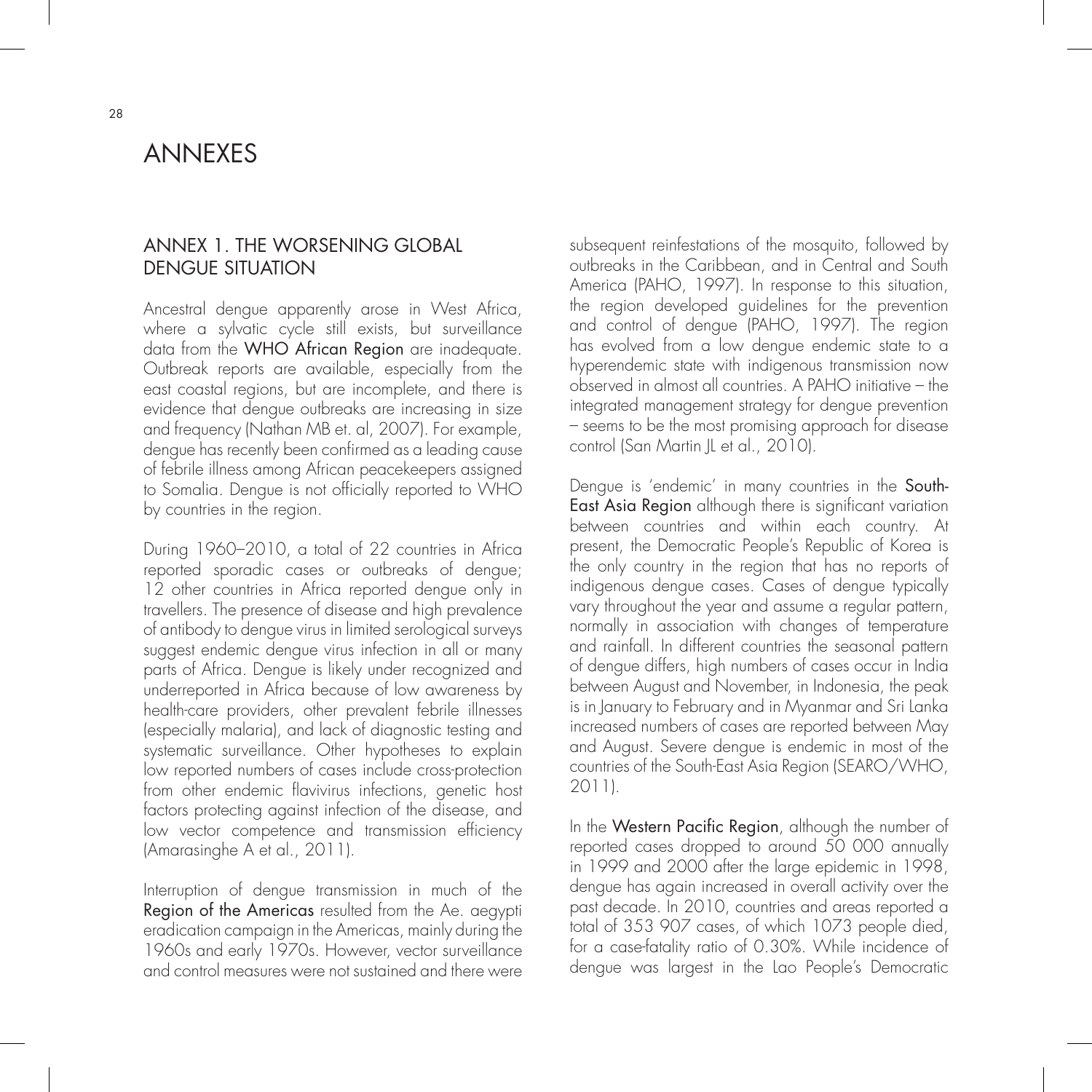Republic, the total numbers of cases and deaths reported were largest for the Philippines. The island nations have been especially susceptible to epidemics, as have happened in 2011 in Micronesia and the Marshall Islands. Increases in reported number of cases in other areas, such as Singapore and Malaysia, appear to indicate sustained epidemic activity in those countries. The continued epidemic dengue activity in the Region highlights the need for timely and routine regional sharing of information (Arimaa Y, Matsui T, 2011).

In the European Region, the last dengue epidemic was reported from 1926 to 1928 in Greece with high mortality and Ae. aegypti was the vector and since then the transmission of the disease was not reported. However the 1990s has witnessed a rapid establishment of the mosquito Aedes albopictus (considered as a secondary vector of dengue) mainly through global trade of used tires (and, to a lesser extent, of lucky bamboo). Ae. albopictus has become increasingly established in European Union Member States, including France, Greece, Italy, Slovenia and Spain. This mosquito species is also established in other European countries such as Albania, Bosnia and Herzegovina, Croatia, Monaco, Montenegro, San Marino, Switzerland and the Vatican City. The threat of possible outbreaks of dengue fever now exists in Europe, and local transmission of dengue was reported for the first time in France and Croatia in 2010; imported cases were detected in several other European countries.

Dengue is regarded as an emerging disease in the Eastern Mediterranean Region, laboratory confirmed cases being first reported officially to WHO only in the past two decades. Generally, cases have been detected along the coast lines of countries facing the Red Sea and Arabian Sea, and in Pakistan. The current situation of these diseases in countries of the Region can be stratified as follows:

- Group A: Saudi Arabia, Pakistan and Yemen, where the disease is emerging as a major public health problem, there have been repeated outbreaks in the past two decades in urban centres (and reports that the disease is spreading to rural areas in Pakistan and Yemen); The city of Lahore (Pakistan) had a major outbreak in 2011 with over 300 deaths.
- Group B: Sudan, Djibouti and Somalia, where small outbreaks of the disease are becoming more frequent, multiple virus serotypes are co circulating, and it is likely that the disease is expanding geographically within these countries;
- $\bullet$  Group C: Oman, where imported cases have been reported but there is no evidence of endemicity or local transmission of the disease;
	- Group D: other countries, where the disease has not yet appeared and inability of the surveillance system to detect occurrence of the disease in these countries cannot be ruled out.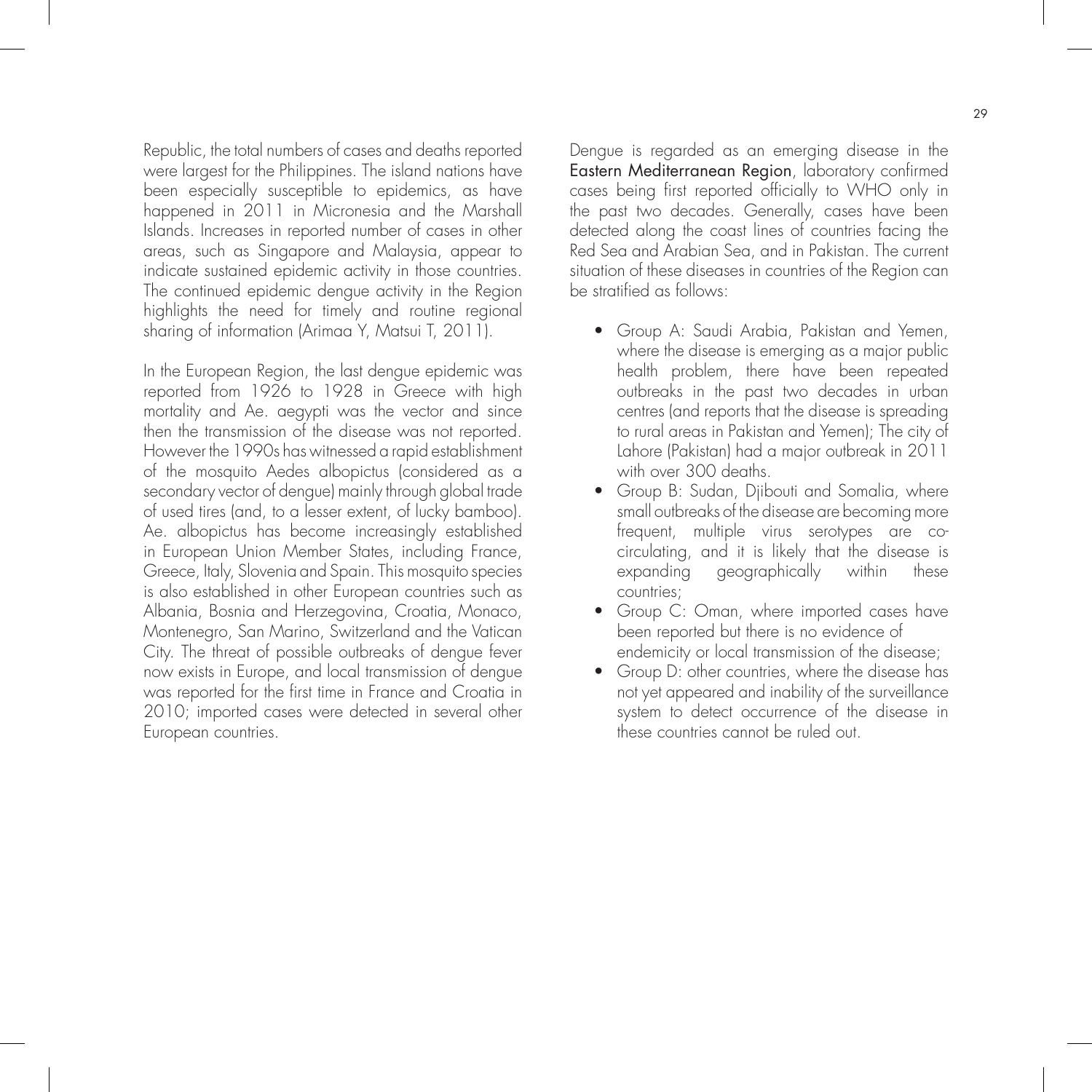## ANNEX 2. UNDERLYING CAUSES OF THE WORSENING GLOBAL DENGUE SITUATION

#### Determinants for the rise of dengue

The increasing incidence, severity and frequency of dengue epidemics are linked to trends in human ecology, demography and globalization, and may have been influenced by climate change.

#### Demographic trends and urbanization

According to the United Nations, the number of people living in urban environments surpassed that of the rural populace for the first time in 2008 (UNFPA, 2008). Unplanned urbanization creates an environment that is associated with the proliferation of a range of disease vectors. Substandard housing, inadequate water supply, solid waste and sewerage systems all favour the establishment of larval habitats of Ae. aegypti. Between 1990 and 2006, the urban population without improved drinking-water sources increased from 107 million to 137 million (WHO/UNICEF, 2008). The high human population density and close proximity to larval habitats ensure an intimacy between the virus, vector and human host. Although dengue is most closely associated with poor and crowded urban and periurban areas, it also affects more affluent neighbourhoods of tropical and sub-tropical countries, and there is evidence of increasing rural transmission. Dengue is closely linked to human behaviour, water storage practices and rapid population movement.

#### Transportation and trade

Increasing mobility within cities, between cities and between countries and continents collectively contribute to enhanced risk of vector-borne disease outbreaks (and many other communicable diseases), and in the specific case of dengue, increasing disease severity associated with the spread of multiple virus serotypes.

International travel and trade are also facilitating the geographical spread of disease vectors. Ae. albopictus, an Asian mosquito which is also a vector of dengue and chikungunya, is now widespread in the Americas, Africa and Europe, due in large part to the international trade in used tires (which, when they contain water, are suitable oviposition sites for egg-laying females). Moreover Ae. albopictus has been incriminated as a vector most recently in Europe, where, for the first time, an outbreak of Chikungunya occurred in northern Italy in 2007 and dengue outbreaks in France and Croatia in 2010.

#### Climate change

Not only are vector-borne diseases highly sensitive to changes in temperature and precipitation, but, particularly in the case of urban vector-borne diseases, also to changes in human behaviour. As a consequence of climate change, the endemicity of vector-borne diseases will change and epidemics could occur in areas presently unaccustomed to them and hitherto unprepared for responding robustly to such events. However, the accuracy and predictability of the models that seek to determine the future epidemiological impact of climate change on such diseases remain a source of considerable uncertainty and debate.

#### Capacity-building and intersectoral coordination

In recent decades there has been a decline in management and technical expertise in vector control in most WHO regions, at least in part as the result of failure to adapt to the decentralization of health services and a dearth of career path opportunities for medical entomologists. These growing deficiencies compromise national capacities to adequately implement routine vector surveillance and control operations and to effectively respond to epidemics (Townson H et al, 2005; NTD/VEM, 2008). In addition, most of the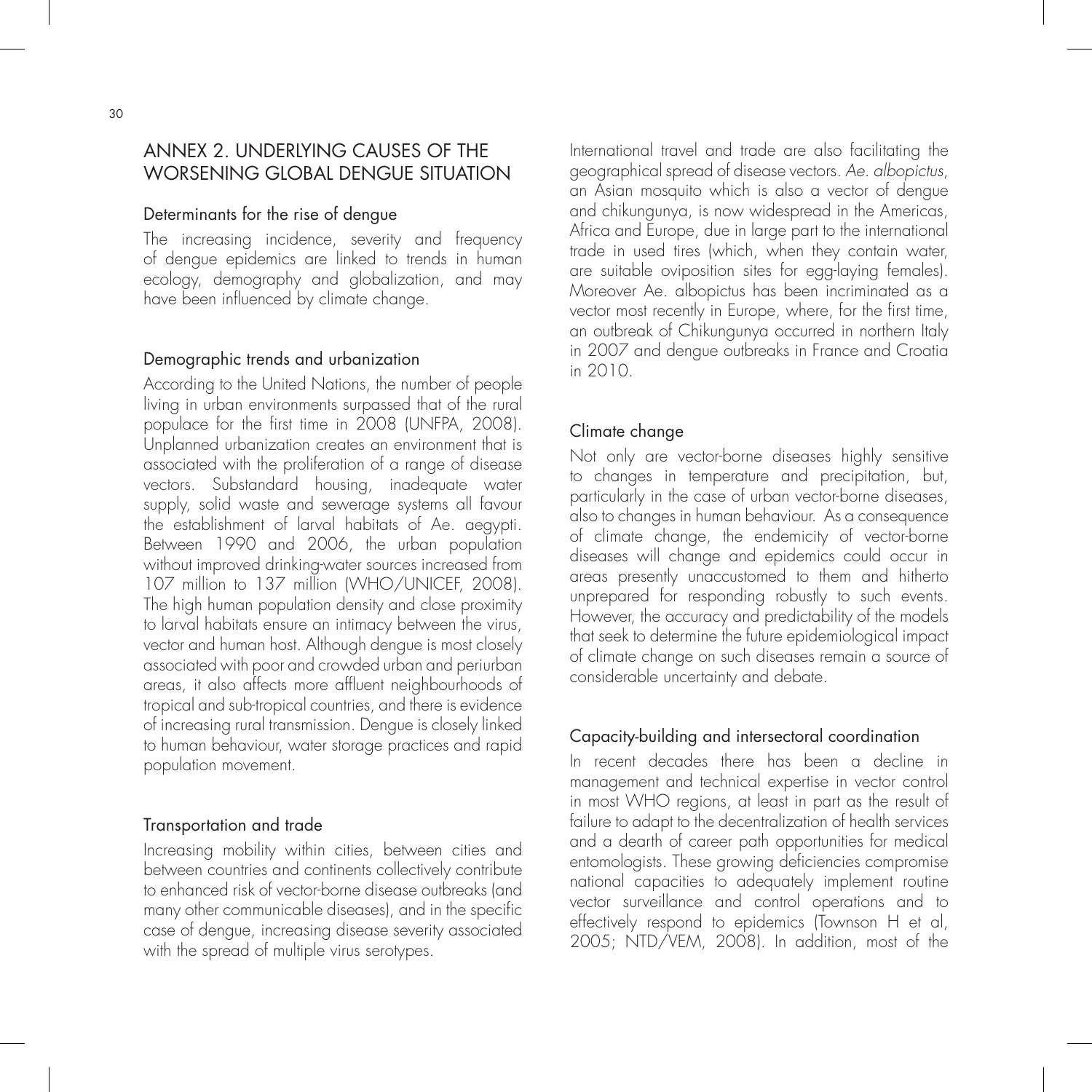disease-control programmes in countries are organized vertically within the Ministry of Health and, in some cases, the Ministry of the Environment. In all these cases, intersectoral coordination and effective implementation remain a challenge. Some of the local factors impeding effective dengue prevention and control are:

• inadequate capacity (human resources, funds and development and implementation of basic outbreak response plan);

- significant gaps in knowledge in diagnosis, case management and vector control;
- lack of evidence-based decision making at policy and programme levels; and
- limited intersectoral collaboration.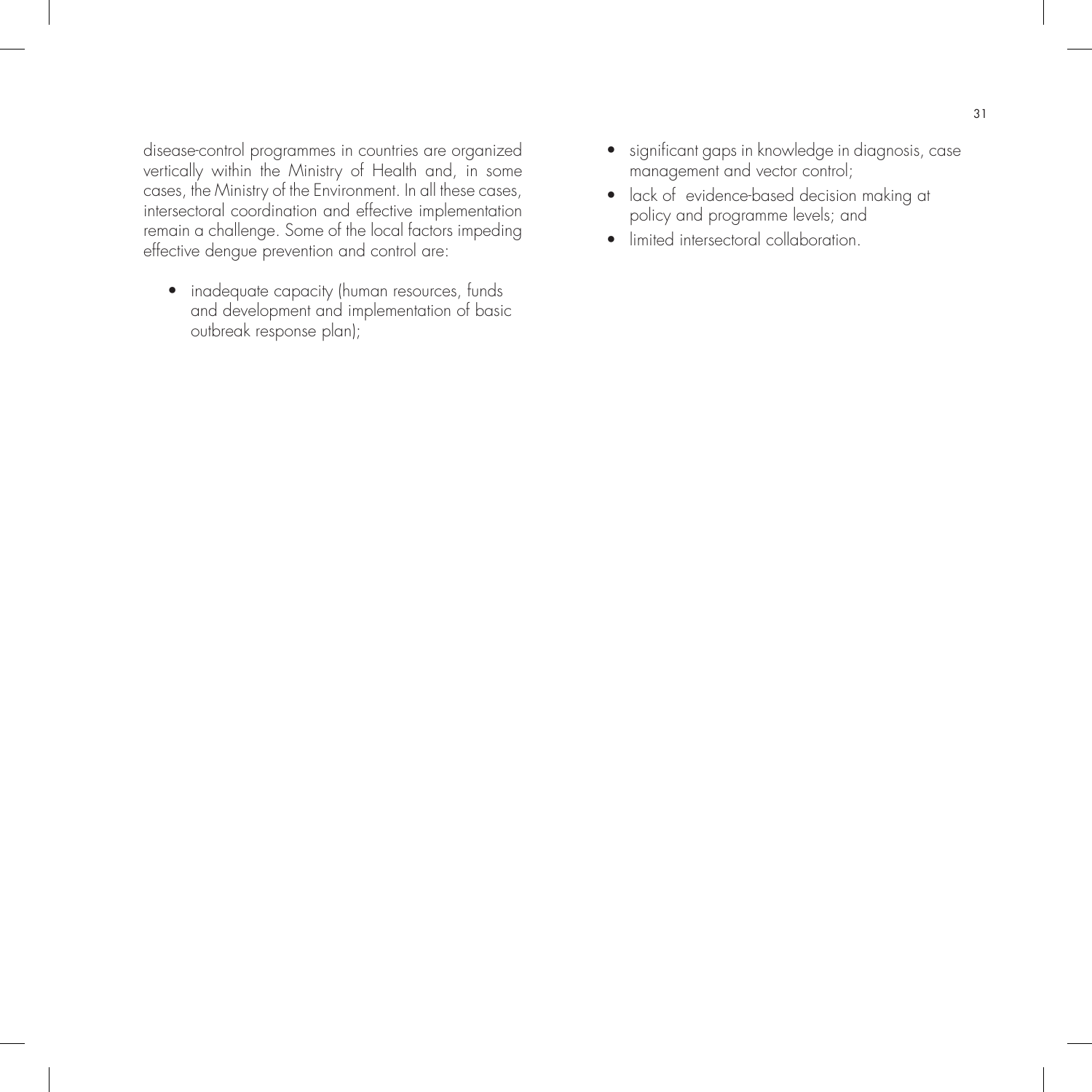## ANNEX 3. GLOBAL COMMITMENT: WORLD HEALTH ASSEMBLY AND RELATED **RESOLUTIONS**

The Global strategic framework for dengue prevention and control provides a basis for strengthening specific activities in a manner that is compatible with national

health systems and the epidemiology of the disease. Member States have expressed their opinions and deliberated the burden of the disease in several WHO regional committees and assemblies (see textbox below). WHO is the only United Nations agency to address dengue and mosquito-borne arboviral diseases and, in line with this endorsement, has to scale up activities and reduce the global burden of this disease.

## CHRONOLOGICAL LIST OF WORLD HEALTH ASSEMBLY RESOLUTIONS AND REGIONAL COMMITTEE RESOLUTIONS ADOPTED SINCE 2000

#### WORLD HEALTH ASSEMBLY

- 2002 WHA55: Dengue fever and dengue haemorrhagic fever prevention and Control (WHA55.17)
- 2005 WHA58: Revision of the International Health Regulations (WHA58.3)

#### REGIONAL COMMITTEE RESOLUTIONS

- 2001 PAHO: Dengue and Dengue Haemorrhagic fever (CD43.R4)
- 2008 SEAR: Dengue prevention and control (SEA/RC61/R5)
- 2008 WPR: Dengue fever and dengue haemorrhagic fever prevention and Control (WPR/RC59.R6)
- 2011 EMR: Dengue: call for urgent interventions for a rapidly expanding emerging Disease (EM/RC/58.R4)

REGULAR TECHNICAL UPDATES TO REGIONAL COMMITTEE MEETINGS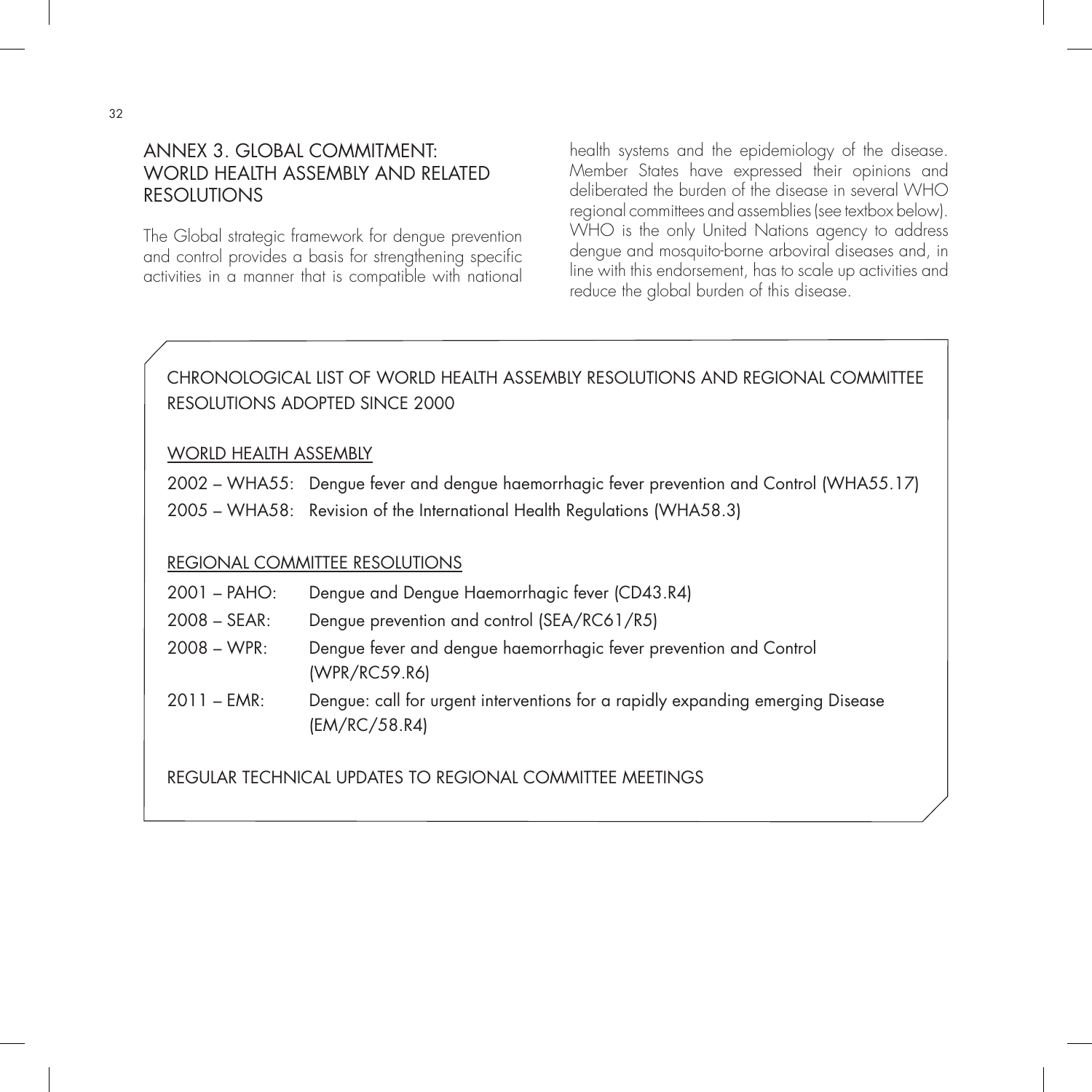## ANNEX 4. WHO WEB SITES FOR RELEVANT DOCUMENTS AND INFORMATION

World Health Organization: http://www.who.int/denguecontrol/en/

Pan American Health Organization Regional Office of the World Health Organization: http://new.paho.org/hq/index.php?option=com\_co ntent&task=view&id=264&Itemid=363

WHO Regional Office for South-East Asia: http://www.searo.who.int/EN/Section10/ Section332.htm

WHO Regional Office for the Western Pacific: http://www.wpro.who.int/topics/dengue/en/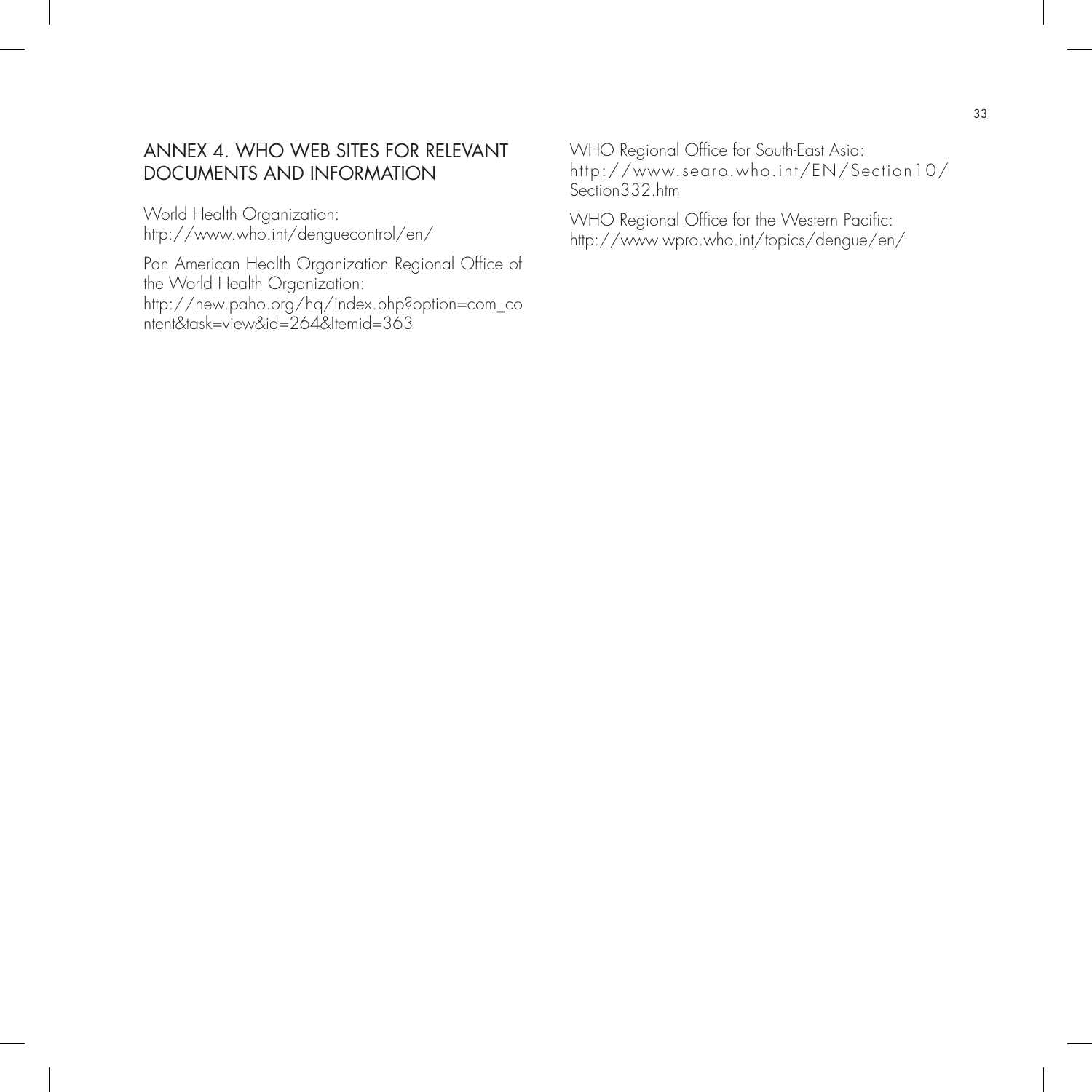## ACKNOWLEDGEMENTS

The Global strategy for dengue prevention and control, 2012–2020 was developed using a broad consultative process within the Secretariat of the World Health Organization (WHO) and with WHO Member States, and with technical partners and stakeholders. The process was coordinated by WHO's Department of Control of Neglected Tropical Diseases.

The document incorporates elements from strategies for the prevention and control of dengue and vector-borne diseases designed by WHO regional offices, as well as from consultations held with experts from all WHO regions.

WHO acknowledges all those who helped to elaborate this global strategy and provided further input during the Expert Consultation on dengue prevention and control held at WHO headquarters in Geneva, Switzerland, on 22–24 February 2012. These experts were Dr Gary G. Clark, Mosquito and Fly Research Unit, Department of Agriculture Center for Medical, Agricultural and Veterinary Entomology, Gainesville, Florida, United States; Dr Giovanini E. Coelho, Dengue Control Programme Manager, Ministry of Health, Brasilia, Brazil; Professor Jeremy Farrar, Director, Centre for Tropical Medicine, Oxford University Clinical Research Unit, Ho Chi Minh City, Viet Nam; Dr Marc Gastellu-Etchegorry, Directeur, Département International et Tropical, Institut de Veille Sanitaire, Saint-Maurice Cedex, France; Dr Darmawali Handoko, Arbovirosus Sub Directorate, Ministry of Health, Jakarta, Indonesia; Dr Olaf Horstick, Institute of Public Health, University of Heidelberg, Heidelberg, Germany; Dr David Lee, Programme Head for Vector Borne Diseases, Environmental Health Institute, National Environment Agency, Singapore; Professor Qiyong Liu, Director, Department of Vector Biology and Control, National Institute for Communicable Disease

Control and Prevention, Chinese Center for Disease Control and Prevention, Beijing, China; Dr Linda Lloyd, Social mobilization expert, San Diego, California, United States; Dr Jean-Claude Manuguerra, Head, Laboratory for Urgent Response to Biological Threats, Institut Pasteur Paris, France; Dr Philip J. McCall, Everett-Dutton Reader in Medical Entomology, Liverpool School of Tropical Medicine, Liverpool, United Kingdom; Dr Zaid Memish, Deputy Minister of Health for Preventive Medicine, Ministry of Health, Riyadh, Saudi Arabia; Professor Kouichi Morita, Department of Virology, Institute of Tropical Medicine, Nagasaki University, Nagasaki, Japan; Dr Rosanna Peeling, Professor of Diagnostic Research, London School of Hygiene and Tropical Medicine, London, United Kingdom; Dr Paul Reiter, Unité "Insectes et Maladies Infectieuses", Institut Pasteur Paris, France; Dr Ronald Rosenberg, Division of Vector Borne Infectious Diseases, Centers for Disease Control and Prevention, Fort Collins, Colorado, United States; Dr Francis Schaffner, Institute of Parasitology, Vetsuisse Faculty, University of Zurich, Zurich, Switzerland; Dr Thomas W. Scott, Professor and Director, The Mosquito Research Laboratory, Department of Entomology, University of California, Davis, California, United States; Dr Tony Paul Stewart, Senior Fellow and Medical Epidemiologist, Centre for International Health, Melbourne, Australia; Professor Patrick Van der Stuyft, Department of Public Health, Institute of Tropical Medicine, Antwerp, Belgium.

WHO also acknowledges the contribution of colleagues in its regional offices:

Dr Diarra Abdoulaye, Medical Officer, Disease Prevention and Control, WHO Regional Office for Africa; Dr Sylvain Aldighieri, Senior Adviser, International Health Regulations, Alert and Response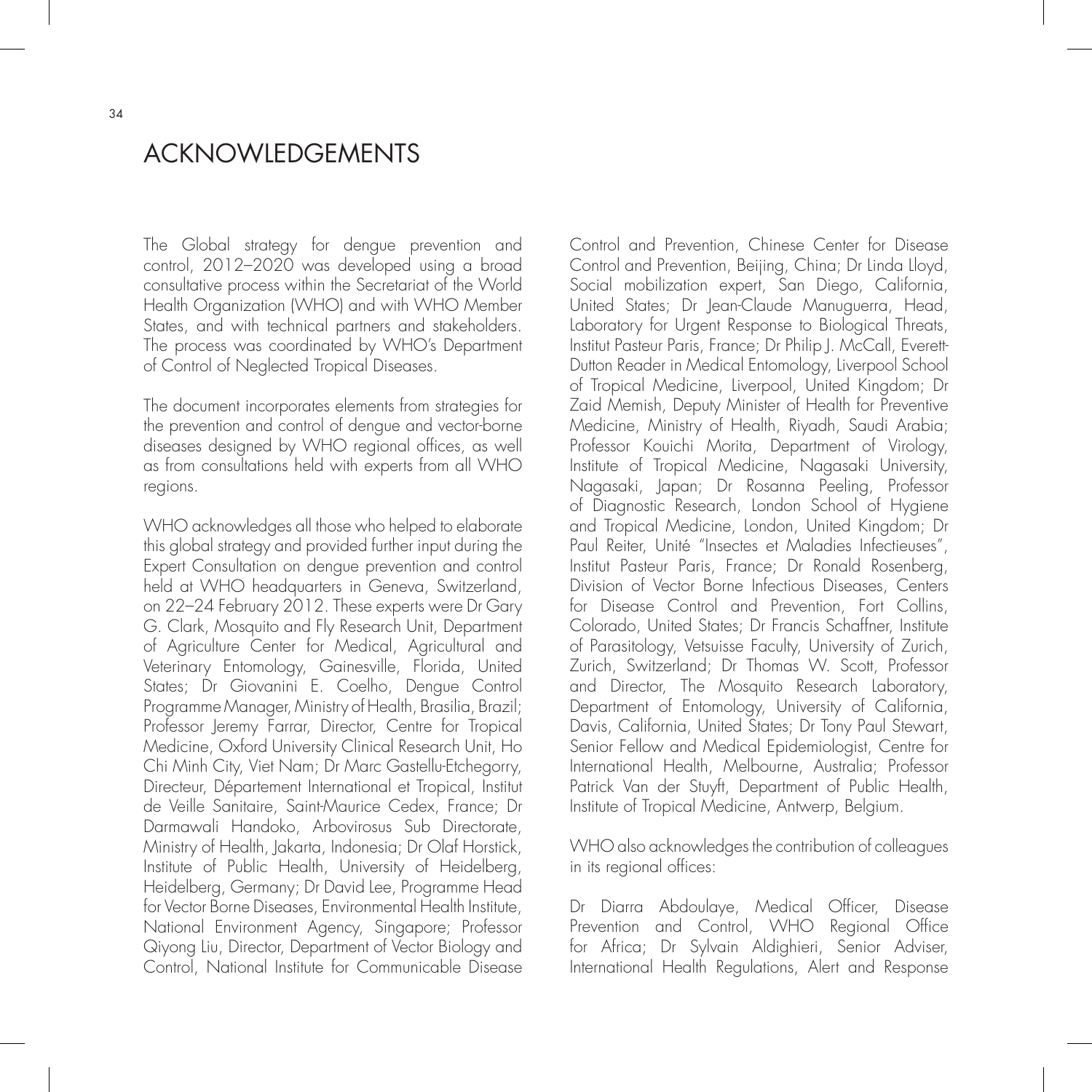and Epidemic Diseases, WHO Regional Office for the Americas/Pan American Health Organization; Dr A.P. Dash, Regional Adviser, Vector Borne and Neglected Tropical Diseases Control, WHO Regional Office for South-East Asia; Dr Mikhail Ejov, Medical Officer, Communicable Diseases, WHO Regional Office for Europe; Dr Hassan El Bushra Ahmed, Regional Adviser, Surveillance, Forecasting and Responses, WHO Regional Office for the Eastern Mediterranean; and Dr Eva M. Christophel, Team Leader, Malaria, other vector-borne and parasitic diseases, WHO Regional Office for the Western Pacific.

Participants of the WHO Secretariat included Dr Hiroki Nakatani, Assistant Director-General, HIV/ AIDS, Tuberculosis, Malaria and Neglected Tropical Diseases; Dr Lorenzo Savioli, Director, Department of Control of Neglected Tropical Diseases; Dr Jean Jannin, Coordinator, Integrated Disease Management, Department of Control of Neglected Tropical Diseases; Dr Morteza Zaim, Coordinator, Vector Ecology and Management, Department of Control of Neglected Tropical Diseases; Dr Kazuyo Ichimori, Preventive Chemotherapy and Transmission Control, Department

of Control of Neglected Tropical Diseases; Dr Raman Velayudhan, Vector Ecology and Management, Department of Control of Neglected Tropical Diseases; Dr Rajpal Singh Yadav, Vector Ecology and Management, Department of Control of Neglected Tropical Diseases; Dr Pierre Formenty, Emerging and Dangerous Pathogens, Health Security and the Environment; Mr Pat Drury, Global Outbreak Alert and Response Network (GOARN), Global Capacities, Alert and Response; Ms Asiya Ismail A. Odugleh-Kolev, Global Capacities, Alert and Response; Dr Angela Marianos, Global Capacities, Alert and Response; Dr Mary Agocs, Expanded Programme on Immunization Plus; Dr Abraham Mnzava, Global Malaria Programme; Dr Joachim Hombach, Initiative for Vaccine Research; Dr Julia Schmitz, Initiative for Vaccine Research; Dr Axel Kroeger, Special Programme for Research and Training in Tropical Diseases and Dr Margaret Montgomery, Water, Sanitation and Hygiene, Health Security and the Environment. The department also expresses it sincere thanks to Dr Chang Moh Seng, former WHO scientist (WPRO) for providing two photographs.

WHO thanks the Government of Japan for its support in developing this global strategy.